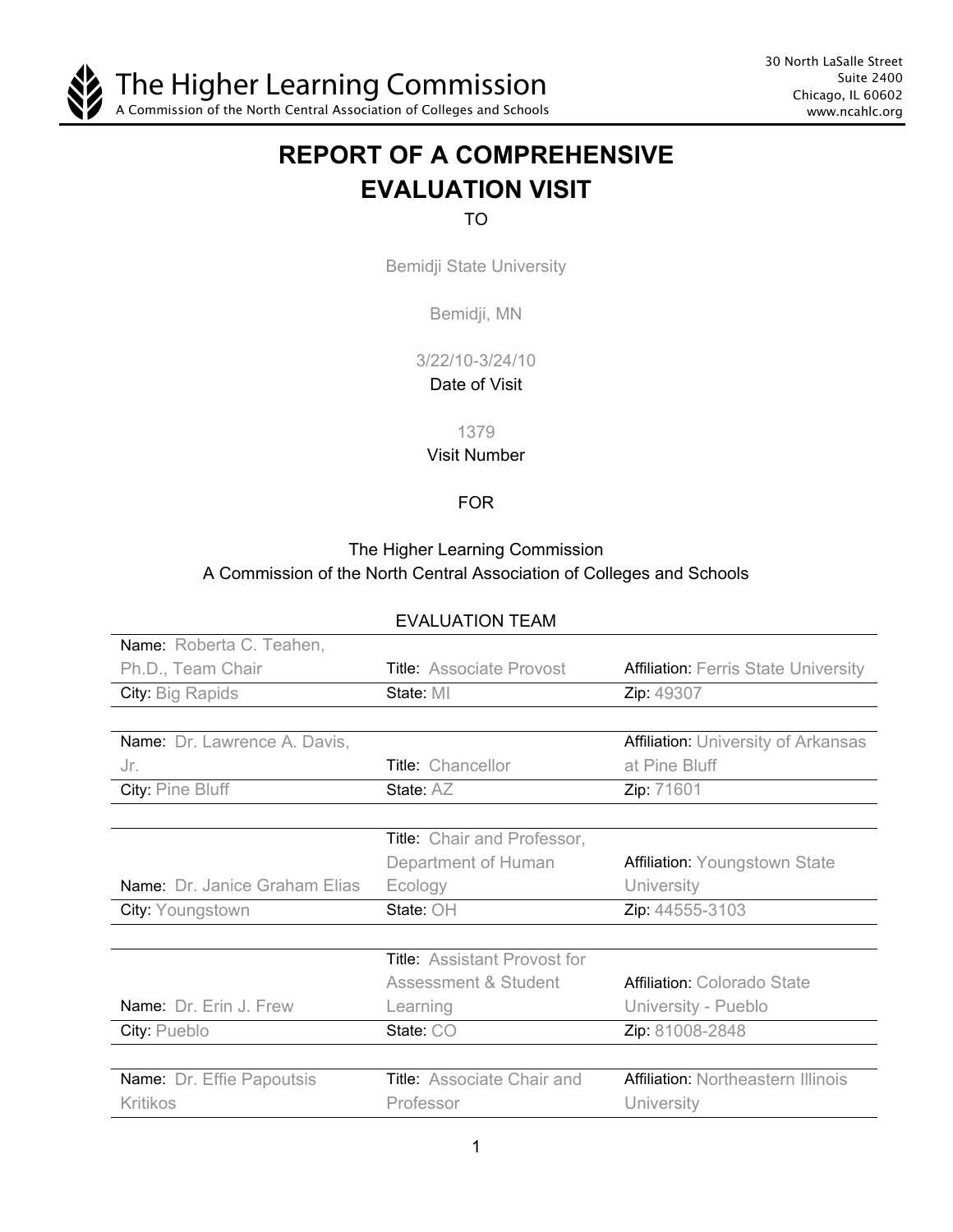

The Higher Learning Commission

A Commission of the North Central Association of Colleges and Schools

| City: Chicago                         | State: IL                       | Zip: 60625                                |
|---------------------------------------|---------------------------------|-------------------------------------------|
|                                       |                                 |                                           |
| <b>Name:</b> Dr. Michael A. Maggiotto | Title: Dean                     | <b>Affiliation: Ball State University</b> |
| City: Muncie                          | State: IN                       | Zip: 47306-0000                           |
|                                       |                                 |                                           |
|                                       | Title: Vice President for       | Affiliation: Southeastern                 |
| Name: Dr. Douglas N. McMillan         | <b>Educational Outreach</b>     | <b>Oklahoma State University</b>          |
| City: Durant                          | State: OK                       | Zip: 74701-0609                           |
|                                       |                                 |                                           |
| Name:                                 | Title:                          | Affiliation:                              |
| City:                                 | State:                          | Zip:                                      |
|                                       |                                 |                                           |
| Name: Enter Team Member name          | Title: Click here to enter text | Affiliation: Click here to enter text     |
| City: Click here to enter text        | State: Click here to enter text | Zip: Click here to enter text             |
|                                       |                                 |                                           |
| Name: Enter Team Member name          | Title: Click here to enter text | Affiliation: Click here to enter text     |
| City: Click here to enter text        | State: Click here to enter text | Zip: Click here to enter text             |
|                                       |                                 |                                           |
| Name: Enter Team Member name          | Title: Click here to enter text | Affiliation: Click here to enter text     |
| City: Click here to enter text        | State: Click here to enter text | Zip: Click here to enter text             |
|                                       |                                 |                                           |
| Name: Enter Team Member name          | Title: Click here to enter text | Affiliation: Click here to enter text     |
| City: Click here to enter text        | State: Click here to enter text | Zip: Click here to enter text             |
|                                       |                                 |                                           |
| Name: Enter Team Member name          | Title: Click here to enter text | Affiliation: Click here to enter text     |
| City: Click here to enter text        | State: Click here to enter text | Zip: Click here to enter text             |
|                                       |                                 |                                           |
| Name: Enter Team Member name          | Title: Click here to enter text | Affiliation: Click here to enter text     |
| City: Click here to enter text        | State: Click here to enter text | Zip: Click here to enter text             |
|                                       |                                 |                                           |
| Name: Enter Team Member name          | Title: Click here to enter text | Affiliation: Click here to enter text     |
| City: Click here to enter text        | State: Click here to enter text | Zip: Click here to enter text             |
|                                       |                                 |                                           |
| Name: Enter Team Member name          | Title: Click here to enter text | Affiliation: Click here to enter text     |
| City: Click here to enter text        | State: Click here to enter text | Zip: Click here to enter text             |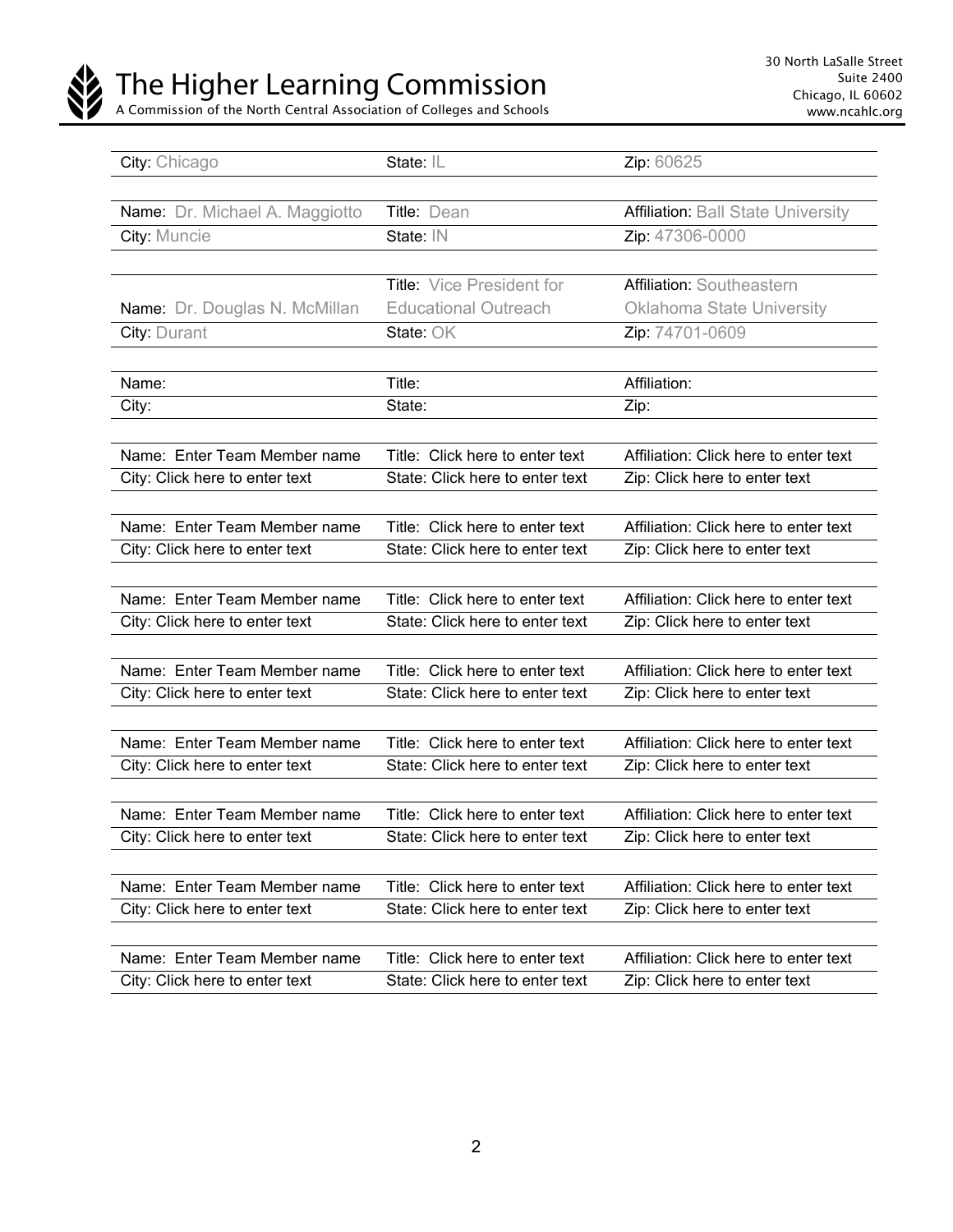# **TABLE OF CONTENTS**

*To update page numbers and topics in the Table of Contents, when you have completed the Team Report, place your cursor anywhere in the Table of Contents and right-click to bring up the contextual menu. Select "Update Field" and then "Update Entire Table".*

| T.   |                                                                             |  |
|------|-----------------------------------------------------------------------------|--|
| А.   |                                                                             |  |
| В.   |                                                                             |  |
| C.   |                                                                             |  |
| D.   |                                                                             |  |
| Е.   |                                                                             |  |
| F.   |                                                                             |  |
| G.   |                                                                             |  |
| Ш.   |                                                                             |  |
| А.   |                                                                             |  |
| В.   |                                                                             |  |
| C.   | Adequacy of Progress in Addressing Previously Identified Challenges 10      |  |
| D.   | Notification of Evaluation Visit and Solicitation of Third-Party Comment 11 |  |
| III. |                                                                             |  |
| А.   |                                                                             |  |
| В.   |                                                                             |  |
| C.   |                                                                             |  |
| D.   | Criterion Four: Acquisition, Discovery, and Application of Knowledge 21     |  |
| Е.   |                                                                             |  |
| IV.  |                                                                             |  |
| А.   |                                                                             |  |
| В.   |                                                                             |  |
| C.   |                                                                             |  |
| D.   |                                                                             |  |
| Е.   |                                                                             |  |
| V.   |                                                                             |  |
|      |                                                                             |  |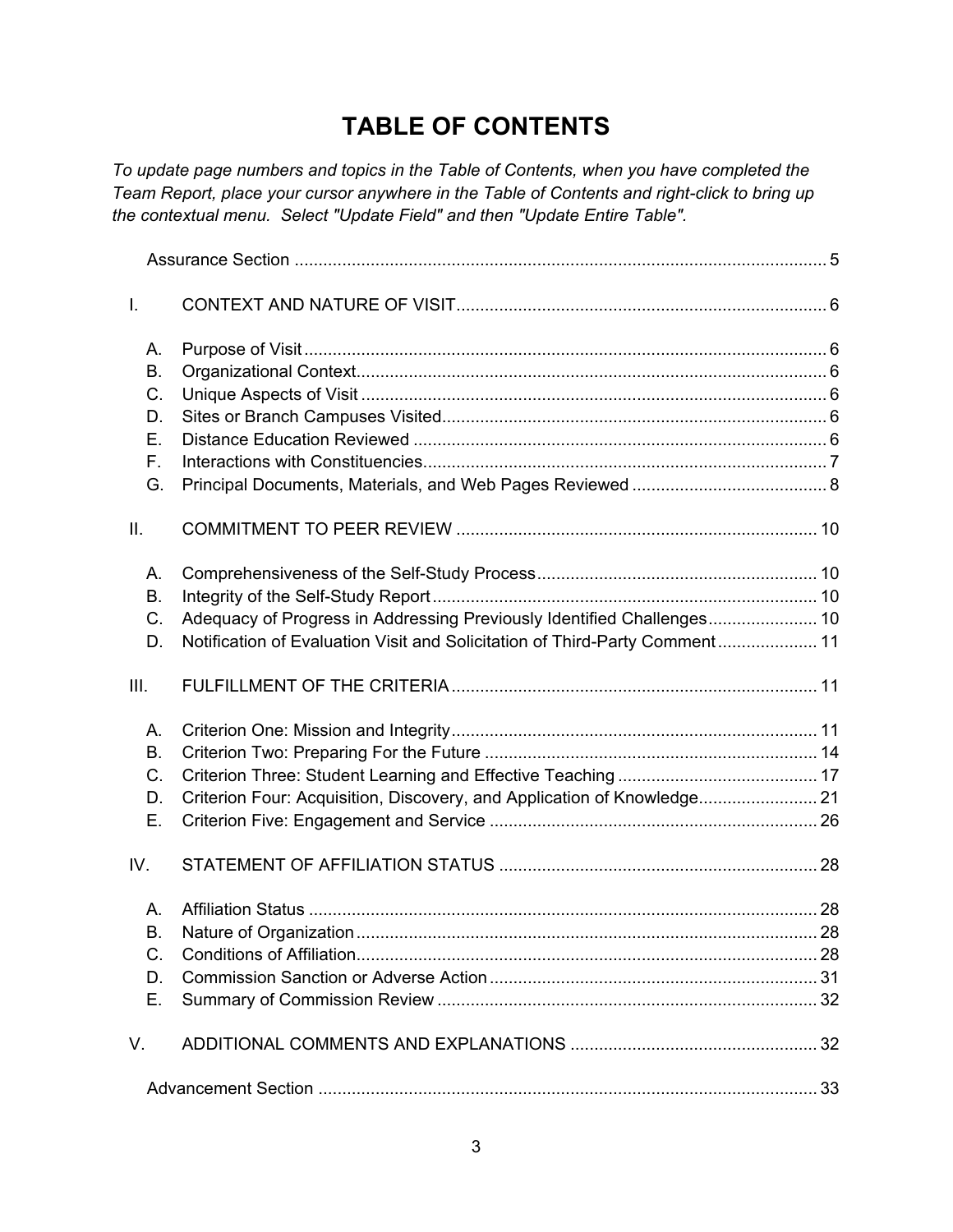| $\mathbf{L}$ |                                                                                  |  |
|--------------|----------------------------------------------------------------------------------|--|
| ΙΙ.          |                                                                                  |  |
| $A_{1}$      |                                                                                  |  |
| <b>B.</b>    |                                                                                  |  |
| $C_{\cdot}$  |                                                                                  |  |
| D.           |                                                                                  |  |
| III.         | RECOGNITION OF SIGNIFICANT ACCOMPLISHMENTS, PROGRESS, AND/OR                     |  |
|              |                                                                                  |  |
|              |                                                                                  |  |
| $\mathbf{L}$ | EVALUATION OF FEDERAL COMPLIANCE PROGRAM COMPONENTS 47                           |  |
| Α.           |                                                                                  |  |
| <b>B.</b>    |                                                                                  |  |
| $C_{\cdot}$  |                                                                                  |  |
| D.           |                                                                                  |  |
| Ε.           |                                                                                  |  |
| F.           | Institutional Disclosures and Advertising and Recruitment Materials 48           |  |
| G.           | Relationship with Other Accrediting Agencies and with State Regulatory Boards 49 |  |
| Η.           | Public Notification of an Evaluation Visit and Third Party Comment 49            |  |
| Ш.           | INSTITUTIONAL MATERIALS RELATED TO FEDERAL COMPLIANCE REVIEWED                   |  |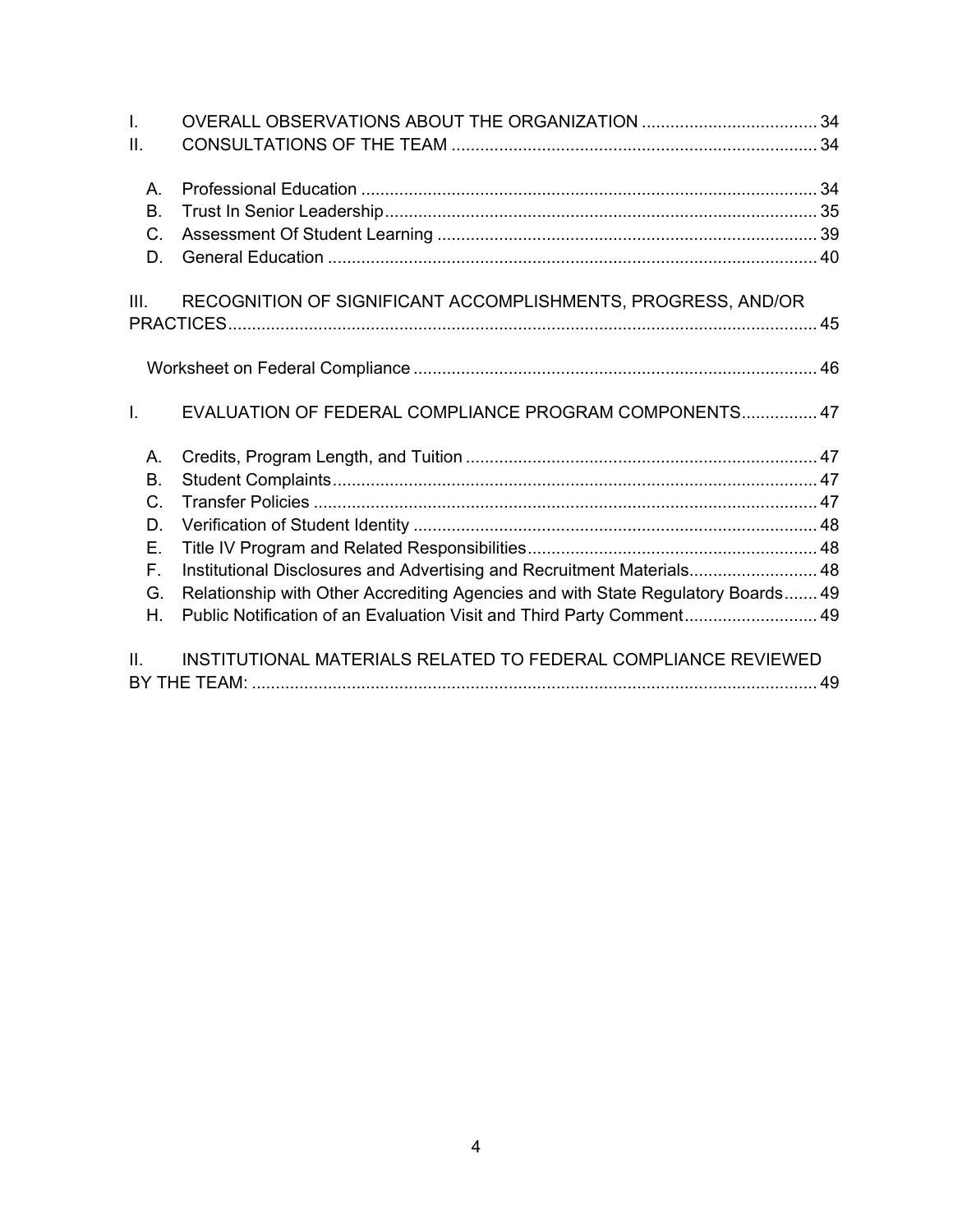# **ASSURANCE SECTION**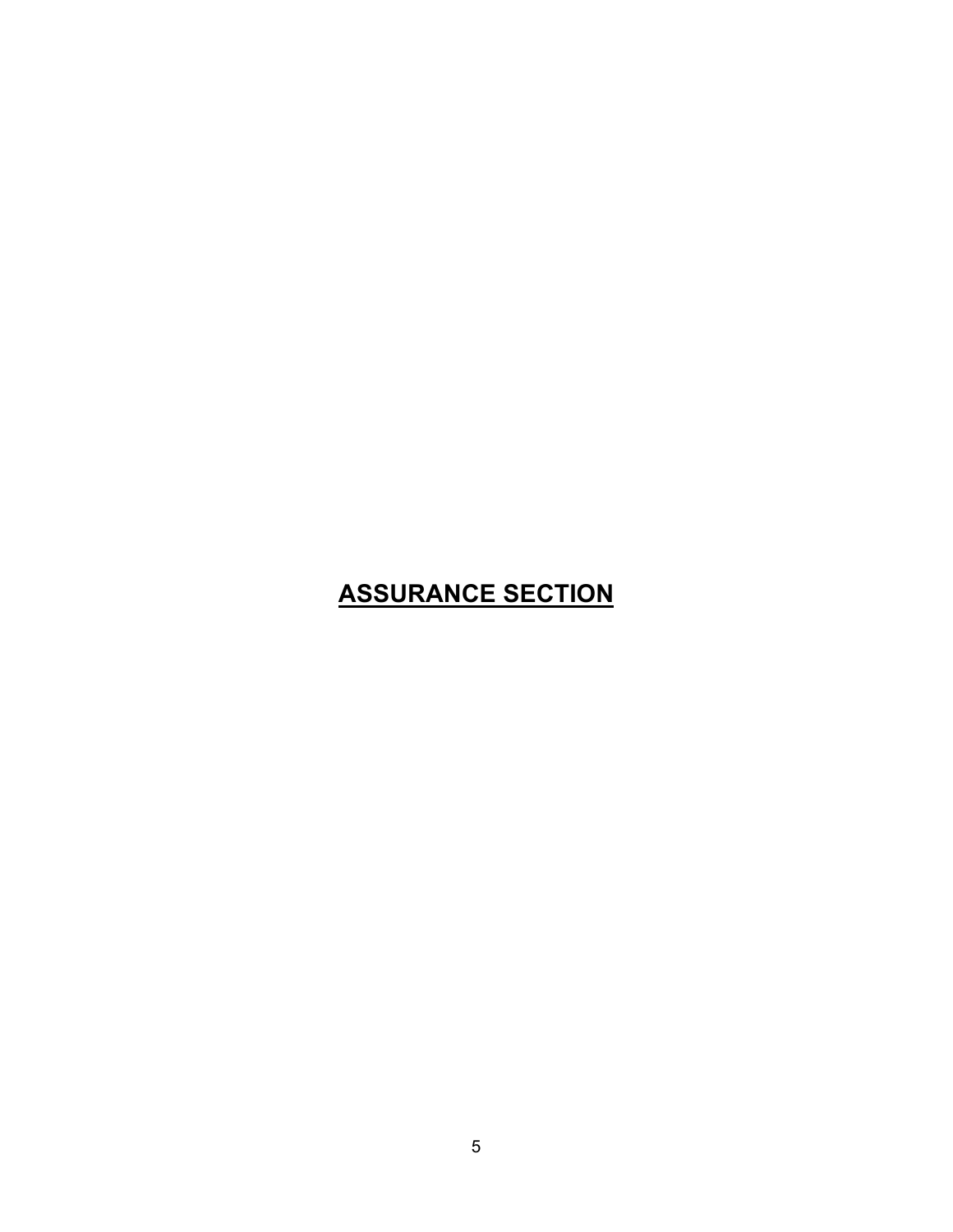# **I. CONTEXT AND NATURE OF VISIT**

# **A. Purpose of Visit**

The purpose of the visit was to conduct a comprehensive evaluation for continued accreditation.

# **B. Organizational Context**

Bemidji State Univesity is a part of the Minnesota State Colleges and Universities and is one of seven universities. Located in northwest Minnesota, near the mouth of the Mississippi River, located 41 miles from the headwaters and 100 miles from Canada, Bemidji State is located in the town of Bemidji that has a population of 15,000 and a regional population of 30,000. The University also provides many services for Northwest Technical College, including sharing of its president. Northwest Technical College is separately accredited.

As reported on the Statement of Affiliation Status (SAS) provided to the team in February 2010, reflecting an April 2009 update, Bemidji State enrolled 3,286 fulltime undergraduate students and 954 part-time undergraduate students and an additional 27 full-time graduate students and 338 part-time graduate students, for a total headcount of 4,240 undergrads and 365 grad students, resulting in a total student enrollment of 4,605. Ninety-two percent of the enrolled students are undergraduates. At the time of the visit, the President had announced plans to retire at the end of June 2010 and the Chancellor of the Minnesota System participated in the exit meetings with the President and the campus community.

The university offers two associate degrees, and awarded 54; 68 bachelors degrees, and awarded 805; and 15 masters degrees and awarded 88, according to the SAS. The university operates at six additional sites, including one in Casper, Wyoming, but none of these enrolls a significant number of students. The university is also approved to offer any of its programs online. At the time of the SAS update it offered five baccalaureates and four masters' options through the Internet.

# **C. Unique Aspects of Visit**

One uncommon aspect of the visit was the inclusion of the System Chancellor in the exit meetings.

# **D. Sites or Branch Campuses Visited**

Outreach sites were not visited. The team chair checked with the Commission staff regarding this prior to the visit to determine if visits should be conducted. However, both faculty and students from two of these sites were interviewed via telephone conference calls by two separate team members. Administrators responsible for other locations were also interviewed. The team concluded that appropriate oversight is provided and the integrity of the University's offerings is maintained at its distant sites.

# **E. Distance Education Reviewed**

The team reviewed representative online offerings, talked with individuals responsible for distance education, and talked with faculty, students, and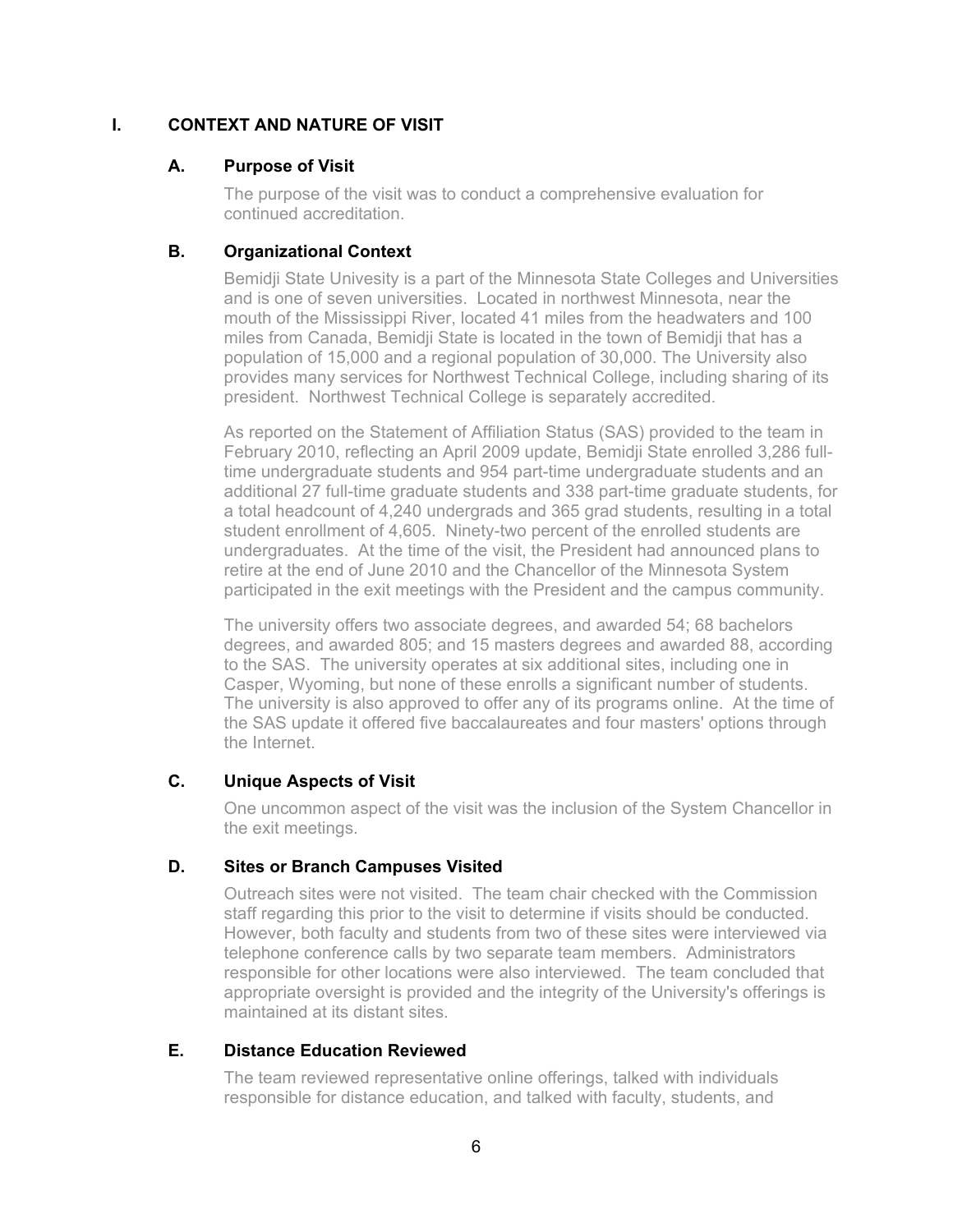administrators associated with distance education through the use of technology, which is online at Bemidji.

## **F. Interactions with Constituencies**

Steering Committee Self-study writer Each of the five Criterion Committees President Foundation Leadership Assessment Coordinator Education Program Faculty DLite Faculty and Students (other site) Center for Extended Learning Program Directors College of Arts and Sciences Faculty Minnesota System Trustee Bemidji State University Faculty Association Executive Board Graduate Studies Dean Department Chairs Student Senate Open student group American Indian Resource Center Representatives Chancellor's Office Representative Business and Technology Faculty Health Sciences Faculty Hibbing Faculty and Students (additional location) Anoka-Ramsey Nursing Faculty and Students (additional location) American Federation of State, Municipal, and County Employees representatives

Information Technology Services Representatives

Deans' Council

Academic Vice President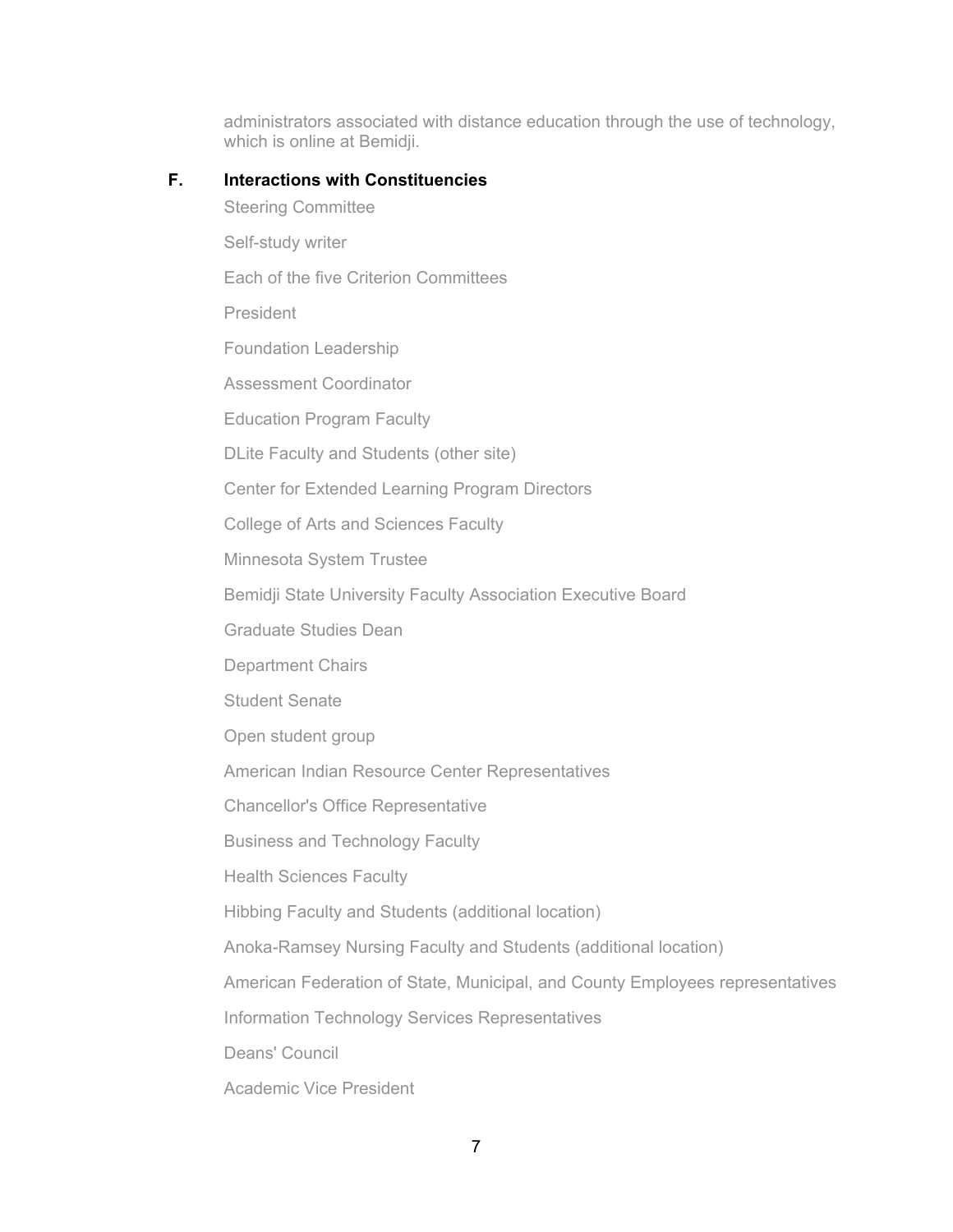Professional Education Department

Liberal Education Committee

Athletics Representative

Physical Education, Health and Sport Department (PEHS)

Budget Committee

Residential Life Personnel

Gaps and Trends Committee

Library Personnel

Student Development and Enrollment Personnel (SD&E)

Academic Assessment Committee

Honors Council

Minnesota State University Association of Administrative Service Faculty (MSUUASF)

Admissions Director

Human Resources Director

Center for Professional Development (CPD)

Professional Improvement Grant Committee (PIG)

Student Programs and Admissions (SPA)

Minnesota Association of Professional Employees (MAPE)

Finance Vice President

Student Affairs Vice President

Institutional Research

Academic Affairs Committee

Teacher Education Faculty

Northwest Technical College Dean

Graduate Committee

Curriculum Committee

**G. Principal Documents, Materials, and Web Pages Reviewed** Self-Study including following a large number of its 1100 links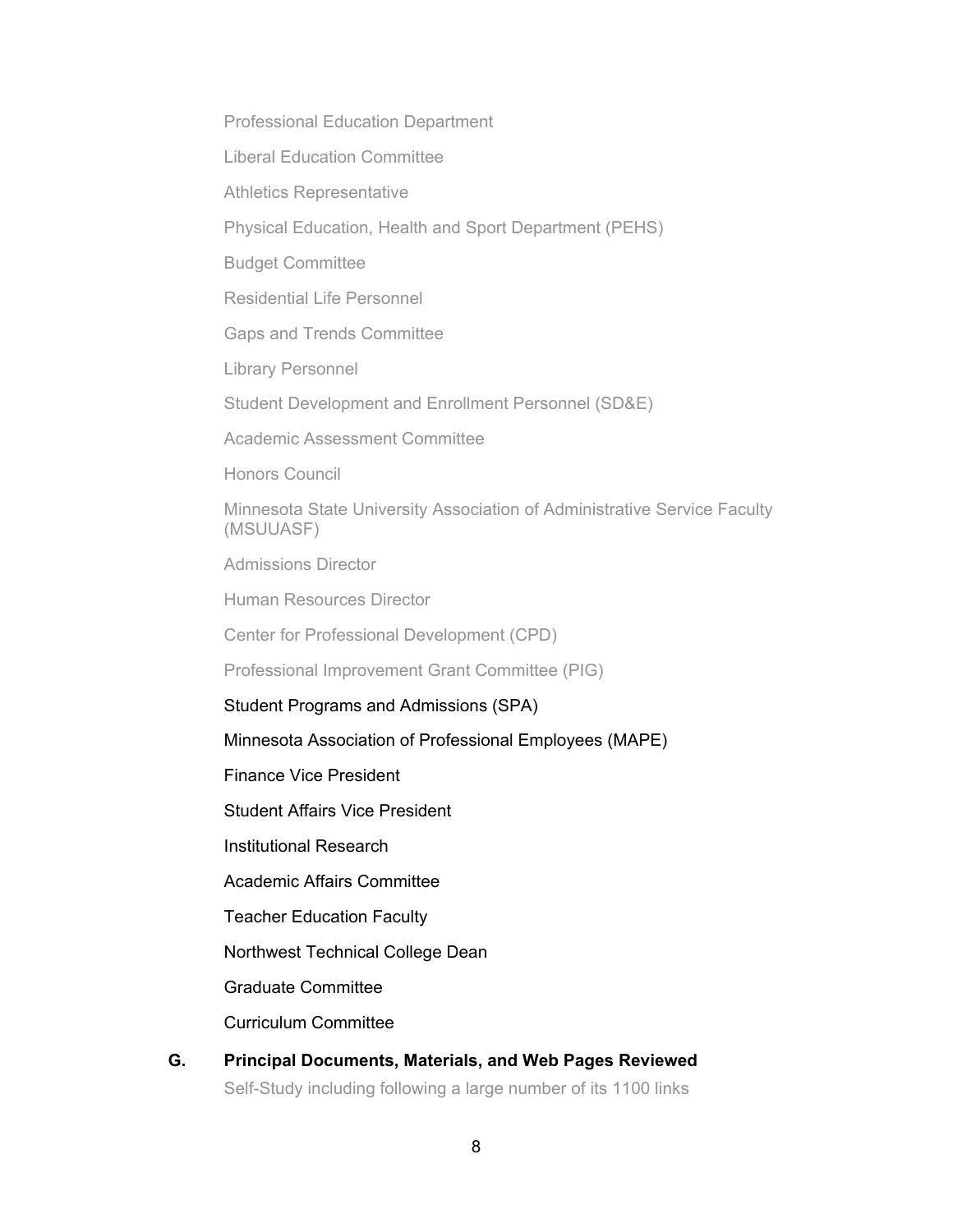Notes from several sessions where attendees were invited to offer their views of strengths and limitations on slips of paper

Report of the visit to Bemidji State in 2000

Institutional Snapshot

Statement of Affiliation Status on the website

Monitoring Report submitted in 2002 regarding assessment

Commission correspondence (multiple items) regarding institutional actions related to change requests, monitoring report acceptance, etc.

Guidelines: Five Year Academic Program Planning, Review and Assessment Cycle

Random, representative course syllabi

Personnel records

Center for Extended Learning (CEL) Initiatives Summary 2000-2010

Organizational Charts

CEL Online Program Approval Process and Forms`

Folder of Materials on the Minnesota State Colleges and Universities System

Folder of Materials on the Bemidji, MN region

Multiple issues of Horizons - a publication for alumni and friends of Bemidji State **University** 

Federal Compliance Document (how Bemidji meets it)

Commission guidance on multiple factors, including distance learning and faculty qualifications

Annual Financial Reports for 2007, 2008, and 2009

Faculty Handbook (online)

Student Handbook (online)

Organizational Catalog (online)

Flyers describing Professional Education Distance Learning (PEDL) Programs: DLiTE and FasTrack

Memos concerning Reorganization

Newspaper article regarding online learning at Bemidji State (11/21/08)

Representative program reviews, including Physics , Chemistry, Philosophy, and History Departments - self-studies and external reviewer reports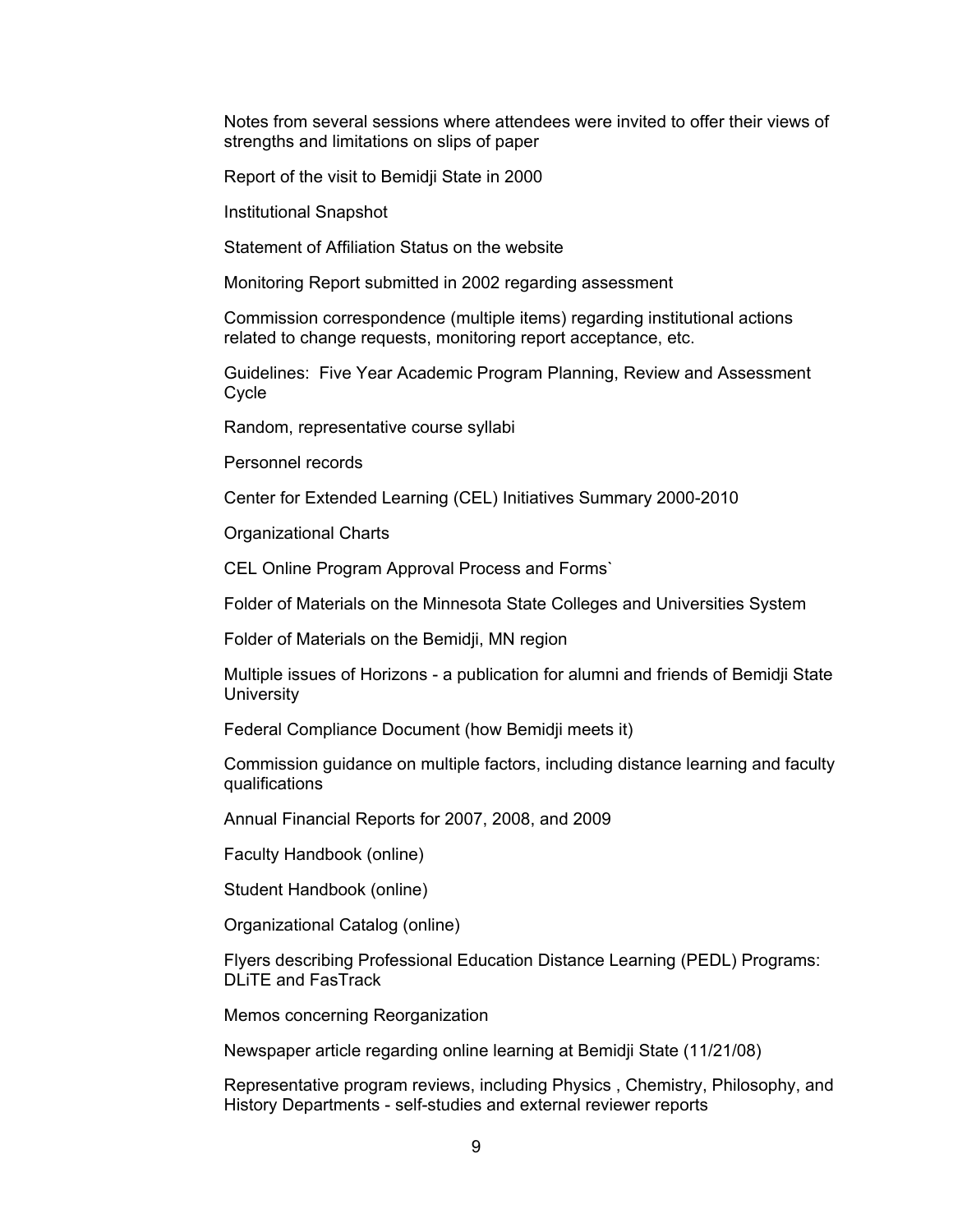Departmental Assessment Mid-cycle Progress Reports for multiple departments, including Chemistry, 2008.

FY2010-2013 Budget Update and BESI (Board Early Retirement Separation) Plan

Criterion/Core Component 5 B example of writing provides by self-study committees

## **II. COMMITMENT TO PEER REVIEW**

#### **A. Comprehensiveness of the Self-Study Process**

The self-study process employed by BSU was comprehensive, involving faculty, students, and staff from across campus. The formation of the self-study committee occurred in fall 2007 and was followed by a series of presentations and visits by external consultants on accreditation, mission statements, and assessment to prepare for the process of the self-study and the content of the report.

A website was created to inform and update stakeholders about the process and content of the self-study. The HLC team found access to electronic documents convenient. Among the items on the site is a message from the President, the timeline, the committees and their membership (a steering committee and a committee for each criterion along with a data committee, a logistics committee, a publicity committee, and a hospitality commitee), and the self-study document. Many of these links are available to the public while others are secure and require login information. The secure site presented some challenges to the visiting team as it was necessary to log in multiple times during each visit to the site.

A large number of campus representatives from varied areas were involved, with some serving on multiple committees. The team concludes that the self-study process was comprehensive.

## **B. Integrity of the Self-Study Report**

The team concludes that there is integrity in the self-study report. However, the report was not as comprehensive as would have been valuable, with some areas being overlooked completely, such as athletics and advancement. The organization of the report also made it difficult to find information related to each core component. The electronic version of the self-study report provided a number of useful links to information crucial to understanding the institution; however, some links were not functional or provided information that was not relevant. With the hundreds of links, it was difficult for the team to ascertain which would best support the self-study findings.

However, the team found nothing in the self-study that was misrepresented. It just lacked mention in many key areas, a lack of analysis of the information, and a lack of sufficient attention to some items, such as prior challenges.

**C. Adequacy of Progress in Addressing Previously Identified Challenges**  [Refer to instructions for standardized language and team options.]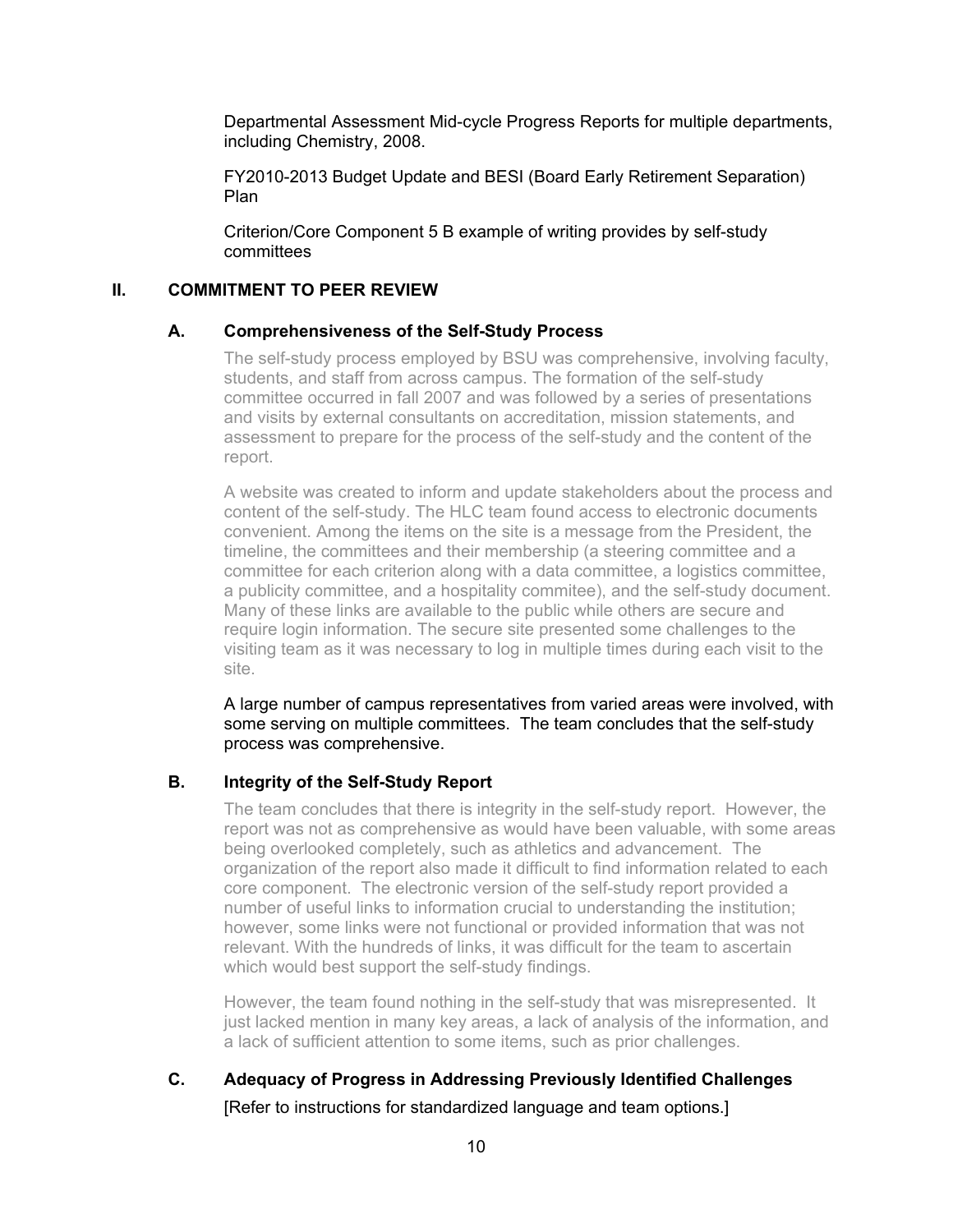The previous visiting team identified five challenges: (1) capacity for data management; (2) workload and staffing issues; (3) internal planning mechanisms; (4) vertical communication relative to planning; and (5) integration of planning initiatives. The 2010 self-study report did not summarize the organization's understanding of and response to the major issues identified by the last team. However, the team considers the response of the organization to these five previously identified challenges to be adequate as they were not found to be the challenges in this visit. Most of the former challenges have been addressed throughout this report, sometimes specifically, such as planning, and other times, more generally, such as workload and staffing issues.

Although none of these identified challenges specifically addresses assessment, the University was required to submit a monitoring report on assessment and operational planning by September 30, 2002. Thus, a significant challenge, in addition to those noted above, was assessment of student learning. The monitoring report was submitted and accepted. The previous team's rationale for the monitoring report stated "Some programs have defined appropriate and measurable objectives for program educational goals; others are currently functioning at a more elementary stage in the process; and still others have yet to use the data collected in a manner that helps them determine if the measures are adequate and appropriate." The team considers the organization's response to this issue to be inadequate. This challenge will be further discussed in Criteria 3 and 4.

# **D. Notification of Evaluation Visit and Solicitation of Third-Party Comment** [Refer to instructions for standardized language and team options.]

Requirements were fulfilled.

## **III. FULFILLMENT OF THE CRITERIA**

## **A. Criterion One: Mission and Integrity**

The organization operates with integrity to ensure the fulfillment of its mission through structures and processes that involve the board, administration, faculty, staff, and students.

## **1. Evidence that Core Components are met:**

The stated mission of the university to engage, embrace, and educate permeates all of its documents. The publications of the university, such as the university catalog, the web page, the self-study report, and sundry planning documents all clearly state the mission of the institution in easily understood statements. Concomitantly, in various locations, such as the meeting rooms, the mission is posted. Changes in the wording of their mission in recent years is an evolution rather than an abrupt departure from earlier mission statements indicating consistency over time (1a).

Mission documents include signature themes such as multicultural and global understanding, and examples of realizing these mission components are the services to international students and Indian tribal nations (1a).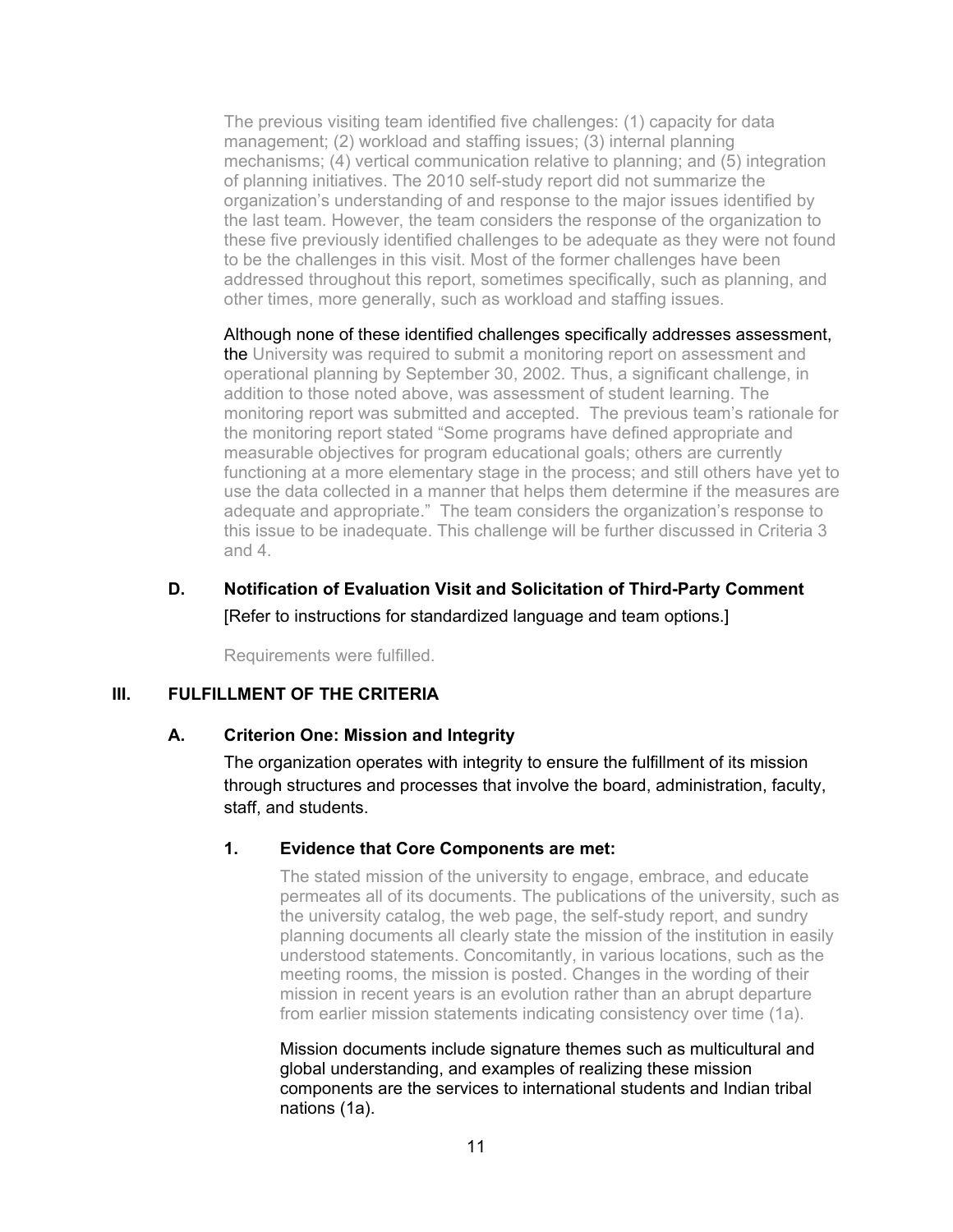Bemidji State University is providing opportunities for students, many of whom require financial aid. Consequently, they are likely among the few in such families to have access to higher education–a ladder to an improved quality of life for themselves and members of their family. Such an institution is critical to the future of our nation, so in this way Bemidji is contributing to the strength of its communities while fulfilling its mission (1a).

The development of the strategic plan involved a variety of stakeholders, such as students, faculty, and staff. Specifically, the Master Academic Plan (MAP), the J-Plan, The Learning Journey (student development and enrollment master plan), and the Master Facility Plan (MFP) all attest to the alignment of planning processes with the university's mission. The diversity of academic programs and student development support services demonstrate understanding and support for the university's mission (1a).

The University has addressed the challenge of serving a diverse learning clientele utilizing a variety of strategies. These programs include the Center for Extended Learning (CEL) which allows outreach to multiple audiences. Also, the relationship with Northwest Technical College (a two-year institution) along with cooperative relationships with the three area Indian Nation Schools and the state of Minnesota's mandated twoyear college transfer program provide for service to a diverse population (1b).

In each of the individual meetings, the President, the trustees, the College of Arts and Sciences Faculty, the Physical Education Faculty, the Criterion One Writing Committee, a student, the Deans' Council, the Faculty Budget Committee, and the Bemidji State University Faculty Association (BSUFA), it was readily apparent that understanding of the mission was broad and supported. Several representatives spoke of the engagement of the students in community activities, care of the environment, and in new worlds of thought. They also addressed the concept of embracing responsible citizenship and preparing students for "futures which can only be imagined." Especially, the President discussed the role of scenario planning in positioning the university to fulfill its mission (1b).

In interview sessions with Academic Deans, the Department of Physical Education, the Faculty Budget Committee, members of the BSUFA, and the President, evidence was provided that faculty, students, staff, and administrators participate in decision making. One example is the process that has worked toward revision of the university's liberal arts curriculum. The result of the process that developed the revision was ultimately rejected by the faculty assembly, yet this example illustrates that broad collaboration in the decision-making process is the practice. Disagreement does not preclude mission fulfillment (1d). The topic of liberal education is discussed further in Criterion 4.

The organizational model enables appropriate governance. The institution is organized into three colleges and has a pyramid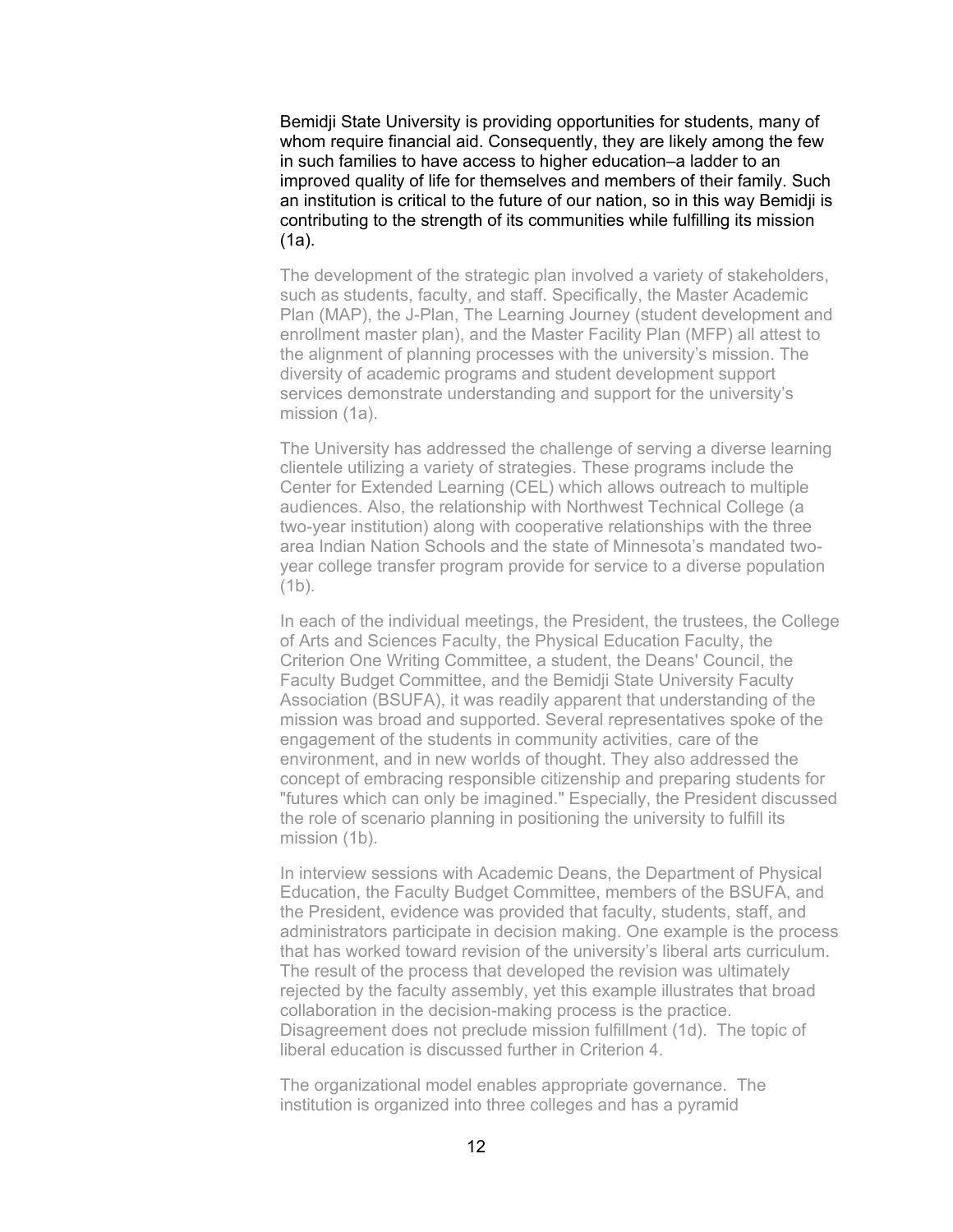administrative structure that is typical of university structures. In addition, the president functions as the president of Northwest Technical College and some other administrative functions are also shared, providing for an efficient approach to governance of two related entities (1d).

The annual financial reports of the university for the years ended June 30, 2009, 2008, and 2007 give evidence that the university is exercising integrity in the management of its resources. The 2009 audit statement states: "The results of our tests disclosed no instances of noncompliance or other matters that are required to be reported under Government Auditing Standards." Both assets and revenues increased from 2008 to 2009. The financial report verifies that the university is in compliance with Title IV (1e).

The institution evaluates policies and procedures for consistency with state and federal laws and monitors compliance and thus assures that it operates within the law and public policy (1e).

The institution attends to issues of academic integrity. One example is the collaborative effort between administrators and faculty to review and revise the academic integrity policy and procedures, where the students are involved in its review and approval (1e).

## **2. Evidence that one or more specified Core Components need organizational attention:**

As a result of a re-organization and the return of the provost to the faculty, the number of interim appointments at senior managerial levels, and the numbers leaving the organization through retirements and other reasons, job responsibilities and reporting relationships are less than optimally clear because of the many changes in leadership roles, which is a situation that will need to be acknowledged and monitored for any potential impact on ongoing operations (1d).

The University has articulated that an "identity challenge" exists which is creating some consternation in varied groups. Efforts should be undertaken to clarify what this challenge means for the institution and how it moves forward with a greater shared understanding of its identity  $(1c)$ .

The partnership with Northwest Technical College under the leadership of the President has provided advantages to both institutions and seems to be working effectively. However, the visiting team recommends that this partnership be codified in a written document, which outlines the roles, responsibilities, and decision-making authority of the parties. This will be particularly important as a new president takes office(1d).

## **3. Evidence that one or more specified Core Components require Commission follow-up:**

None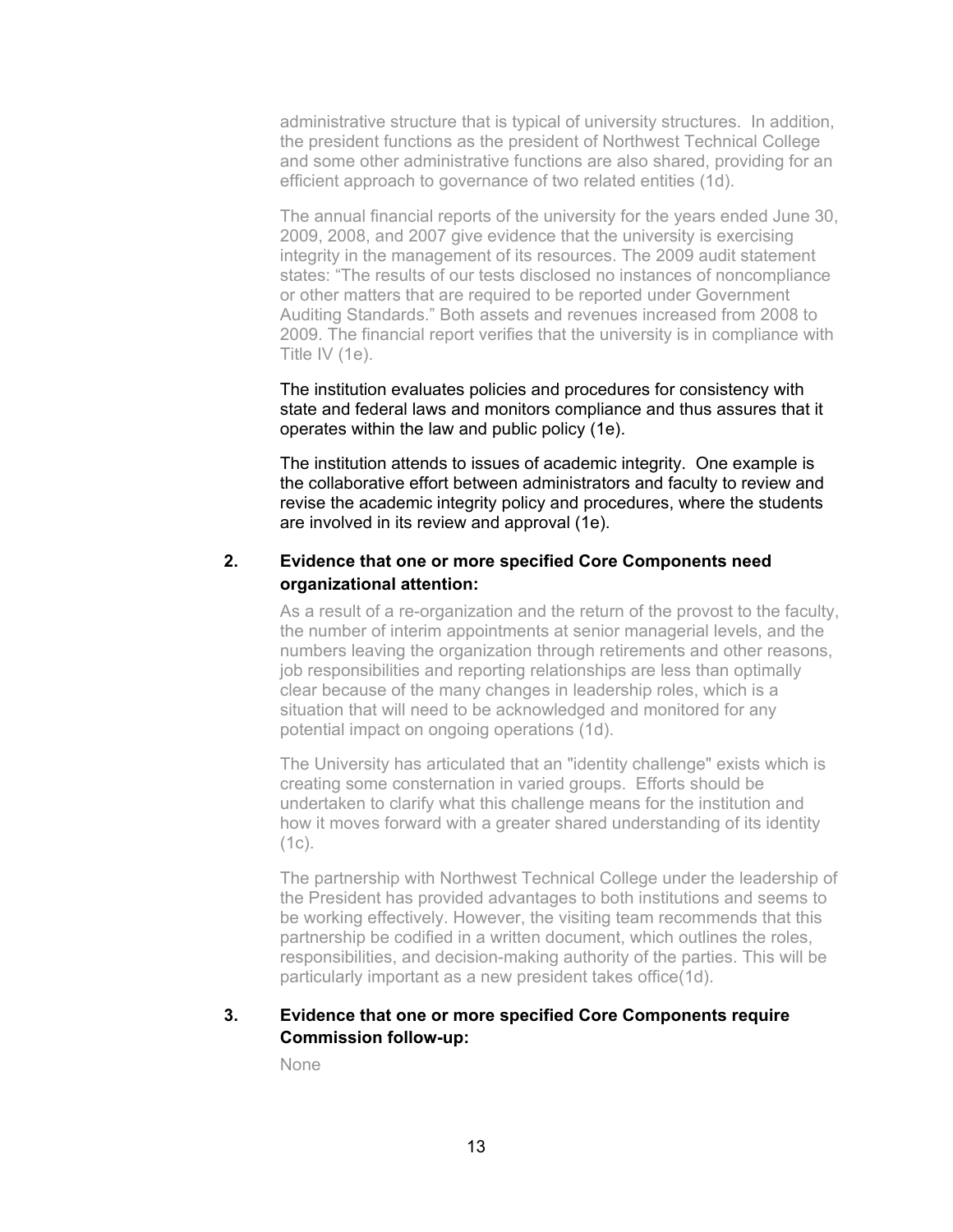**4. Evidence that one or more specified Core Components are not met and require Commission follow-up (Sanction or adverse action may be warranted.):**

None

### **Recommendation of the Team**

[Refer to instructions for standardized language and team options.] Criterion is met; no Commission follow-up is recommended.

## **B. Criterion Two: Preparing For the Future**

The organization's allocation of resources and its processes for evaluation and planning demonstrate its capacity to fulfill its mission, improve the quality of its education, and respond to future challenges and opportunities.

#### **1. Evidence that Core Components are met:**

The institution has anticipated and planned for demographic shifts in its service region by broadening its recruitment efforts and reaching out to new audiences through distance learning. A record freshman class of 800 students enrolled in fall of 2009. For several years the University has emphasized recruitment of international students; the student body includes students from 40 foreign countries, unusual for an institution of this size and location. The international student presence reflects the institution's commitment to preparing students for a multicultural society and is a source of revenue. The Center for Extended Learning provides flexibility for meeting future demands (2a).

The physical facilities have been planned intentionally to support the university's values of environmental stewardship, student-faculty interaction, multicultural awareness, and respect for the region's Native American heritage. For example, the American Indian Resource Center, a new building, opened in 2003. The architecture and artwork reflect American Indian culture. Similarly, signs posted in many languages throughout the campus remind students and visitors of the diversity of the student body. Another example of reaching out to diverse communities is the single-parent residence hall where parents and children can live conveniently on campus (2a).

The University is being proactive in responding to the pending decline in state support. Examples include an early-retirement incentive, the capture of positions through attrition, exploration of summer school models, and increased attention to developing fund-raising and the possibility of a comprehensive campaign. Bemidji leverages its resources through partnerships with the city of Bemidji and with Northwest Technical College(2b).

The institution develops its human resources to meet the challenges of the future through a variety of professional development activities for both faculty and staff. Topics for some of these activities are suggested at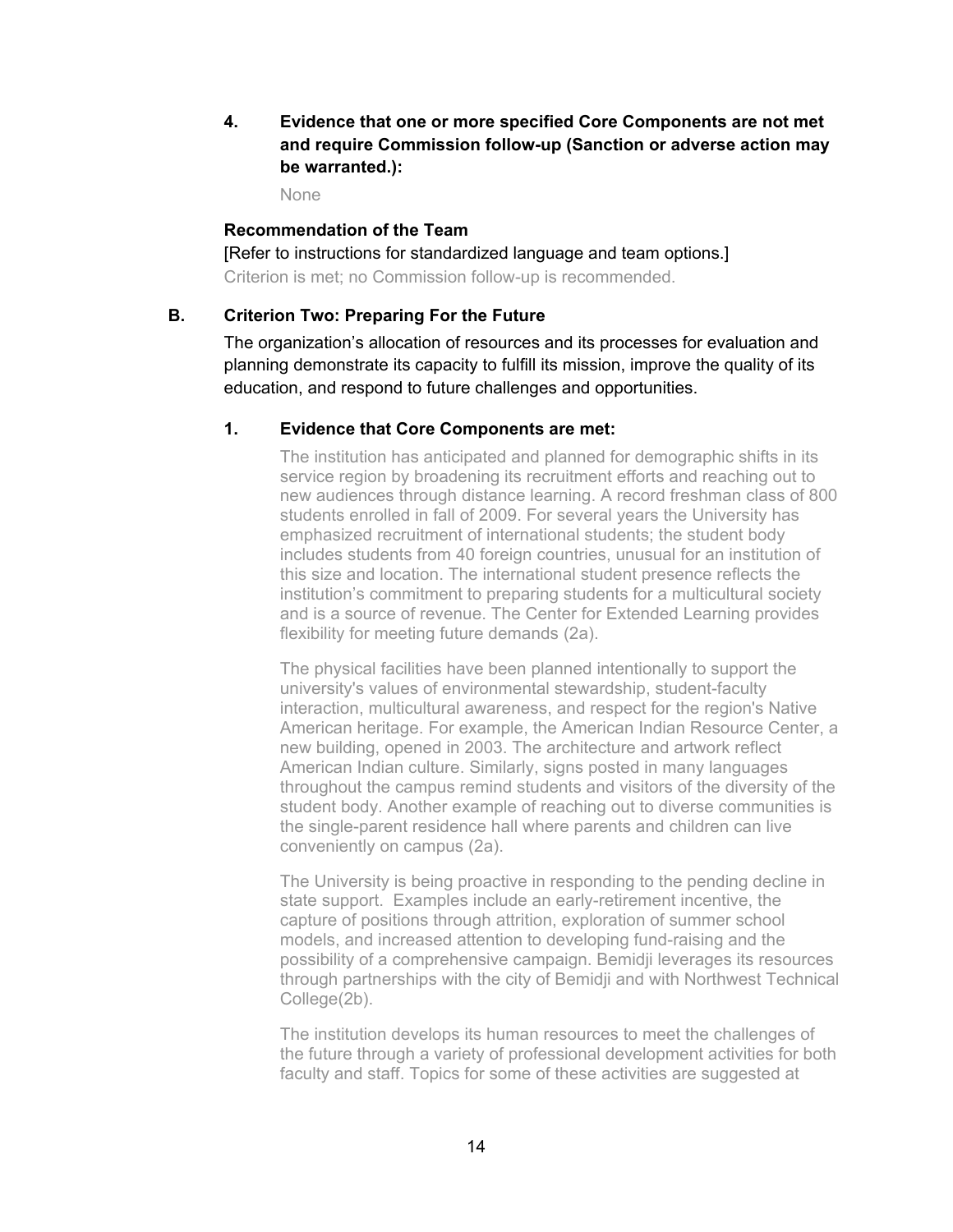regularly scheduled "meet and confer" sessions with union leadership (2b).

In planning for the future, BSU has recently reorganized its academic division into three colleges and consolidated some smaller programs into larger units. While this reorganization was not unanimously supported, the new alignments appear to be logical and to have the potential for creating new synergies and collaborative opportunities (2b).

Due to budget constraints over several years, there is considerable deferred maintenance. According to the 2006 report of MnSCU Facilities Condition Data, Bemidji had a backlog of \$28,998,000, that is projected to grow to \$54,162,000 by 2016. However, the organization appears to have realistic plans for dealing with the issue. Two buildings account for a significant share of the deferred maintenance and tentative plans are to demolish those buildings and reduce the size of the campus footprint. This should be possible because one building is currently not in use, and space in the second building is not being used to capacity (2b).

Despite the difficult economic environment of the past two years, the number of full-time equivalent positions at BSU for fiscal year 2009 (546.08) is almost identical to staffing in FY 2003 (545.84). The institution is thinly staffed in some areas but has redistributed its human resources to meet needs. Given the financial situation in the state, it would be unrealistic to expect substantial increases in the number of employees. However, there is no hiring freeze and the institution continues to fill positions. Through its partnership with Northwest Technical College, the institution has been able to provide additional support for technology through shared personnel. The two institutions also share personnel in the areas of Human Resources, Physical Plant, Financial Services, and Financial Aid. In contrast to 2000, the University now has a chief technology officer, University Advancement is headed by an executive director, and there is an Associate Vice President for Extended Learning and Library. When the current search for a dean of arts and sciences is concluded in the next few weeks, there will be permanent deans for each of the colleges. A vice president for student development and enrollment has been hired, and the position of associate vice president for academic affairs has been filled. This positive level of staffing should contribute to the college's ongoing mission achievement (2b).

 The previous visiting team identified one of the institution's challenges as "…concern surrounding the institution's current capacity for data management relating to decision making processes across the University. While the infrastructure for data acquisition and the management of information is currently in place and functional, the institution's use of information as a data-based decision-making process has not yet become institutionalized." This visiting team, however, noted several instances in which faculty and administration referred to data and sources of data used in decision-making. These examples included reference to TaskStream Accountability Management System, the MnSCU Cost Study, classroom space utilization reports, and deferred maintenance studies. As part of the self-study process the institution developed an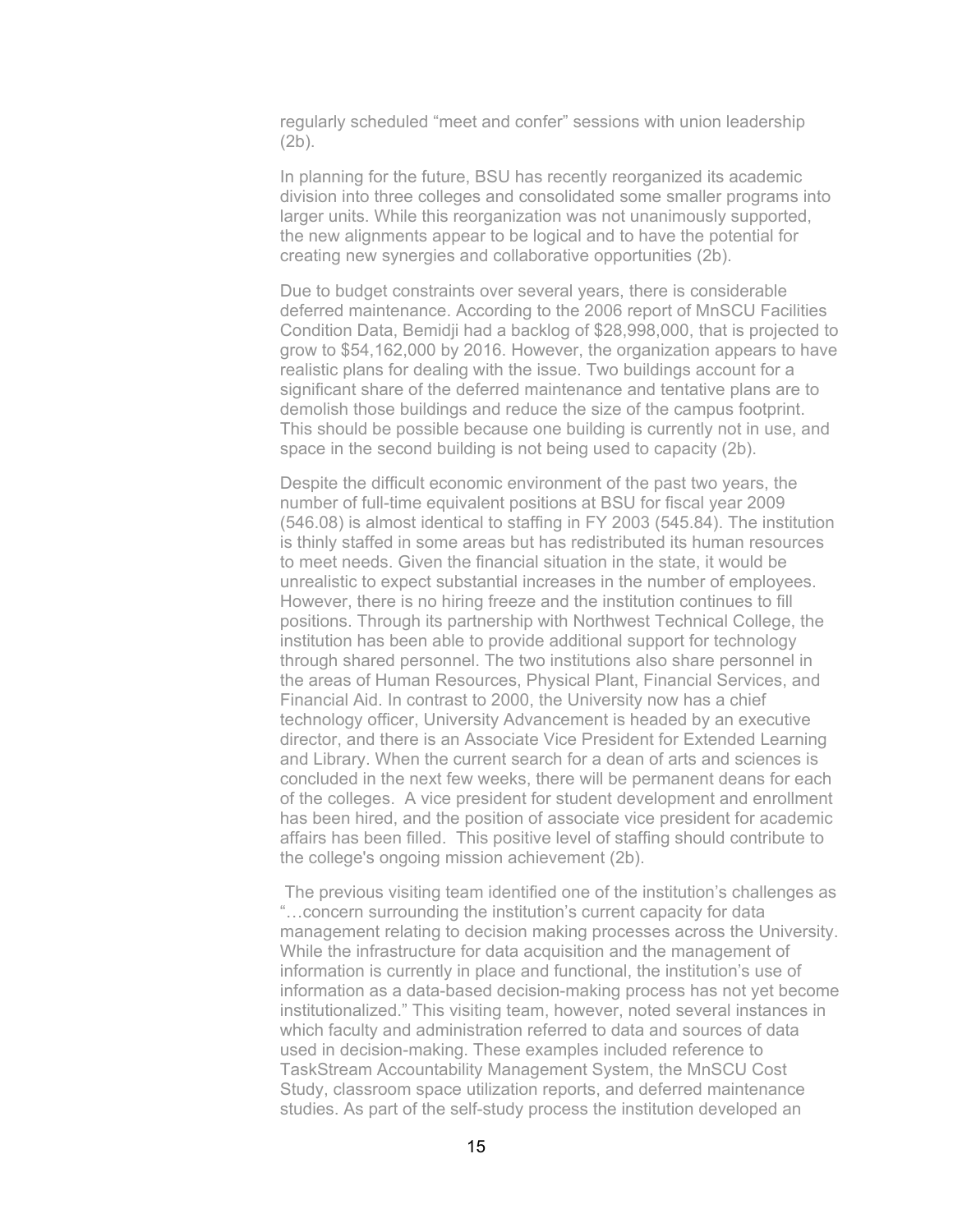electronic master data site, intended to be a useful resource for the campus long after the self-study was completed. Members of the campus community identified the master data site as one of the major benefits of the self-study (2c).

Multiple planning documents reflect consistency in institutional values and directions, indicating a broad consensus on the goals of the institution, which facilitates the actual implementation of the plan. There is a high level of involvement in and enthusiasm for the progress made in developing a planning system. Three of the challenges identified by the 2000 visiting team were related to planning. A monitoring report related to these issues was required, submitted, and accepted. In contrast, this visiting team found BSU to be especially proud of and confident in its planning efforts. Although the Experimental Planning Process has been discontinued in favor of other planning mechanisms, the campus community believes that process and the subsequent Scenario Planning project were useful in obtaining broader participation in planning and setting the stage for the current planning system. The institution does have several interrelated plans now in place, including a Technology Master Plan, a 2008-2013 University Plan, Master Academic Plan, Master Facility Plan, Master Student Development & Enrollment Plan, as well as multi-year budgets. Implementation of plans for the assessment of student learner outcomes remains a concern, but overall the institution has made great strides in planning (2d).

# **2. Evidence that one or more specified Core Components need organizational attention:**

The institution is facing continued decline in state financial support. In addition, it has little control over the biggest share of the budget – personnel. Salaries and benefits for most employees are established by collective bargaining at the state level. Therefore, the institution's ability to control the largest expenditure category is mostly limited to decisions regarding the number and type of personnel. The organization also has limited control over revenue as tuition increases may be restrained by the legislature. The likely imbalance between projected revenue and costs will inevitably lead to difficult decisions. It will be critical to involve the campus community in budgeting decisions and to continue to educate stakeholders about the financial situation (2a).

In academic and budget planning, the organization needs to consider whether it is wise to offer the current number of major programs. There are many majors with 10 or fewer students and several with fewer than 5. Even if it were cost-effective to offer the major, one wonders whether students are well-served if they do not have the opportunity to learn from a variety of faculty and interact with students in the field. The array of programs should be re-examined and a determination made regarding whether each is viable. Careful consideration should also be given to the decision to fill vacancies in these small programs (2c).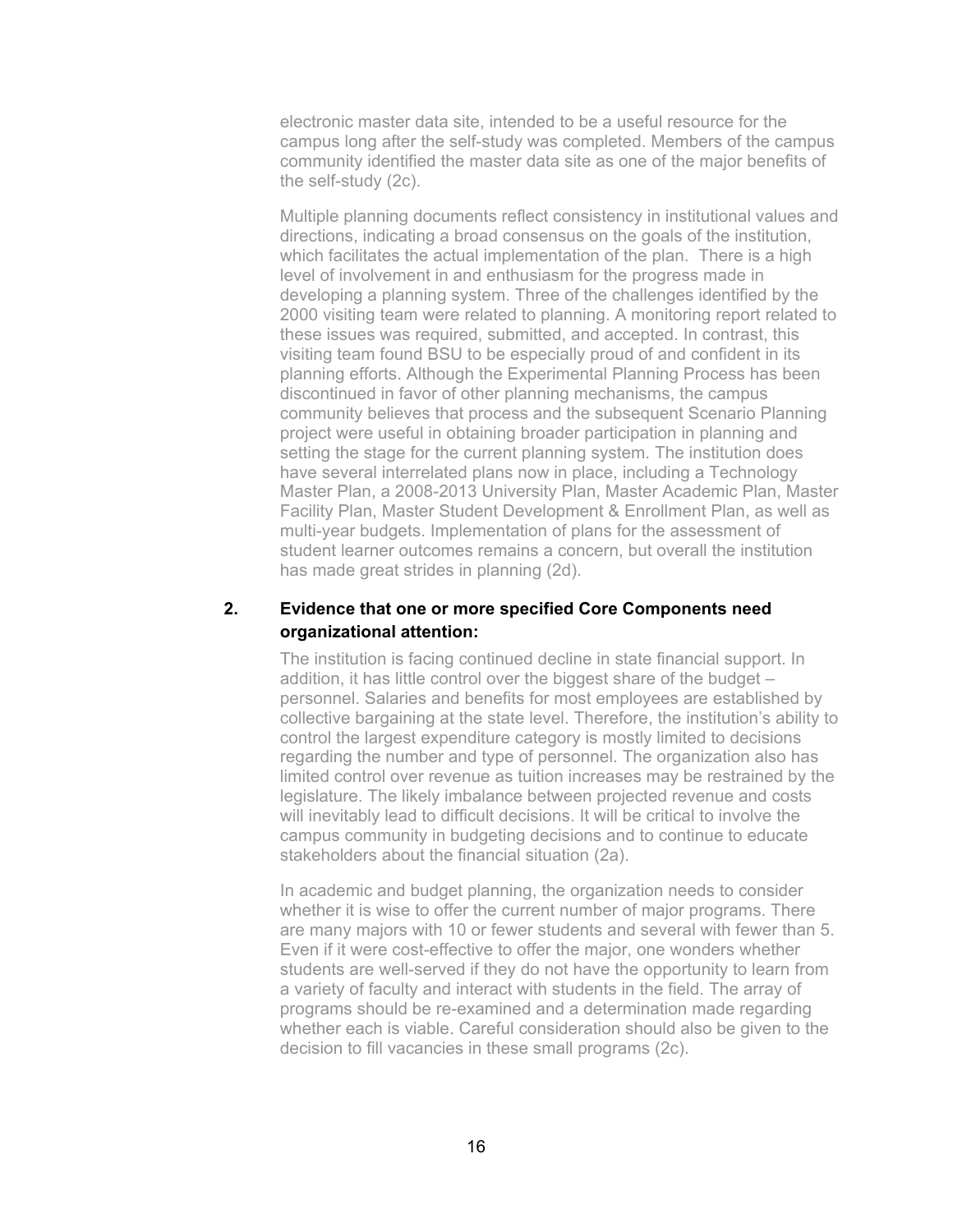# **3. Evidence that one or more specified Core Components require Commission follow-up:**

None

**4. Evidence that one or more specified Core Components are not met and require Commission follow-up (Sanction or adverse action may be warranted.):**

None

#### **Recommendation of the Team**

[Refer to instructions for standardized language and team options.] Criterion is met; no Commission follow-up is recommended.

# **C. Criterion Three: Student Learning and Effective Teaching**

The organization provides evidence of student learning and teaching effectiveness that demonstrates it is fulfilling its educational mission.

## **1. Evidence that Core Components are met:**

BSU appears to have enhanced the culture of assessment on campus since its last decennial self-study. Institutional dimensions of learning (i.e., Intellectual Development, Understanding Self and Relating to Others, Participation in an Emerging Global Society) and their respective student learning outcomes set the direction and purpose for teaching and learning activities, and the benchmarks for accountability at the university level. The alignment of department five-year plans and assessment plans with the dimensions of learning assures that the activities of the campus are consistent with and promote the mission and the University Plan for 2008- 2013 (strategic plan)(3a).

The development of a five-year program review process that includes academic program assessment provides opportunities to review and improve teaching and learning. Because it is designed to include academic departments, the Honors Program, and Liberal Education, as well as other functional areas such as finance, administration, student development and enrollment, there is potential for integrating and synthesizing information from across campus to inform decisions that could ultimately improve student learning and teaching effectiveness(3b).

Through its review of the year-one, year-three, and year-five assessment reports, the Academic Assessment Committee (AAC) makes recommendations for improvement to the University Gaps and Trends Committee that are designed to result in improvement. The Committee also connects assessment results to academic program review and makes recommendations for change to the VPAA. AAC's membership is composed of deans, the Assessment Coordinators (including Liberal Studies), and the VPAA. This group is charged with evaluating, integrating, and synthesizing information on student learning and making recommendations for improvement, an important step in using assessment information for improvement. The Committee is designed to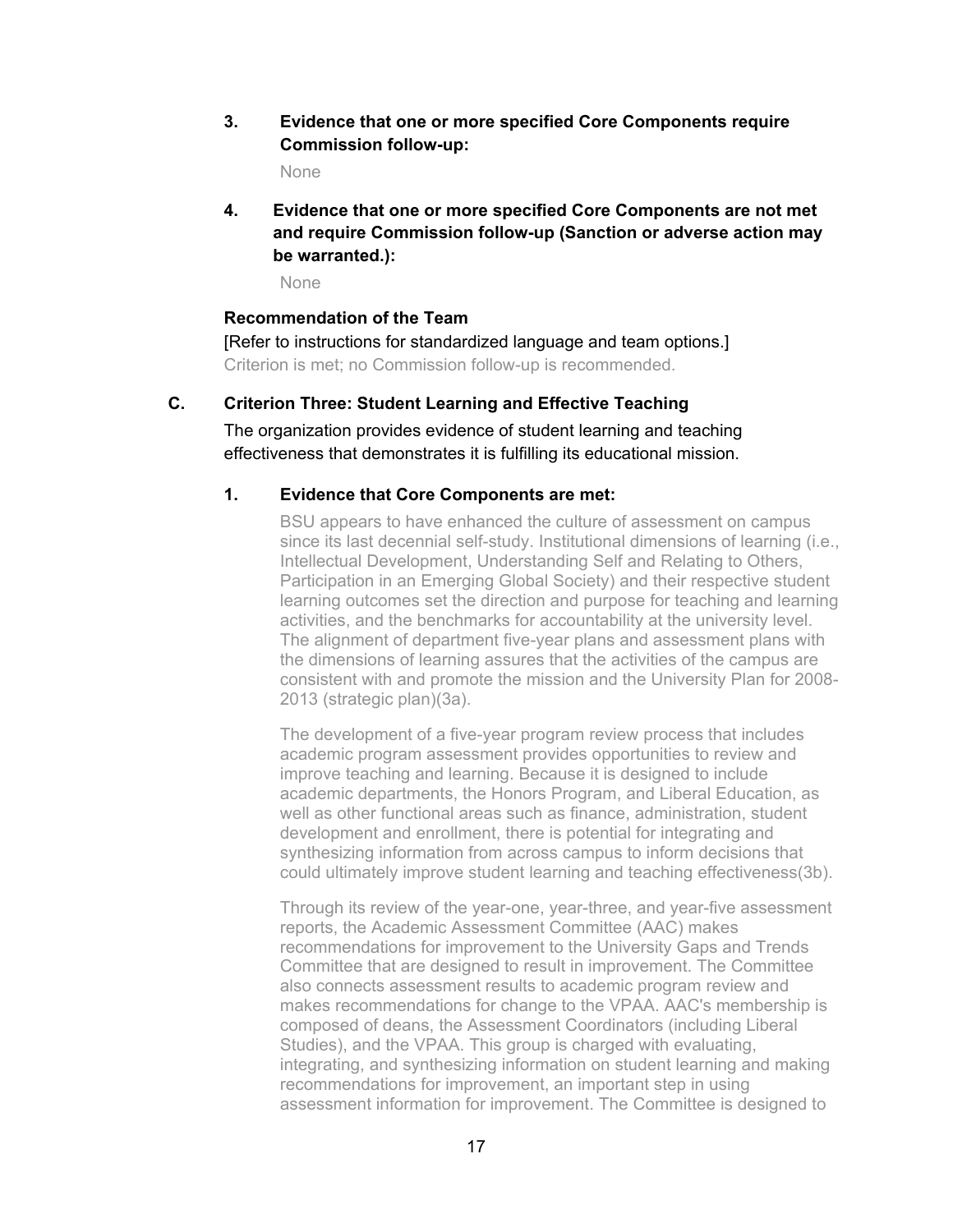centralize assessment and effectiveness information so that it may be used for the challenging task of improving teaching and learning (3a).

The quality of programs offered online through the Center for Extended Learning (CEL) is monitored by the departments from which they are offered, assuring that they are of at least the same quality as those offered in face-to-face formats. Additionally, CEL uses Noel-Levitz for evaluating the experiences of online learners (3c).

Assessment Coordinators provide support and variable levels of expertise to each of the departments for program assessment and for the five-year program review which means there is an on-going source of feedback on assessment plans and reports. These reports are also provided to the deans and to the Assessment Committtee (3b).

Liberal Education, the general education component of the curriculum at BSU, provides students opportunities to develop knowledge, skills, values, and confidence to participate in a "changing global society." The expected student learning outcomes developed for the Liberal Education program provide the basis for communicating and integrating student learning and assessment (3a).

As the mechanism for using information about how well students are learning, the Center for Professional Development has great potential for helping faculty close the loop. The BSU University Plan, Master Academic Plan, and the Dimensions of Student Learning define its vision and mission related to education. The campus demonstrates a commitment to teaching and learning through the support of its faculty and programs and through the services it provides for students. Interviews with faculty confirm that a variety of services and programs exist to improve the teaching and learning experience. For example, the Center for Professional Development offers periodic workshops and training and the Professional Improvement Grants offer competitive grants primarily for travel for research and professional development purposes(3b and 3d).

Support services for students are abundant, and students and faculty attest to their effectiveness. The Advising Success Center offers tutoring, workshops, orientation, and skills assessment to prepare new students and provide continuing support to assure their success. The First Year Residential Experience offers living and learning communities that are particularly effective in supporting students. The TRIO Student Support Services and the American Indian Resource Center offer academic, counseling, and advising services based on students' needs (3c).

Students throughout Minnesota take advantage of BSU's Center for Extended Learning (CEL) to access courses and programs via online and self-study, both during the regular semester and during summer sessions, giving them more flexibility in meeting their academic goals. Students indicate they receive timely support from faculty, the CEL support staff, and technical personnel for their studies. They also remarked on having a high degree of accessibility to library materials and other learning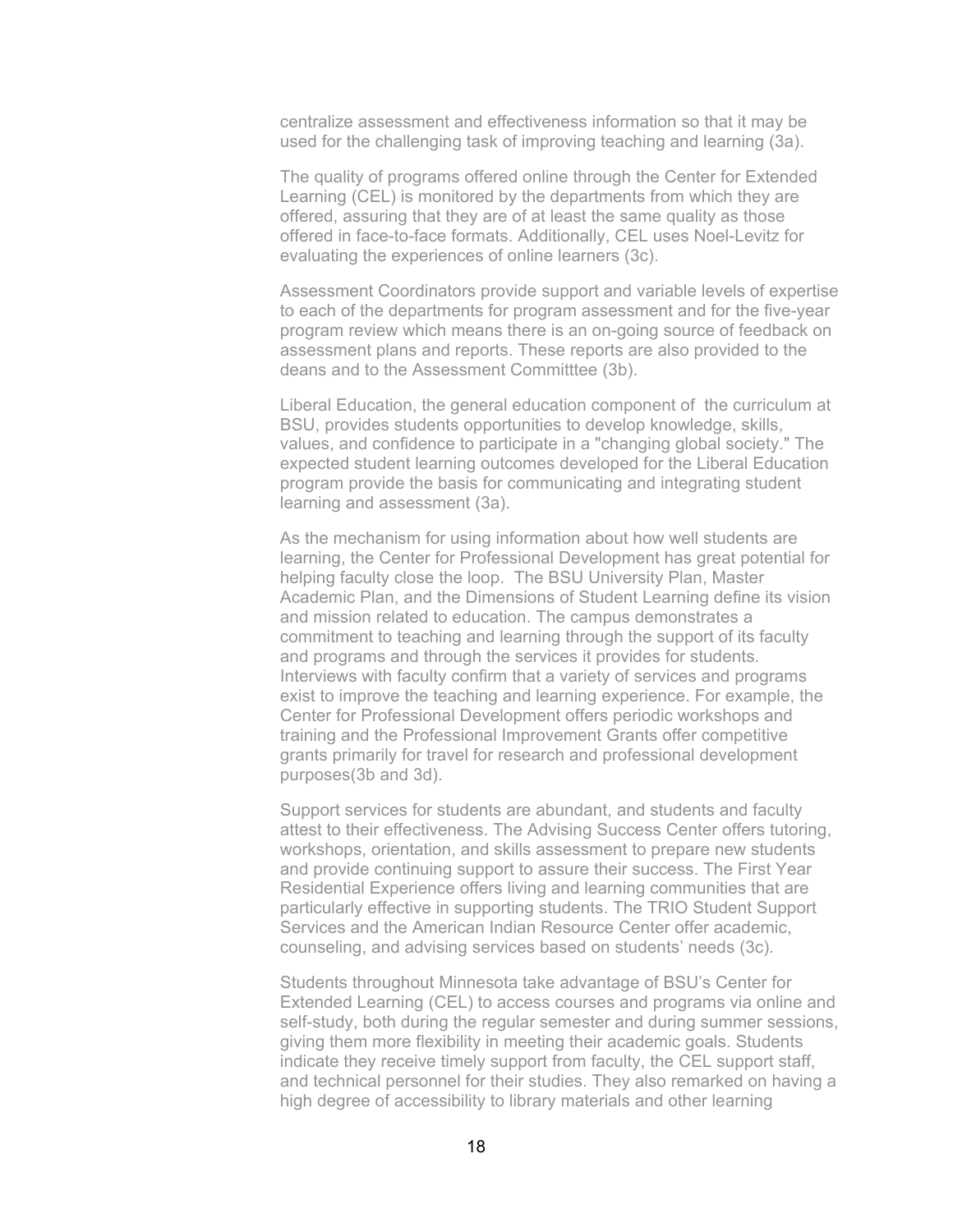resources. The library staff verified that they receive frequent requests for assistance from students at the distance learning sites. Library resources are increasingly available in electronic form in support of both online learning and traditional instruction at the remote locations. The CEL employs three instructional designers and three customer support specialists who support both online learning and distance delivery to the remote sites. Off-campus programs have faculty member coordinators who receive release time in support of their role. Student fees are charged for distance education courses which are returned to the CEL in support of the critical support function that it plays for distance learning. Overall, the remote sites appear to be adequately supported by the institution and well integrated with the main campus (3c and 3d).

Faculty invest in students and provide the kind of out-of-class opportunities that enhance the teaching and learning experience. For example, the Undergraduate Teaching Association Program provides opportunities for students to learn through teaching. The Student Scholarship and Creative Achievement Conference, the Journal of Student Research, and the Marketing Assistance and Research Solutions offer platforms for meaningful faculty mentorship of undergraduate and graduate students. BSU also offers graduate assistantships and thesis mini-grants in support of graduate students. All of these make valuable contributions to student learning (3b, 3c, and 3d).

Technology is widespread with the wireless campus, the dual-platform computers, the MinnesotaOnline Desire-to-Learn, and the Library Services. These all enhance the learning environment (3c).

### **2. Evidence that one or more specified Core Components need organizational attention:**

While BSU has developed a system for assuring high-quality teaching and learning, including the five-year program review process, there was little evidence of a systematic approach to assessment. The various components of the system do not appear as integrated with ongoing teaching and learning processes as will be required to ground assessment in course and program-level activities. Plans for assessing graduate programs and Liberal Education are still in development, with little assessment having been conducted on the liberal education curriculum. In addition, some programs (e.g., B.S. Business, Technological Studies) offered through the CEL have not been adequately assessed. BSU could build upon its current efforts to include all graduate and undergraduate programs in its assessment strategies whether they are offered in face-to-face or in distance environments (3b).

The use of the dashboard indicators as a way to communicate effectiveness and accountability for internal and external audiences is useful. This system is designed to provide information for decision making and its use could be continued and expanded (3b).

Intended learning outcomes are not easily accessible to students or staff. Ways could be found to make this information more readily available that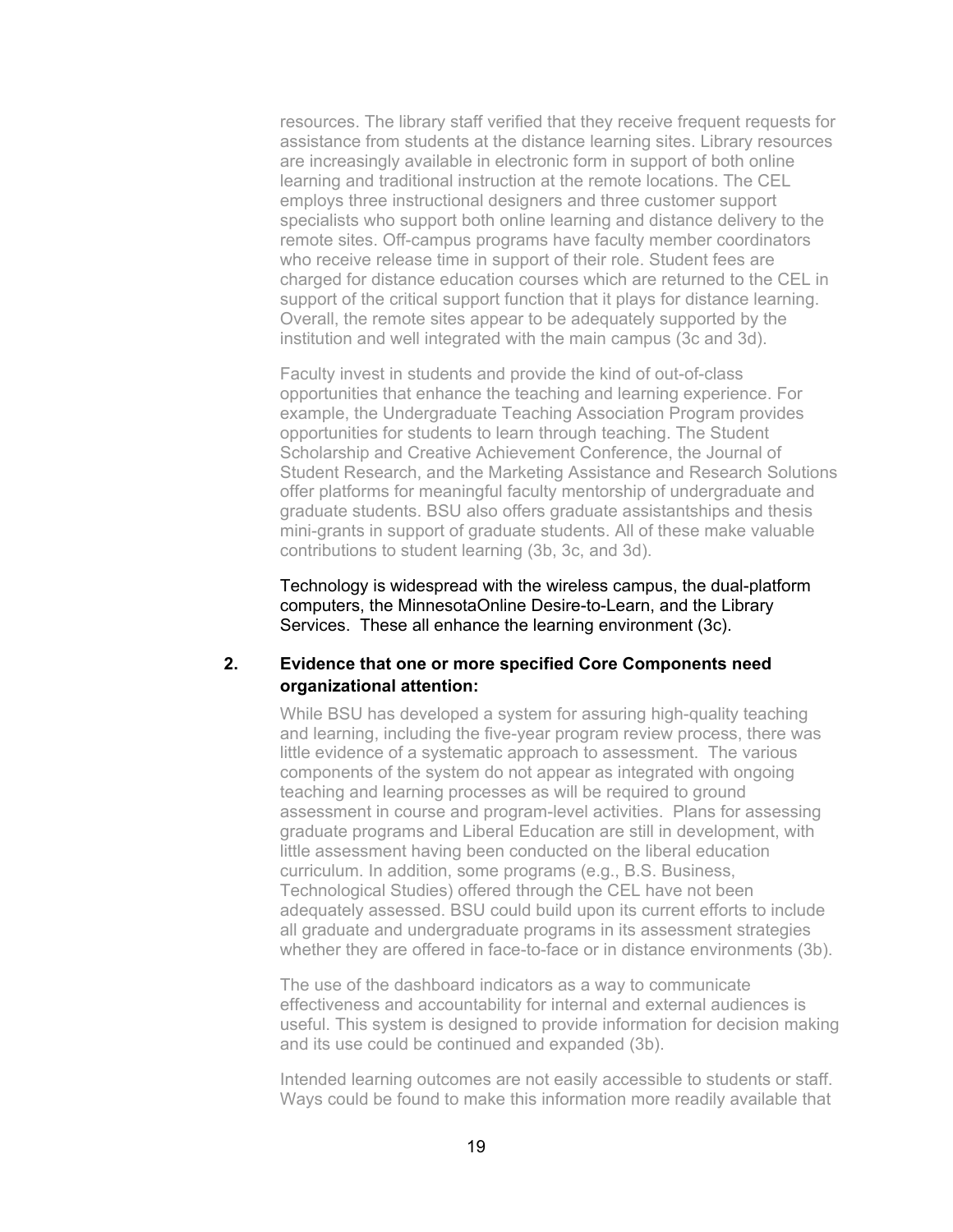would contribute to all stakeholders' understanding. One possibility would be to provide student learning outcomes for all programs in the catalog and/or other appropriate locations, such as programs' Web pages (3a).

The role of faculty in assessing student learning is not readily apparent nor widely understood, thus possibly contributing to lack of clarity about how faculty should engage. The team found that faculty engage in the broad educational goals (the educational dimensions) but there were limited examples of producing evidence that course- and program-level outcomes were being measured, tracked, and/or acted upon. One approach to building this understanding may be to include in the faculty handbook a description of the roles and responsibilities of faculty for assessment of student learning in accredited and non-accredited programs. Faculty hiring processes could also explicitly identify the importance of assessing learning as integral to the role of a faculty member. While such information should be useful for current faculty, it may be especially helpful in communicating to new faculty that BSU values the on-going process of improvement. Communicating the expectations of assessment will contribute to the culture of assessment emerging at BSU and should help to convey the view that assessment of programs and courses is an important part of the overall assessment strategy(3b).

# **3. Evidence that one or more specified Core Components require Commission follow-up:**

Core component 3A specifies that each educational program clearly states its intended student learning outcomes. Despite the fact that some progress has been made in advancing use of assessment strategies, the University has not broadly specified program-level outcomes and there is no regular review of these. In addition, course outcomes reviewed in random syllabi are frequently not explicit nor are they measurable. Many of the measures reported to be in use are indirect measures, such as surveys (3A).

While Assessment Coordinators, the Assessment Committee, and the Gaps and Trends Committee were established to encourage participation in assessment from across campus, there is neither clear leadership for synthesizing and using assessment and effectiveness information, nor is there evidence that the information is used for improvement. Without balancing this wide participation with some centralization, there is no clear mechanism for using assessment information to inform strategic planning or budgeting and most importantly, pedagogy and curriculum. Further, there is limited ability to take actions for improvements when the course and program-level outcomes do not exist and no systematic approaches for gathering this information exist in many areas (3a, 3c, and 3d).

The campus implemented a top-down approach to establishing a common set of institutional-level dimensions of student learning. Departments are expected to adopt three of the dimensions as their programs' student learning outcomes and to develop an assessment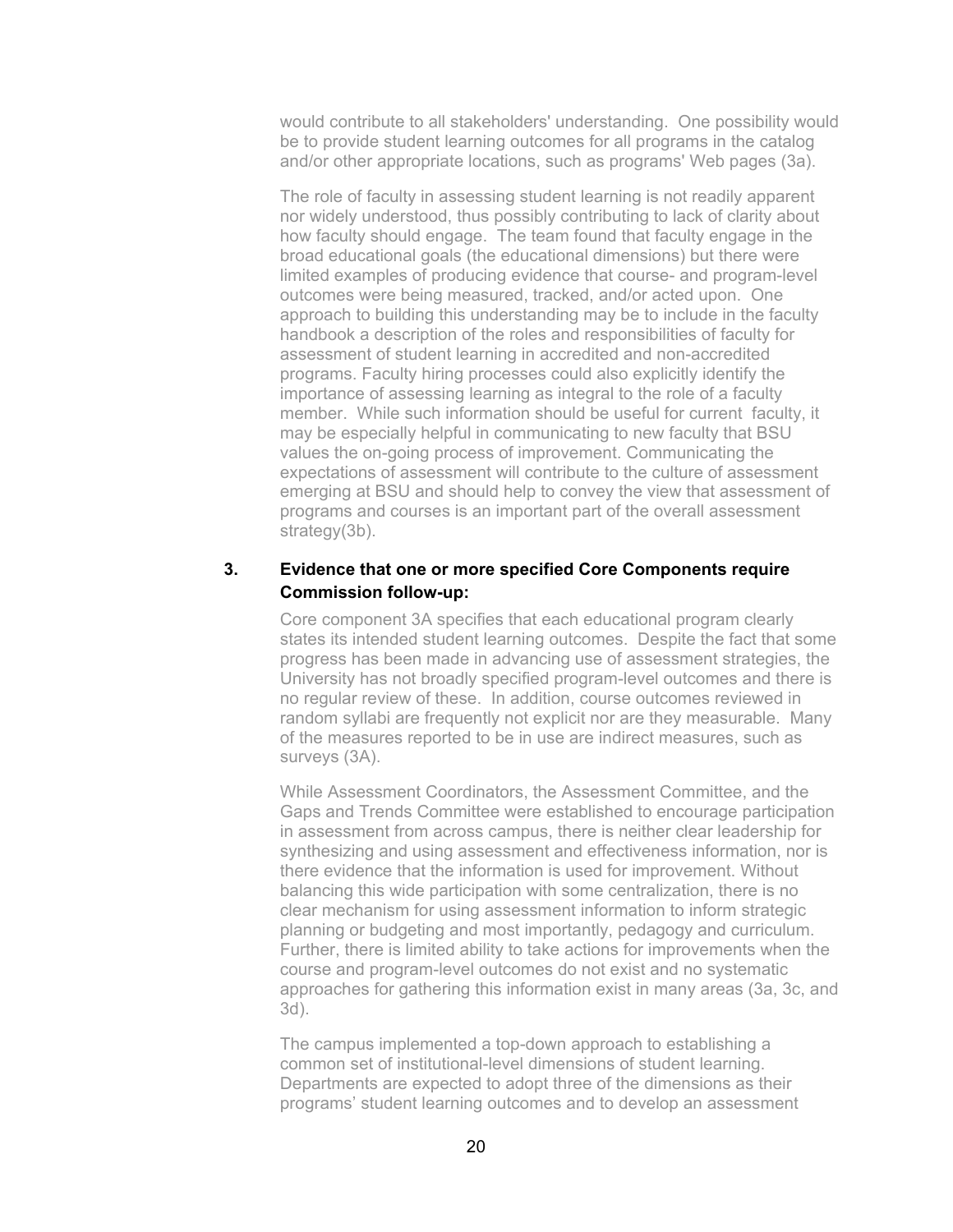process for them. Therefore, beyond those programs with professional accreditation, faculty are not actively engaged in developing student learning outcomes appropriate to their respective disciplines. Thus, effective assessment is not possible (3a, 3c, and 3d).

While coupling program review and assessment is appropriate and can be effective, a five-year process is too long for the assessment component. Learning assessment is a continuous process and should result in, as appropriate, on-going improvement or recognition of successes so that they may be built upon and expanded. Undergraduate programs, graduate programs, and liberal education have initially engaged in assessment processes only in the past two or three years and only a few have made meaningful improvements to teaching and learning based on them (3a, 3c, and 3d).

While graduate program assessment has been given some attention, there is no evidence that it results in on-going improvement. Deans and graduate faculty do not appear to be taking a leadership role in assuring that student learning outcomes are appropriate to graduate learning, to advancing a culture of assessment, or in closing-the-loop on assessment (3a, 3c, and 3d).

# **4. Evidence that one or more specified Core Components are not met and require Commission follow-up (Sanction or adverse action may be warranted.):**

None

## **Recommendation of the Team**

[Refer to instructions for standardized language and team options.] Criterion 3 is met; Commission follow-up is recommended.

Focused Visit on Evidence of Student Learning, June 2013

## **D. Criterion Four: Acquisition, Discovery, and Application of Knowledge**

The organization promotes a life of learning for its faculty, administration, staff, and students by fostering and supporting inquiry, creativity, practice, and social responsibility in ways consistent with its mission.

## **1. Evidence that Core Components are met:**

The university's mission statement, its Master Academic Plan, and its continued financial support of faculty development have helped create an environment that supports a rich variety of research. A long list of faculty publications, presentations, and related activities was gleaned from faculty CVs that included the scholarships of discovery, application, integration, and teaching. The university actively encourages, supports and recognizes basic and applied research and creative endeavors (4a).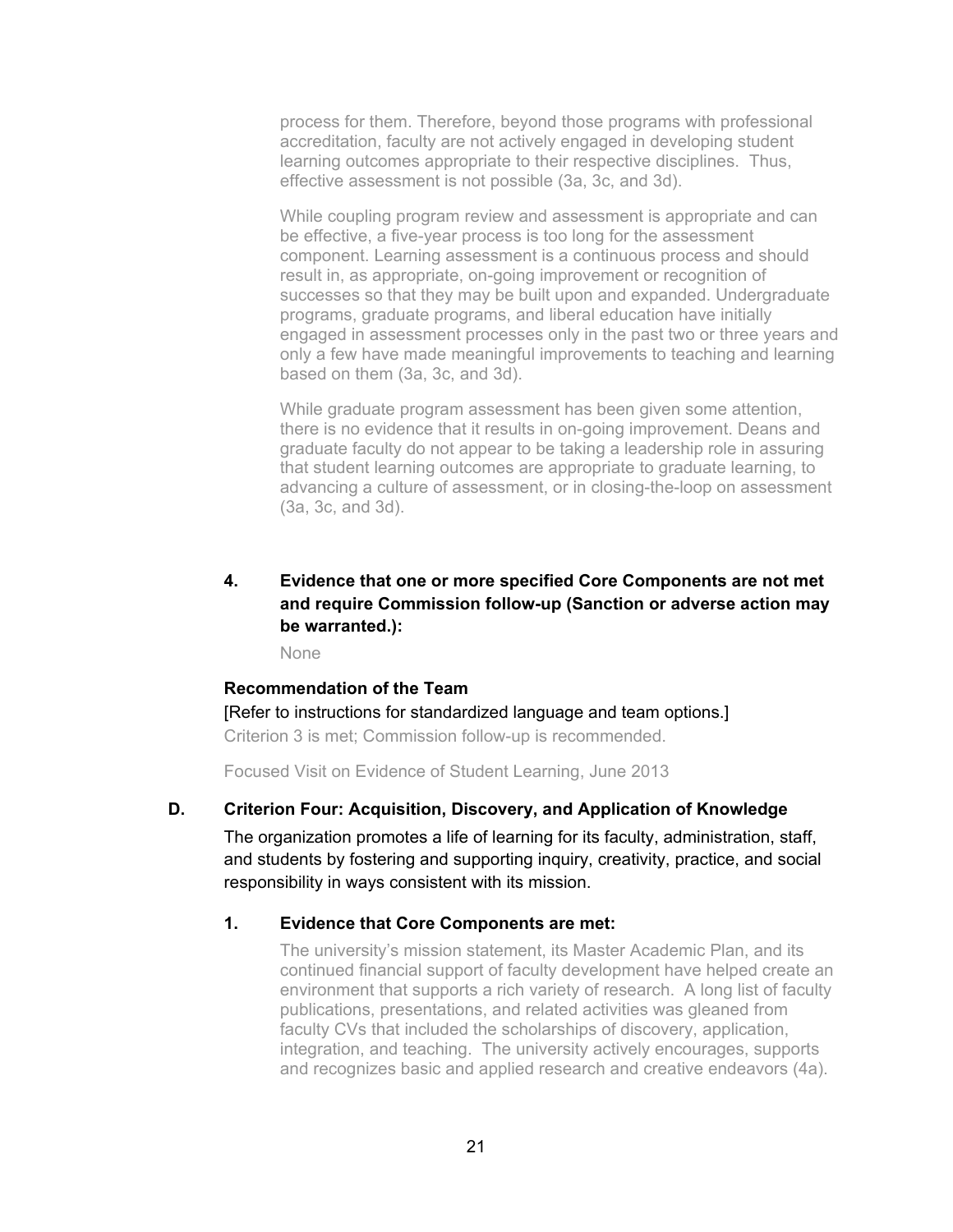The university encourages students' research in its classes, laboratories, clinics, and studios, and especially in its capstone and Honors courses and, among graduate students, in the close mentoring surrounding master's theses. Moreover, the university recognizes student scholarship by offering opportunities for presentation and publication. It hosts annual events such as the Student Scholarship and Creative Achievement Conference and the student-written Madrigal Dinner, and it publishes the Journal of Student Research, Rivers Meeting, Dust and Fire, and Five Ring Voices. The university encourages, supports, and recognizes student research and creative endeavors (4b).

Faculty and staff professional development supports more than scholarship. As is apparent from an examination of sabbatical reports, faculty have used sabbatical opportunities to explore new pedagogies, engage in the practice of what they teach, and develop new courses and other experiences for students. Staff members have used professional improvement grants to learn new technologies and systems, and to work in settings that display different approaches to administering common units or that offer different solutions to common problems. Conversations with faculty and staff reveal their appreciation for the opportunity to engage in life-long learning that will directly benefit the university and that will contribute to efforts to model the value of life-long learning for students (4a).

The institution supports professional development opportunities for the faculty, staff, and administration at the institutional and system-wide levels. At the institutional level, the Center for Professional Development and Center for Extended Learning both offer opportunities for acquiring new knowledge, skills, and use of instructional technology for the ongoing enhancement of teaching and learning at BSU. In addition, at the system level, the Luoma Leadership Academy as well as opportunities to participate in regional workshops sponsored by the Minnesota State Colleges and University System also reflect that the institution values a life of learning (4a).

The Liberal Education curriculum currently required of BSU students mirrors the Minnesota State College and University Transfer Curriculum's 10 topical or skill-based categories, plus an 11th category for performance and participation. Thus, every student's program is infused with a breadth of courses spanning the arts, humanities, social sciences, and natural sciences, with additional emphases on communication, critical thinking, diversity, globalism, ethics and civic responsibility, and environmental stewardship. The campus was immersed in controversy over structural reorganization into three colleges, when an attempt was made to change the general education curriculum to refocus it more closely on the university's new three-college identity, expressed as an "arts and sciences university with select professional programs," as opposed to a "comprehensive" university. Issues related to implementation of the new Liberal Education core and its compatibility with the state transfer curriculum led to a faculty referendum vote that overturned initial Senate passage of the new curriculum. This multi-year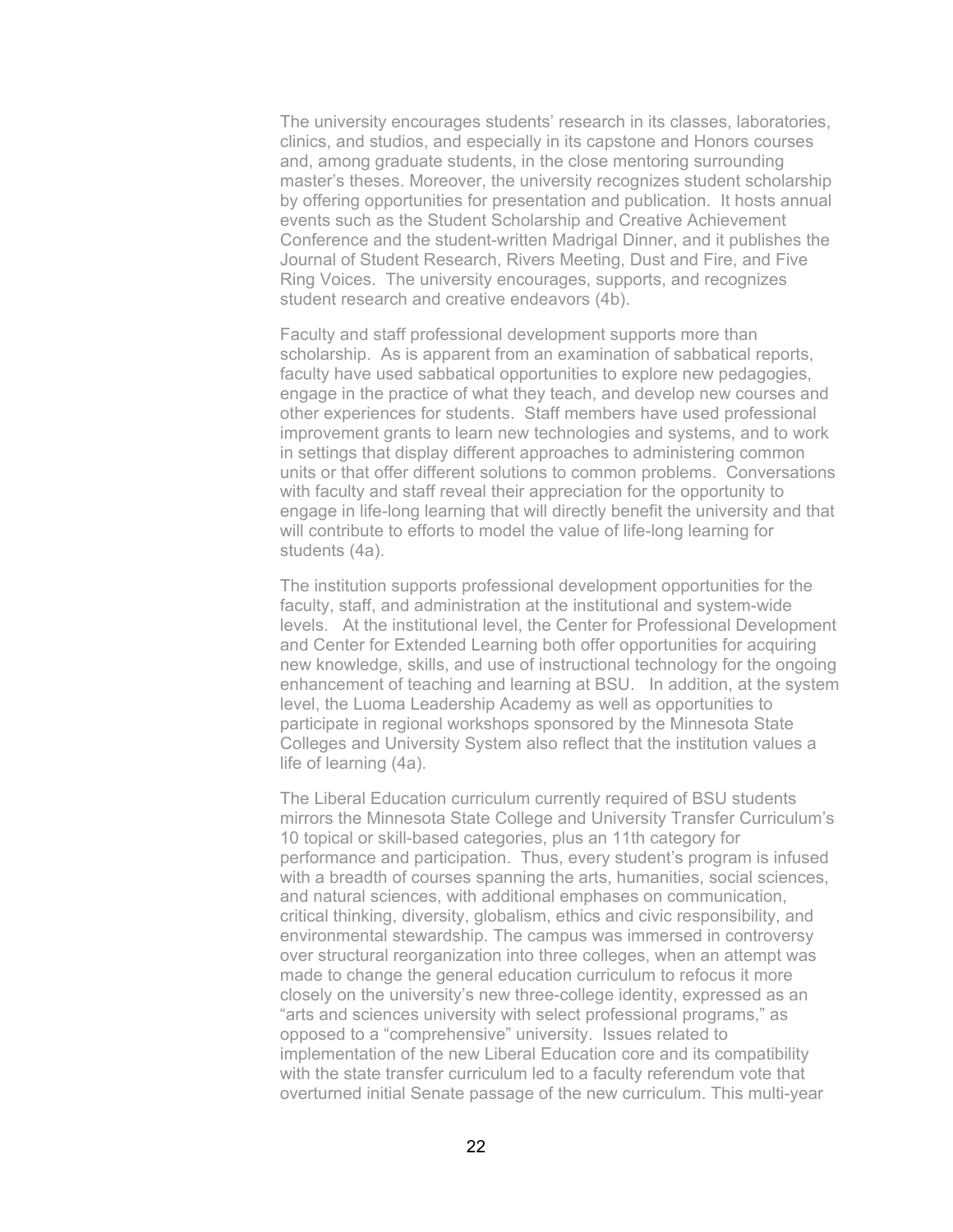involvement of the faculty and administration in evolving a university identity and academic structure, on the one hand, and shaping a compatible general education curriculum, on the other, while ultimately unsuccessful, testify to the importance attached by all parties to general education and their willingness to review the relationship between the university's mission and values and the effectiveness of its general education program. All parties want a deliverable curriculum, reflective of the institution, and compatible with the state's desire for transfer articulation, that prepares students for the challenges of the 21st Century. Conversations to construct such a curriculum continue (4b).

Interviews with members of the Bemidji community indicated that the university has demonstrated itself to be open to ideas from alumni, the local and regional business community, underrepresented minorities in the region and other external constituents. Economic, cultural, scientific, business, and other partnerships and related student internships provided the university the opportunity to serve its constituents and learn from them. Faculty cite the Marketing Assistance and Research Solutions (MARS) program, the 360 degree Center of Excellence, the Institute for Technology and Engineering Solutions, the Nursing program emphasis on rural practice, and the American Indian Resource Center as examples of the university's willingness to learn from its interactions with its external constituents and to construct responses that are meaningful to students, faculty, and external constituents (4c).

The university's internship program in disciplines such as Engineering Technology, Social Work, Nursing, and Marketing, as well as its student teaching program, provide students an opportunity to work in professional settings that challenge them to apply their knowledge and skills to actual problems and situations. Faculty, staff, students, and community members applaud these programs' success as learning experiences and as valuable contributions to the community (4c).

The university has instituted a five-year program review process for every department. The review cycle begins with a response to the previous review and a five-year plan in year one that is followed by a mid-cycle review of progress in year three, and the full self-study/site visit protocol in year five. The current assessment plan is integrated into this five-year process. This planning/review program is a significant commitment of time and resources to ensure that the curriculum is current and that a best-practice pedagogy is in place (4c).

The intellectual property rights granted students by the policies of the Minnesota State Colleges and Universities' Board to which the university subscribes, the vision and mission statements of the university and the vision statements of the colleges, and the conduct anticipated by the Student Code of Conduct and the Academic Integrity Policy of the Student Handbook illustrate the university's diligence in creating, disseminating, and enforcing clear policies and practices involving intellectual property rights and the ethical conduct by students across the learning environments of their curricula (4d).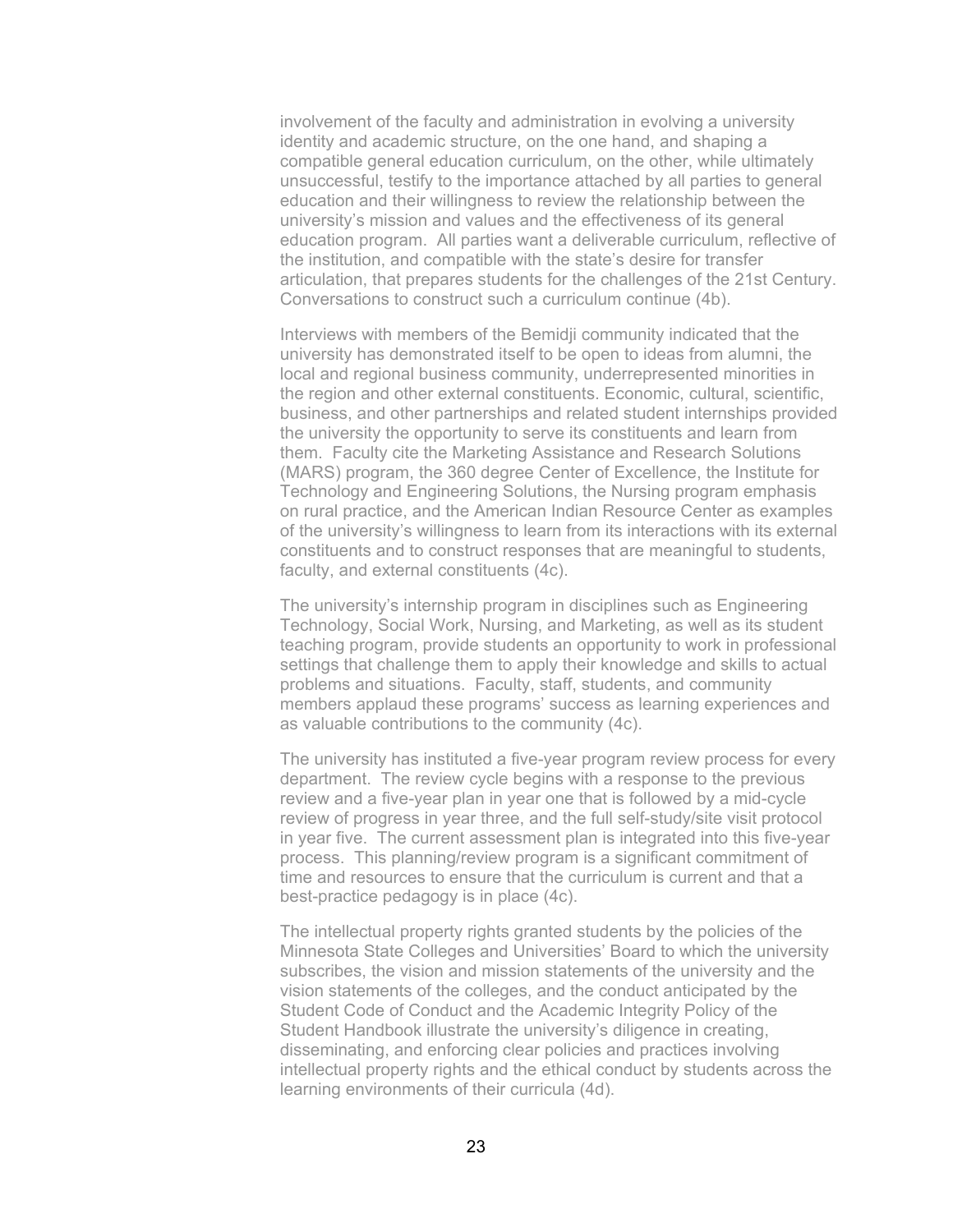The university has understood well the profile of its students and responded with a wide-range of support services to assist students in achieving their potential as college student and life-long learners. These services begin with the First Year Experience and First Year Residence Experience programs and continue, as needed by students, in programs such as Tutoring Services, Trio Student Support Services, The Writing Resource Center, the Math Help Room, the Accounting Help Room, the Residence Hall Academic Resource Center and the American Indian Resource Center. In addition, the Advising Success Center and the Career Center, working from a "strengths-based" student assessment model, provide all students direction, in cooperation with their faculty major advisors, as students grow intellectually to become self-confident and responsible contributors to society (4d).

The students we met took great pride in the signature themes of the university, especially environmental stewardship. An office and gathering space in the student union is devoted to publicizing environmental activities and linking students to programs from annual lake and park clean-up campaigns to spring-break trips that permit students to participate in building, clearing, and cleaning campaigns to lightening the human footprint on many different environments. Students speak with pride about the use of geothermal energy and wind power and their participation with groups such as Habitat for Humanity. Curricular and cocurricular activities intersect powerfully to reinforce this signature theme of the university and to create among students a passion for new knowledge and responsible personal and civic action (4a).

Graduate education in the past has been a secondary function for the institution. Until recently graduate programs operated with little administrative oversight. As a part of the re-organization, the institution has begun to emphasize the emerging importance of graduate education. The location of the School of Graduate Studies under a specific dean, the identification of Graduate Education as a priority for improvement, and reports from faculty of an increased involvement by all faculty in graduate education all support the new emphasis on graduate education by the institution (4d).

## **2. Evidence that one or more specified Core Components need organizational attention:**

The only formal assessment of the general education curriculum conducted since the last HLC review was a three-year, time-lagged (2005-2008) assessment of the critical thinking component, using the California Critical Thinking Skills Test. The assessment presented both methodological issues (2008 N=22) and suggestive evidence that modest growth for some students had been achieved. The university has responded by indicating that it will move to the MAPP/VSA assessment procedure and investing management of the process in the Liberal Education Assessment Coordinator, with 9 hours of assigned time to be divided between the two semesters in agreement with the Vice President for Academic Affairs. While the move to MAPP/VSA may benefit the general education curriculum with better, more actionable assessment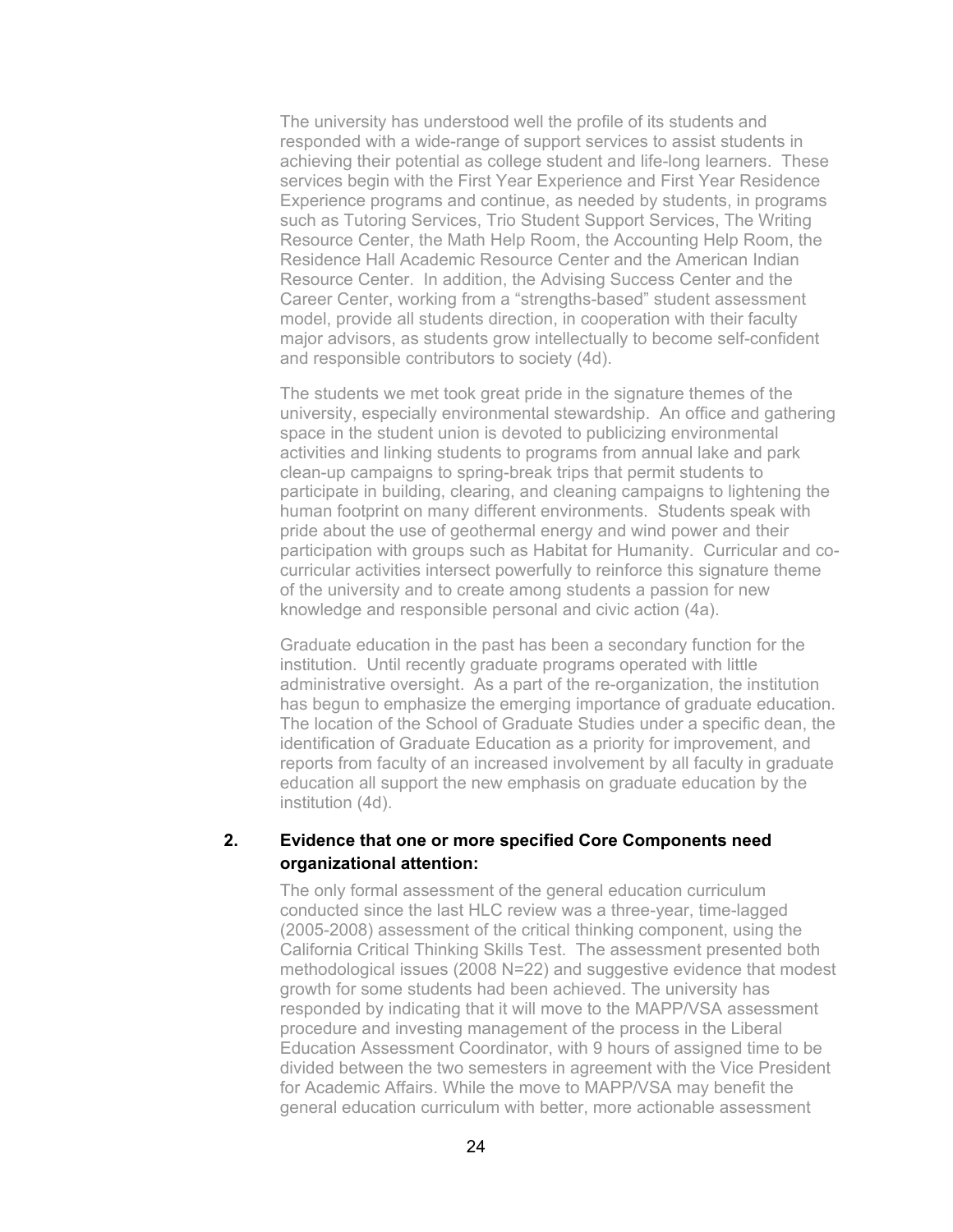data over a larger portion of the curriculum, the data currently available are inadequate to assess the general education curriculum. Further, effective assessment would incorporate multiple measures consistent with the importance general education reflects in the overall curriculum  $(4c)$ .

While the renewed emphasis by the institution in graduate education is a positive direction, a variety of areas of concern are still present. The faculty indicated that up to 50 percent of each graduate program can be senior-level courses with enhanced requirements. This practice aligns with the Minnesota State System policy, but the team feels this is a practice that may be detrimental to the development of graduate education. While graduate education must be built on a solid undergraduate foundation, the practice of extensively using undergraduate courses with enhanced requirements as the basis of up to half of a graduate program is inadvisable and potentially reflects negatively on the rigor and quality of graduate education. The institution is encouraged to carefully evaluate this practice and make sound program modifications based on assessment data (4c).

It was observed that students enrolled in the Teacher Education Program were not receiving adequate exposure to cultural diversity. Although the university has much diversity as exemplified by students from all 50 states and 40 nations, there may be other opportunities to support cultural diversity learning. One example would be to form a partnership with an HBCU (Historically Black College or University) involving student exchanges for one semester or short-term exchange visitations that could assist students from both universities in becoming more aware of the world within which they will function (4c).

### **3. Evidence that one or more specified Core Components require Commission follow-up:**

The learning assessment information reported in two cycles of department program reviews, especially among programs that are not separately accredited, do not reveal in a consistent manner measurable learning outcomes and related indicators to demonstrate that graduate programs establish a knowledge base on which students develop depth of expertise, or that undergraduates have achieved a breadth of knowledge and skills and the capacity to exercise intellectual inquiry or the preparation for continued learning. In large measure these results follow from outcomes that are generic and unmeasurable, and data that are collected but not necessarily analyzed or connected to the underlying goals of curriculum change or pedagogical improvement. Many assessment plans call for indirect measures, such as survey results and few examples of direct measures of learning at the course or program level were clearly identified (4c).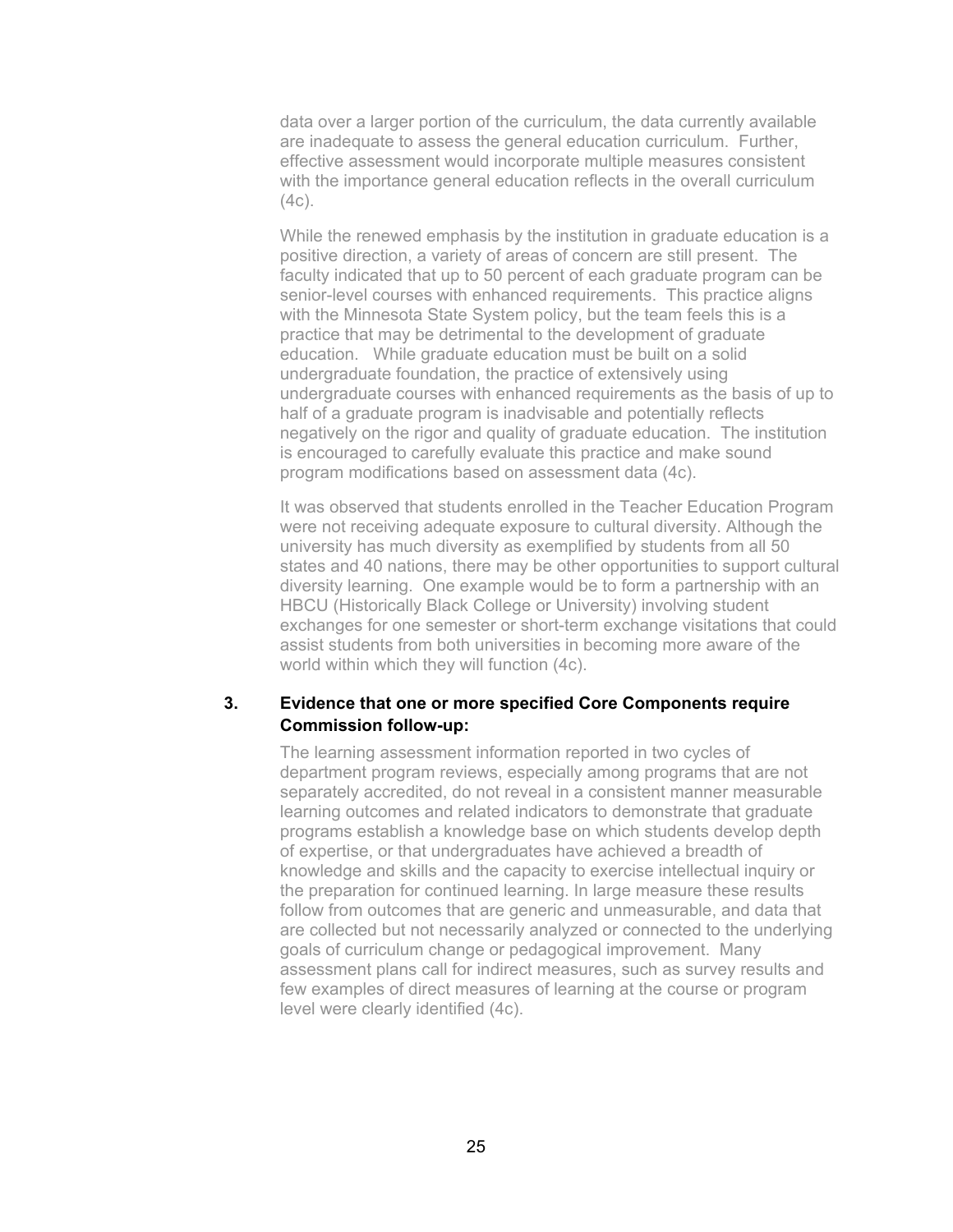**4. Evidence that one or more specified Core Components are not met and require Commission follow-up (Sanction or adverse action may be warranted.):** 

None

#### **Recommendation of the Team**

[Refer to instructions for standardized language and team options.] Criterion is met; Commission followup is recommended.

#### **E. Criterion Five: Engagement and Service**

As called for by its mission, the organization identifies its constituencies and serves them in ways both value.

#### **1. Evidence that Core Components are met:**

The university consistently involves constituencies in the identification, decision-making, and planning of services by which they are directly and/or indirectly affected. The evidence includes a vision, mission, themes, and strategic plans which include and emphasize students, faculty, staff, community members, and partners. Furthermore, discovered mutuality of interest with the community includes the planning and implementation of the Events Center. There are multiple examples of current and future events which represent an infusion of community focus (5a, 5b, and 5c).

The university establishes and maintains partnerships with significant stakeholders in the community to increase connections and input with community members and make programs more robust. The evidence revealed partnerships exist with the Chamber of Commerce, the Northwest Minnesota Foundation, and the Joint Economic Development Commission, medical providers, business and other agencies. Meetings involving university staff and these members produce partnerships that provide opportunities for students. In addition, the President meets with the mayor, the president of the local hospital, American Indian tribal chairs, and superintendent on a regular basis. Also, distance learning, system articulations, and outreach programs (GEM and Wy) meet the needs of individuals in and close to the region of northern Minnesota (5b).

The environment in which the university exists is also a focus of appreciation, investigation, and protection by university administrators, faculty, students, and community members. Shoreline and water quality protection, recreational use, and sustainability are stressed. Evidence includes a safe and healthy campus environment with focus on protection and enhancement of the natural environment. For example, hazardous waste, recycling, "community right to know," and the "pollution prevention report" are discussed. In addition, a BSU environmental policy statement is included on their website (5c).

The university infuses K-12 school involvement with professional education programs. Evidence includes the finding that students are placed in the Bemidji schools (92% of the time). Also, partnerships exist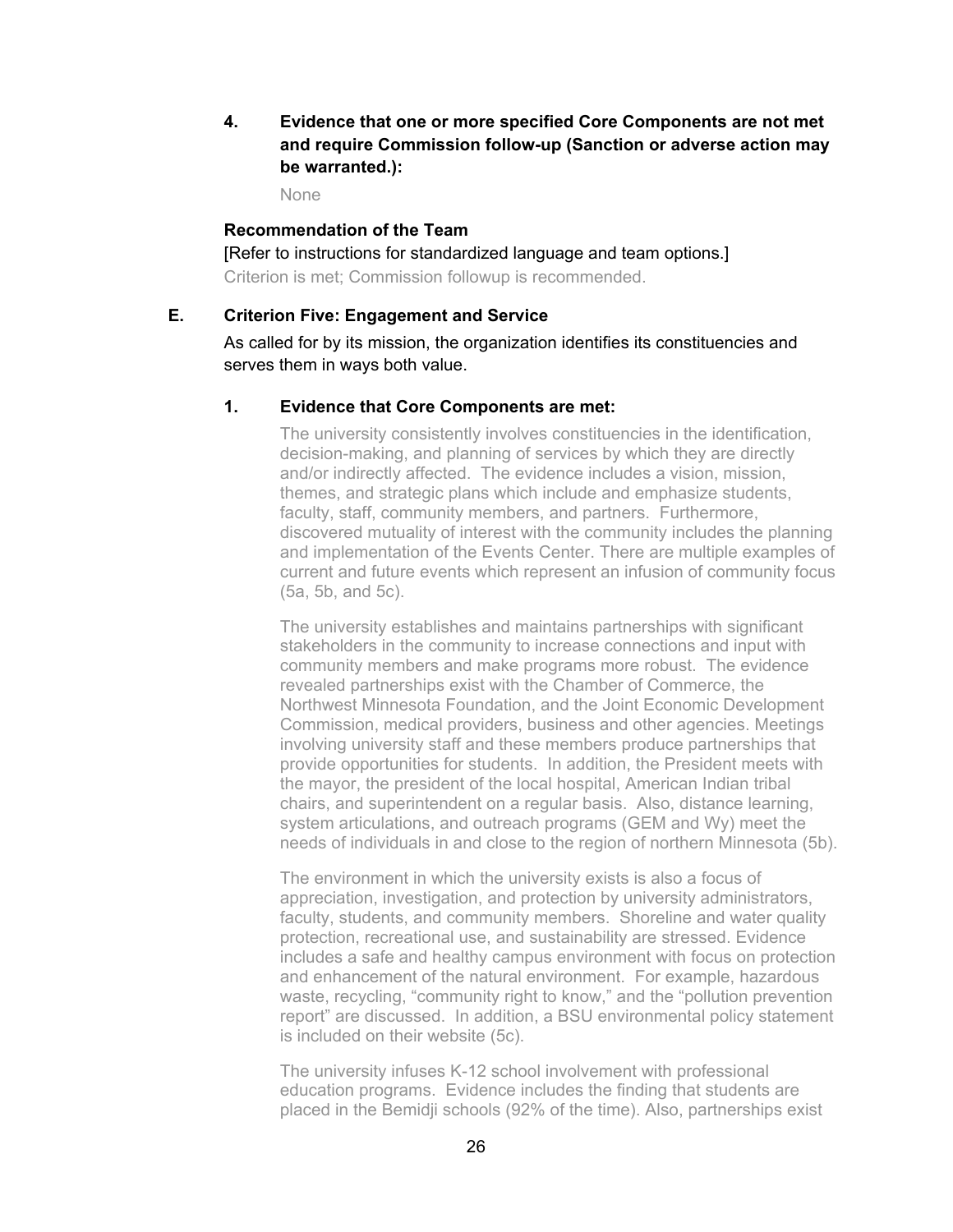with UTEP; Minnesota Common Market; Aldine,Texas; and Student Teaching Abroad. Furthermore, Post-Secondary Education Options (PSEO) include students attending classes on the university campus. The university serves its community's K-12 sector in many positive ways. To further extend and facilitate the connection from K-12 to higher education, students could also take courses in their high school classroom (5b).

The university supports and advertises athletics as a community activity. Athletics are a major component of recreation for the community. A variety of sports options reportedly gives a sense of community, camraderie, and entertainment for the community. Therefore, support for the university is built upon a sense of pride, especially because they are Division 1 in hockey. Men's sports include baseball, basketball, football, golf, ice hockey and track & field. Women's sports include basketball, cross country, golf, ice hockey, soccer, softball, tennis, track I& field, and volleyball (5b).

The university supports and takes pride in the American Indian Resource Center. Built in 2003, it serves 4% of its students (181 students are American Indian). The university supports Indian language instruction. Five reservations exist in the area with which the center collaborates. The resource center draws support from elders and spiritual leaders. Three faculty members, an executive director, retention counselor, office specialist and four students support the center. The center holds about eight courses per semester (5a).

The university provides opportunities for students to take courses online. Some programs are offered completely online. These programs are also high in enrollment and graduation. For example, the special education sequence is offered completely online. Students who otherwise might not be able to commute to the campus are given the opportunity to advance their education and job prospects. Furthermore, this allows individuals in the general region to provide services to children in those areas of northern Minnesota and surrounding regions. The university consistently involves constituencies in the identification, decision-making, and planning of services by which they are directly and/or indirectly affected (5a).

The participation of the university in observance during the month of February of the Civil Rights Movement is commendable and demonstrates a sensitivity to what continues to be a national challenge (race relations). Also, it was noted that students were involved in a fundraising activity to assist the nation of Haiti (5c).

## **2. Evidence that one or more specified Core Components need organizational attention:**

A 2005 faculty survey (N =41) showed faculty to be actively engaged in a wide variety of pursuits reasonably construed as civic. A 2008 Campus Compact survey (faculty N=49) reaffirmed responding faculty's support for civic engagement, but, with students (slightly more than four [4] percent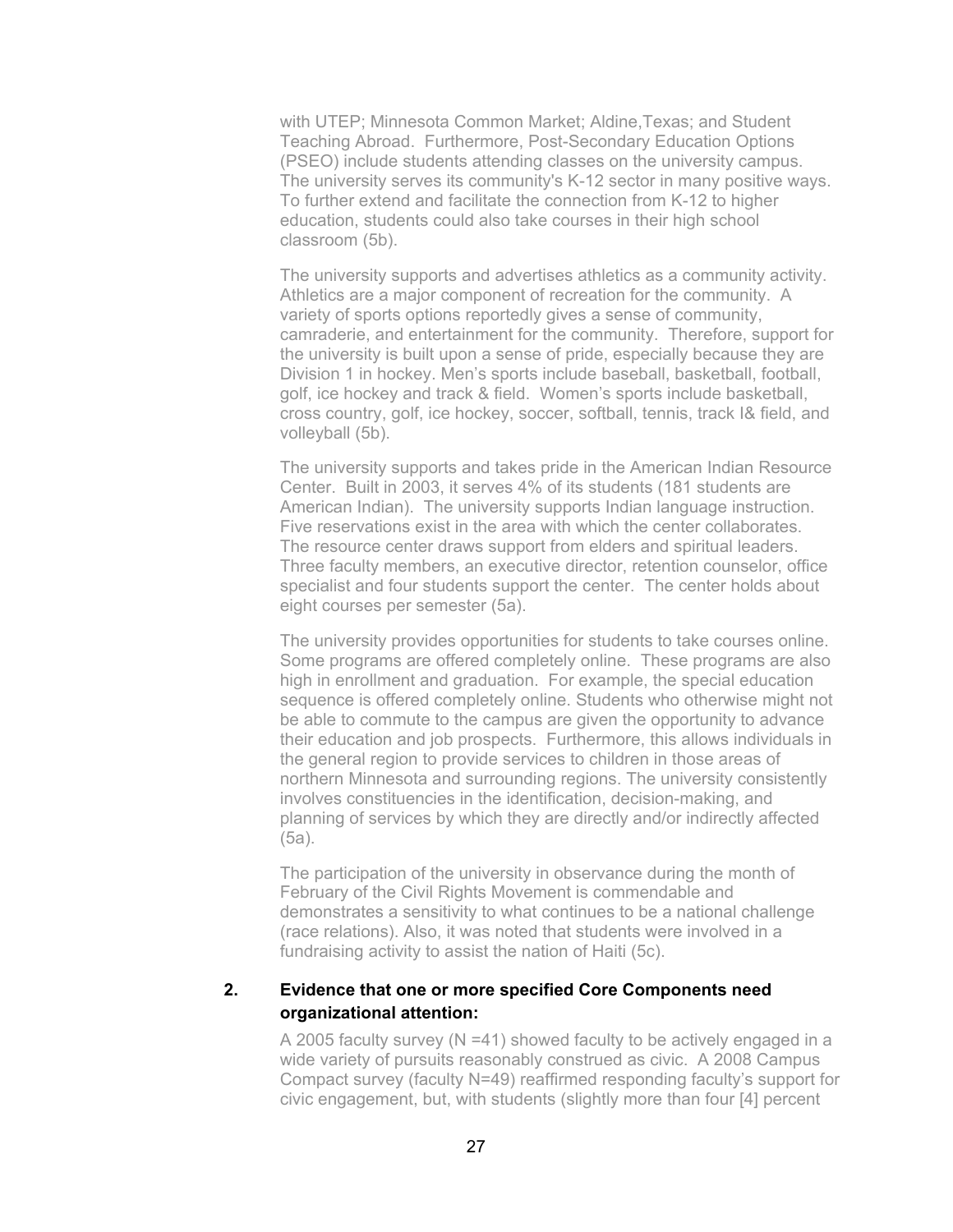responding), they voiced a desire for a centralized location for advertising engagement opportunities. These data contrast with the 2003 Russell & Herder study, "Regional Focus Groups: Outreach and Growth," where community citizens expressed their desire for a more visible and active presence by the university in an array of social, economic and public service activities. In meetings with community members, a desire was expressed for more faculty engagement in meeting needs of common interest. The University may want to consider strengthening its approaches to community engagement, possibly through a centralized coordinating entity, and expanding its presence in the community through methods that would achieve the desired results, such as heightened service expectations in tenure and promotion decisions.

**3. Evidence that one or more specified Core Components require Commission follow-up:**

None

**4. Evidence that one or more specified Core Components are not met and require Commission follow-up (Sanction or adverse action may be warranted.):** 

None

# **Recommendation of the Team**

[Refer to instructions for standardized language and team options.] Criterion is met; no Commission follow-up recommended.

# **IV. STATEMENT OF AFFILIATION STATUS**

[Refer to instructions for standardized language and team options.]

## **A. Affiliation Status**

No change

Rationale for recommendation: No changes were requested or warranted resulting from this visit.

## **B. Nature of Organization**

**1. Legal status**

No change

## **2. Degrees awarded**

No change

## **C. Conditions of Affiliation**

# **1. Stipulation on affiliation status**

(Include the recommendation and rationale)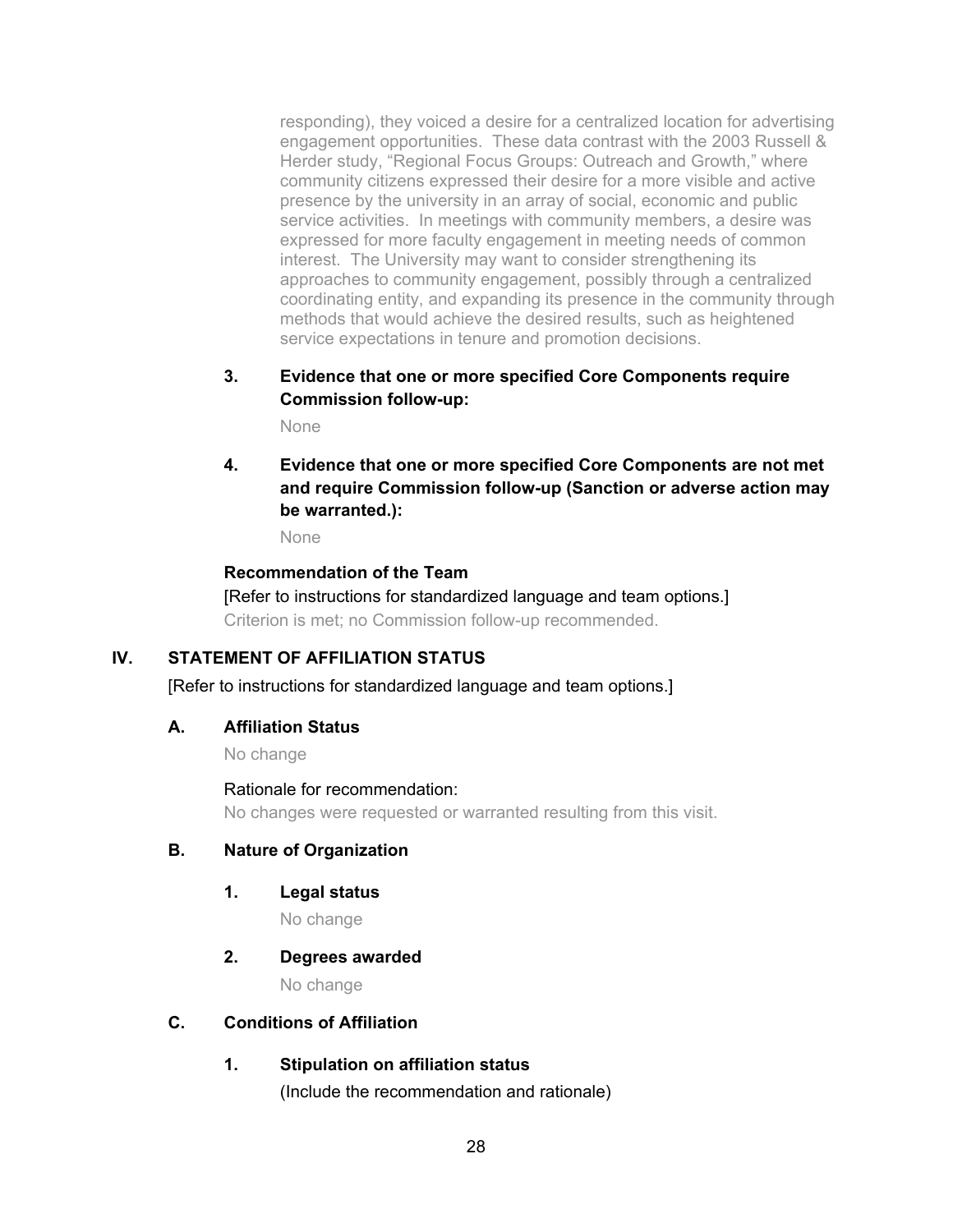No change

| 2. | Approval of degree sites                   |
|----|--------------------------------------------|
|    | (Include the recommendation and rationale) |

No change

**3. Approval of distance education degree** (Include the recommendation and rationale)

No change

#### **4. Reports required**

П **Progress Report**

Topic(s) and Due Date ( )

Rationale and Expectations

 $\Box$ **Monitoring Report**

Topic(s) and Due Date ( )

Rationale and Expectations Click here to enter text.

Condition Statement (if . . . then) Click here to enter text.



Click here to enter topic.

Rationale and Expectations Click here to enter text.

# **5. Other visits scheduled**

Type of Visit Focused Visit

Topic(s) and Timing (academic year 2012 -2013) Evidence of Student Learning

#### Rationale and Expectations

As noted in both criteria 3 and 4, the University has not sufficiently developed its documentation of intended student learning outcomes at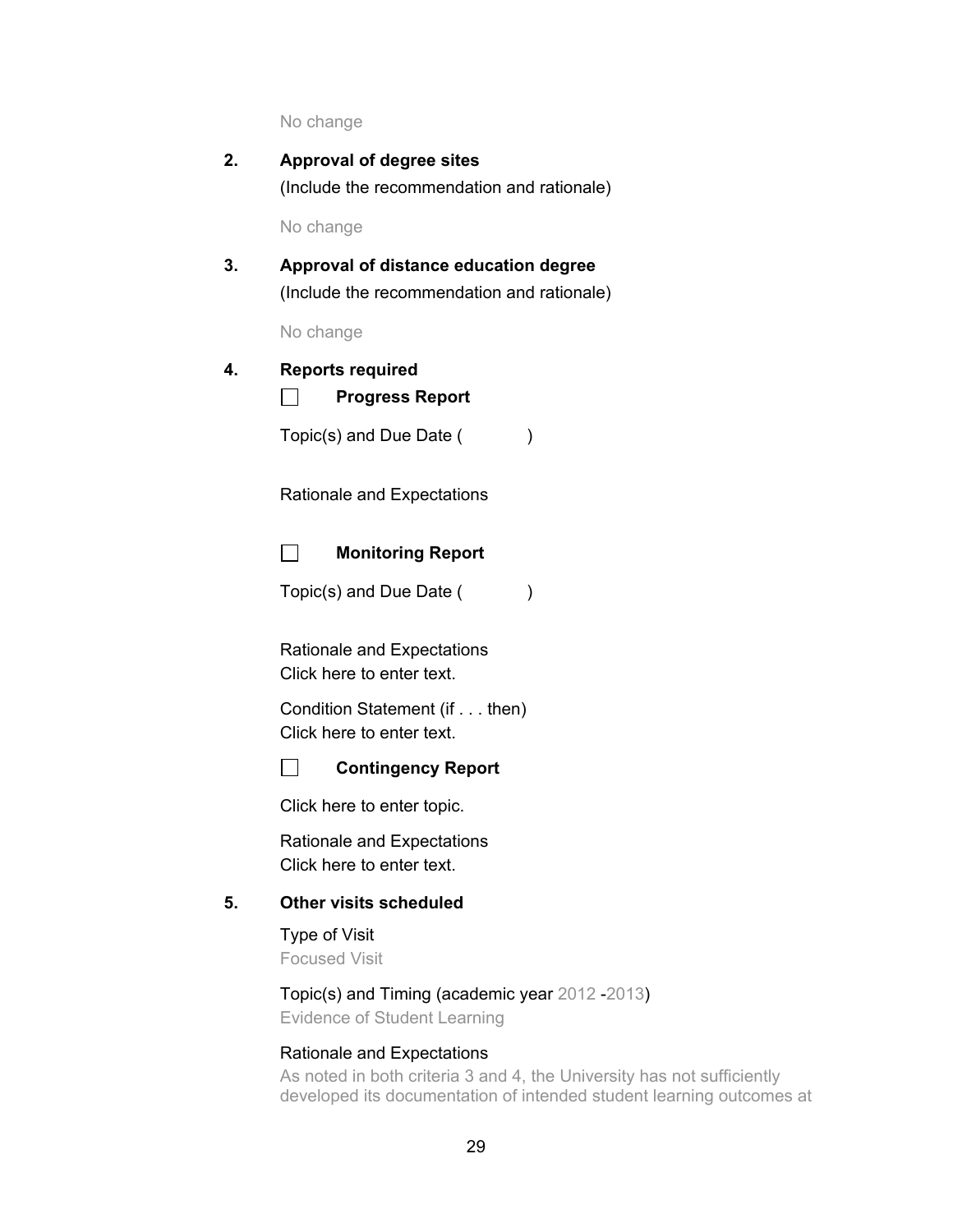the course, program, or university level. Further, there is very limited evidence of implementation of assessment at the levels of program, course, and general education. There is some evidence in support of the "dimensions of learning." It is not clear that a system for ongoing evaluation of student learning exists, even though there are many impressive processes established for program review and examination of the intellectual dimensions. In a context of some sophisticated approaches to the scholarship of teaching and learning, the institution has not established the fundamentals in many program areas. Efforts need to be refocused on engaging the faculty in specifying outcomes, measuring, and using the results of assessments.

A focused visit is the recommended follow-up as the institution has already filed a monitoring report following its last comprehensive visit that also addressed assessment of student learning. In 2000, the team wrote: "Assessment of the liberal education program is just getting underway. The March 2000 assessment report detailed a plan and schedule for assessment of the seven areas. . .the initial plan was to administer a commercial nationally-normed test to juniors and seniors every third year. That position is being reconsidered, however, with some attention being given now to instituting a required capstone course that would focus on the three general objectives. The assessment plan for liberal education is therefore a "work in progress," as is the program itself. While the campus culture pertaining to assessment is still evolving, it has not yet become an institutional priority or a way of life. Some programs have defined appropriate and measurable objectives for program educational goals; others are currently functioning at a more elementary stage in the process; and still other areas have yet to use the data collected in a manner that helps them determine if the measures are adequate and appropriate."

The university filed its monitoring report on planning and asssessment in 2002. The staff liaison wrote: "Evidence was provided to show the University's commitment and support of the assessment program." The 2010 visiting team was able to identify some of the strengths identified by the HLC, such as the allocation of additional resources, such as collegelevel assessment coordinators, but it does not find the progress for 10 years to be sufficient. The assessment of liberal education appears to have made little headway since 2000, and the institution now grapples with how to reform it, largely in the absence of sufficient student learning data that informs this decision-making process.

At the time of a focused visit by June 2013, the institution should provide the following evidence of its progress in documenting student learning outcomes and assessing the effectiveness of its educational programming:

- 1. Specifying program and course-level outcomes
- 2. Specifying general or liberal education outcomes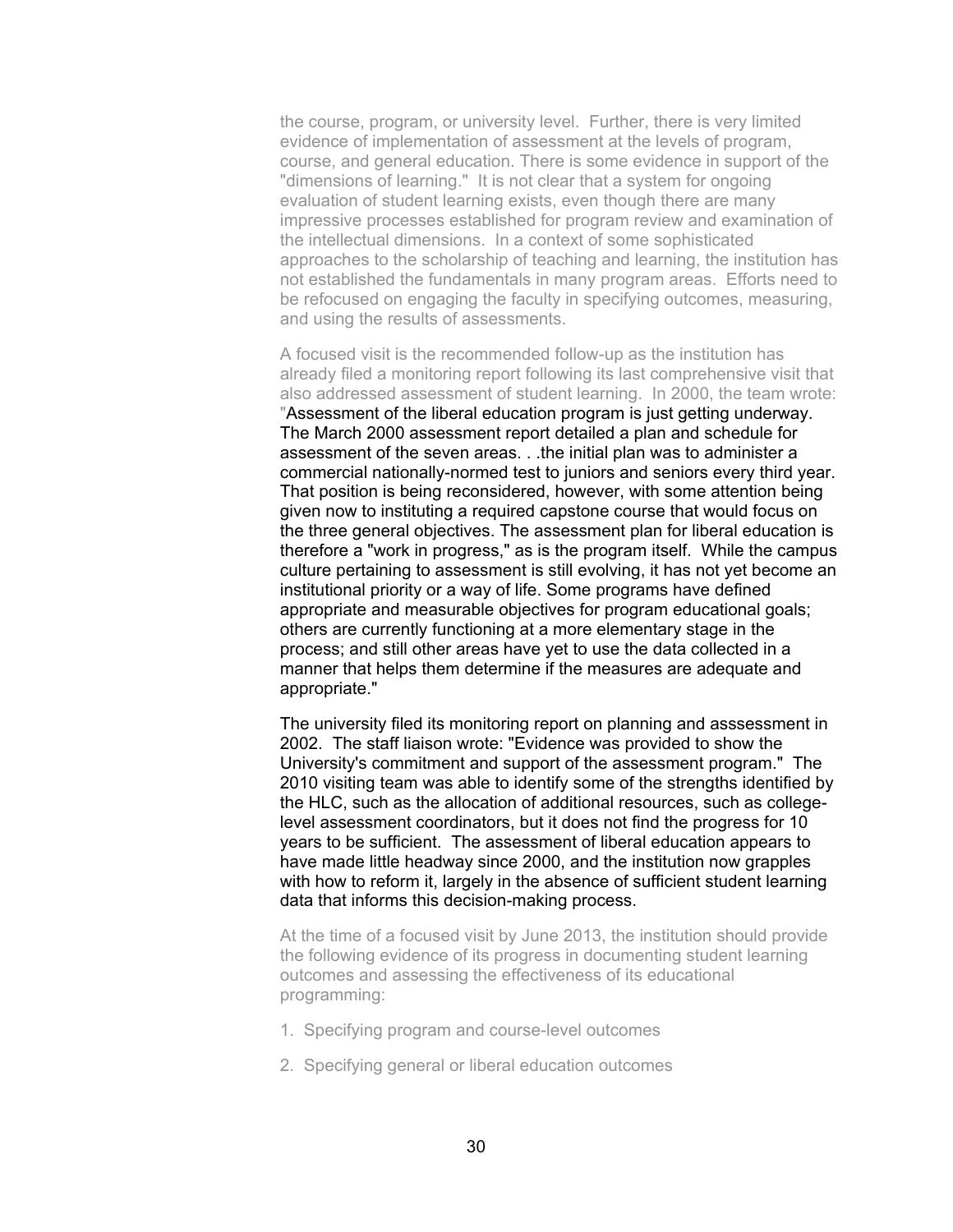3. Making intended learning outcomes visible to students, staff, and external stakeholders, such as through catalogs, websites, and/or syllabi

4. Documentation of assessment plans for all programs that incorporates ongoing student learning assessment for purposes of continuous improvement

5. Documentation of course-level assessment plans or a framework for assessment encompassing a significant majority of courses, particularly those enrolling large numbers of students. As a guide, by this time in its evolution (since 1995), it should be expected that courses enrolled by 75% of the students would have clearly identifiable learning outcomes and plans for assessing and evaluating the overall learning. An important distinction to make is separating student assessment from course assessment. One is designed to provide feedback on individual students' performances while the other is designed to evaluate the course effectiveness In the key areas of student learning.

6. Evidence collected from program-level and course-level learning assessments conducted as a part of the ongoing plans/framework/processes.

7. Examples of how the findings have been used to improve programs and courses, pedagogy, and/or the assessment process or similar interventions.

8. Reports on the contributions of leaders and mentors to the advancement of student learning assessment, including possible heightened professional development related to assessment of student learning and broadening the engagement of the campus community in making sense of assessment information.

9. Description of the relationship of assessment to planning and budgeting.

10. Information about where general education outcomes are assessed, such as with a curriculum map, and evidence of the results gathered from these ongoing assessments. The university should be able to point to the places where students are developing the intellectual dimensions and provide evidence of the findings from direct assessment measures.

## **6. Organization change request**

n/a

#### **D. Commission Sanction or Adverse Action**

Please select an option: None

**Due Date for Report:** 

#### **Rationale and Expectations:**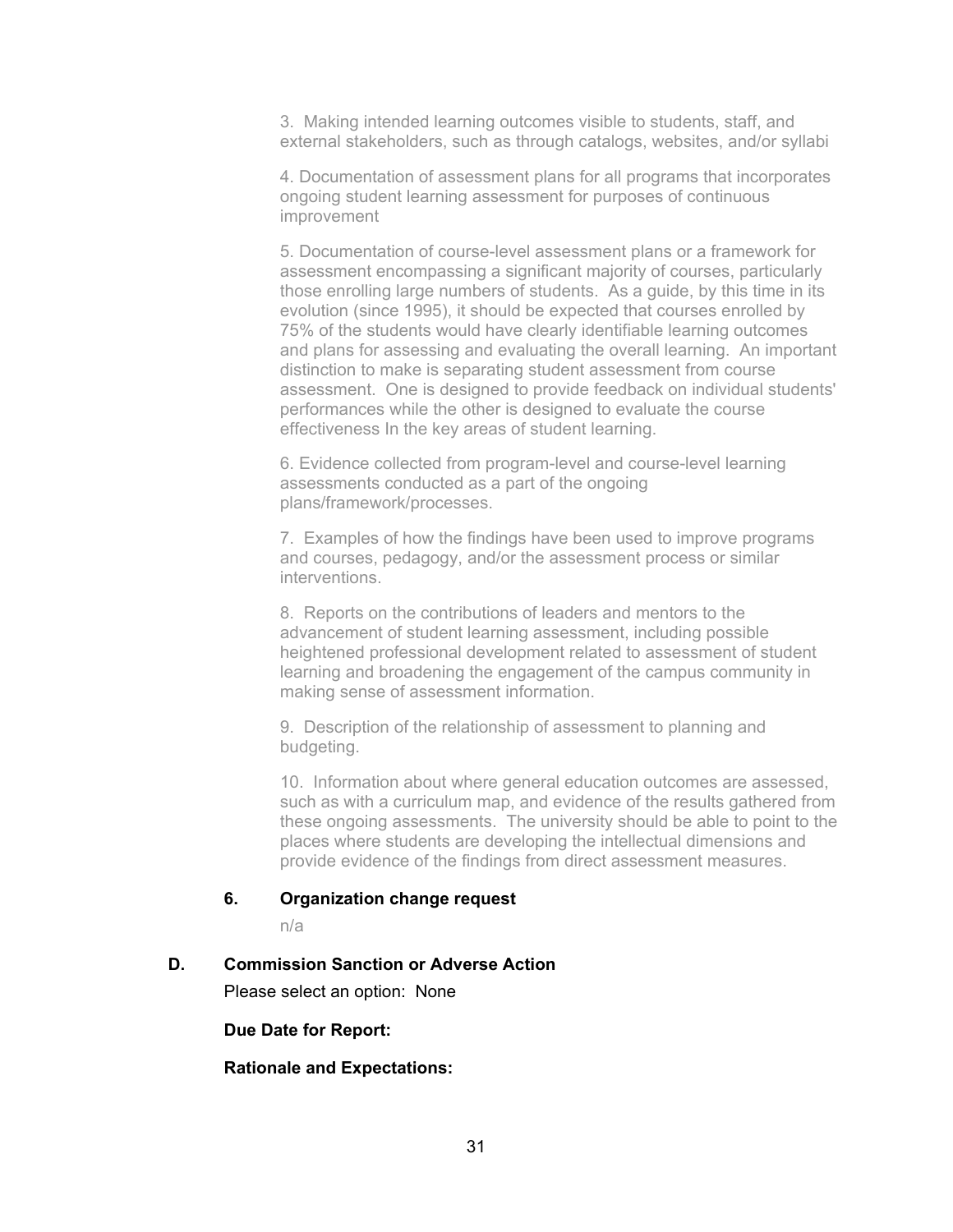# **Areas That Must Be Addressed:**

# **Next Evaluation Visit:**

## **E. Summary of Commission Review**

Timing for next comprehensive visit (academic year 2019-2020)

## **Rationale for recommendation:**

Bemidji State University has a clear and compelling mission. Its mission is well understood by all major constituencies, and it engages proactively with its multiple communities in fulfilling its mission. There is a spirit of collaboration that pervades the organization as it fulfills its mission to serve students. The institution is also evolving at a time of increased accountability, changing demographics, challenging economics, and personnel turnover. Bemidji State University has many areas that distinguish it, and it should be expected to continue to serve the state of Minnesota with distinction. The team finds that the University meets all of the criteria for accreditation, although it also finds that improvement opportunities exist for the university in refining its plans for student learning and its processes for assuring that the intended outcomes are being achieved and/or that improvement interventions would be planned.

# **V. ADDITIONAL COMMENTS AND EXPLANATIONS**

[Optional]

None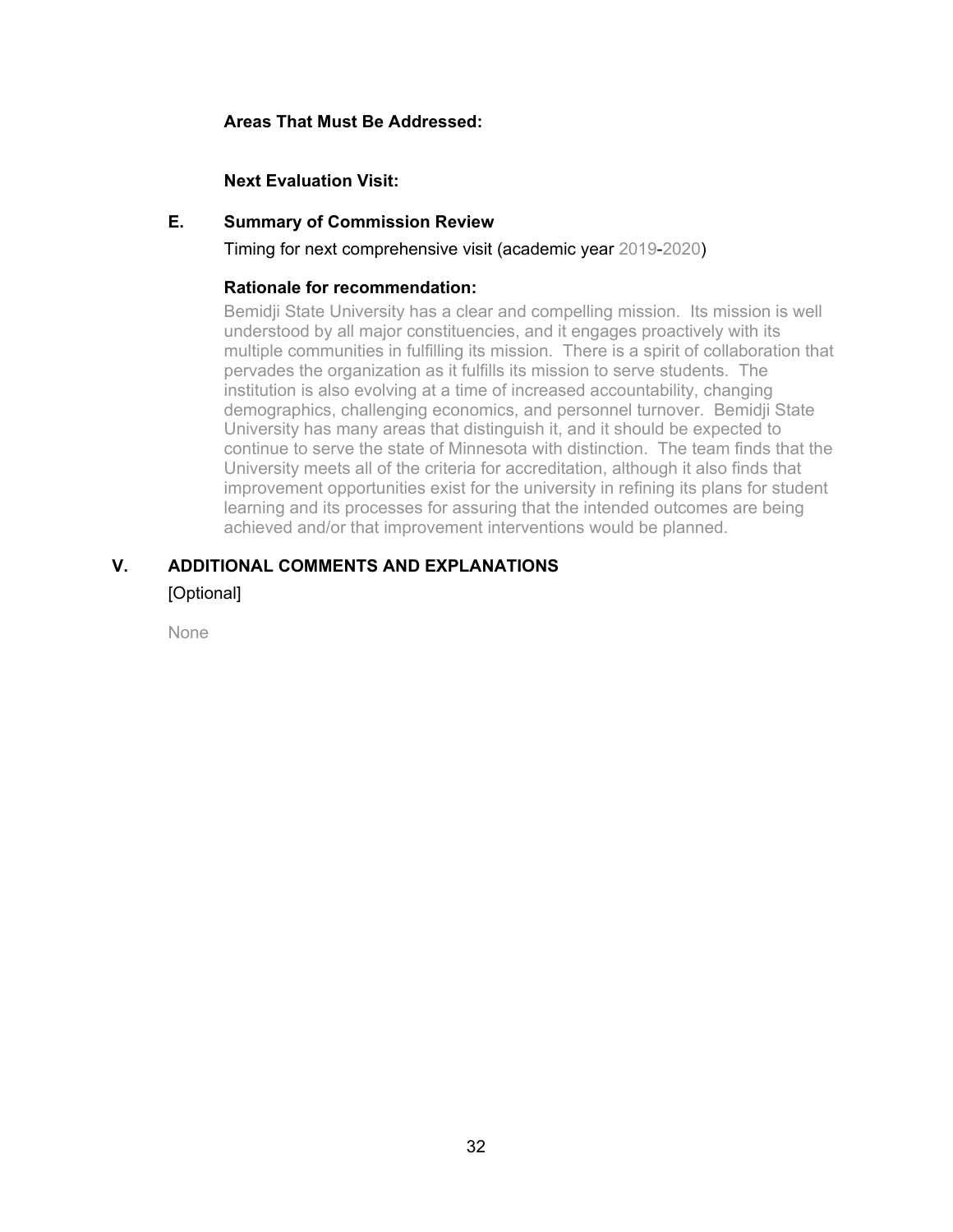# **ADVANCEMENT SECTION**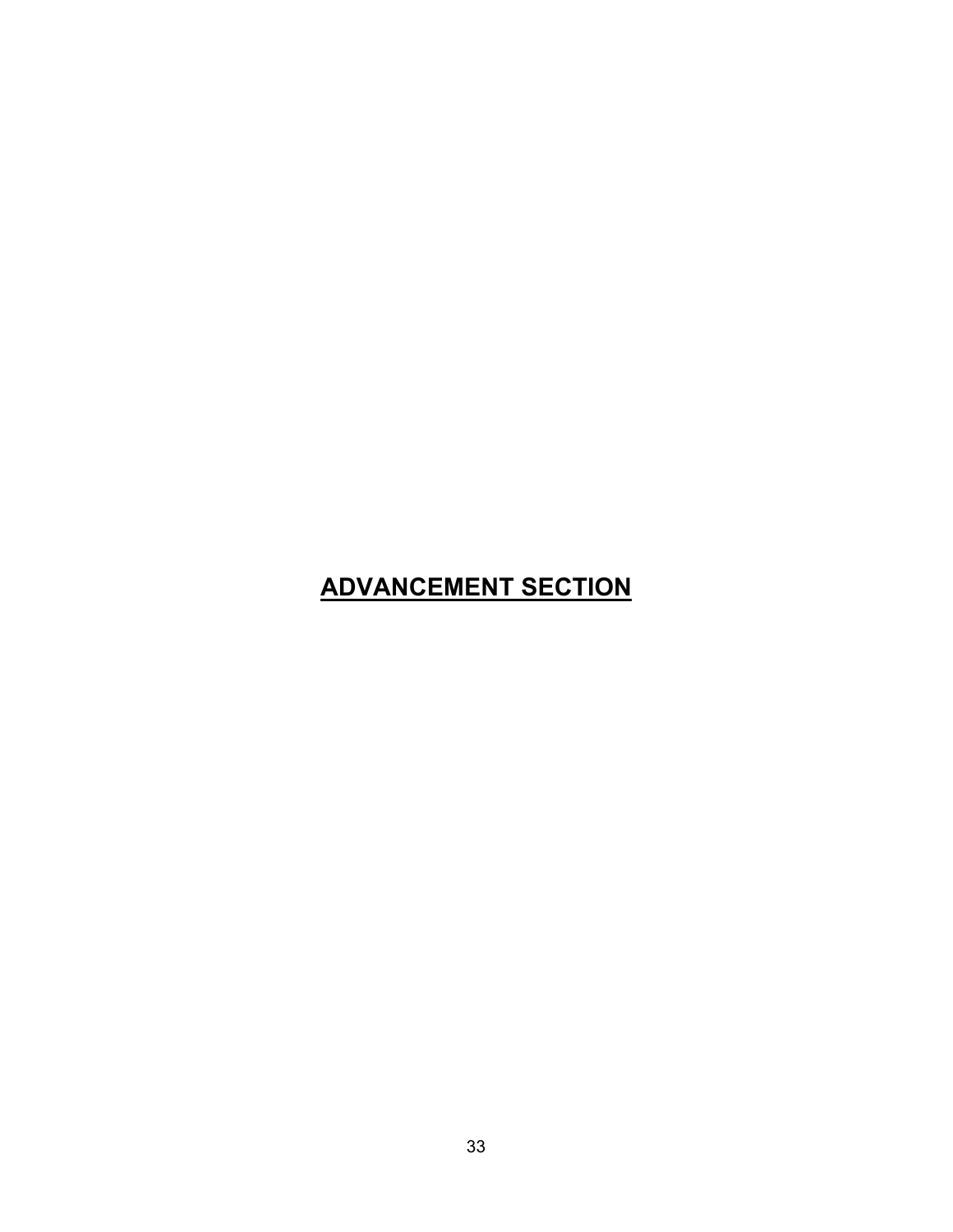# **I. OVERALL OBSERVATIONS ABOUT THE ORGANIZATION**

Bemidji State University has earned a reputation of distinction and is poised to meet the future effectively. At the same time, there are some areas where either the institution has requested consultation or the team has chosen to offer advice. Those consultations follow.

## **II. CONSULTATIONS OF THE TEAM**

# **A. Professional Education**

## Additional Information:

The University identified the Professional Education Department as one of three overall priorities for improvement. This concern emanates primarily from the 2008 conditional accreditation of teacher licensure programs by the Minnesota Board of Teaching and the institutional goal to apply for NCATE accreditation in 2015.

The Professional Education Department has the largest number of majors at BSU. However, over the past several years the unit has experienced considerable stress. Not all of the faculty members in the department favored the move into the new College of Health Sciences and Human Ecology. Historically, BSU has had a focus on Education. Faculty perceive that positions had been reallocated to other areas. In clarifying facts, the institution reports that there has been no shifting of positions from education to other areas but in times of downsizing, many areas, including arts and sciences, have lost positions. At the same time, nursing programs have added positions. Student enrollment has also declined. The team is not in a position to determine whether one caused the other or vice versa and did not verify comparative numbers of faculty numbers. The more important issue, the team suggests, is to maximize the utilization of the existing faculty toward restoring a high level of professionalism in this degree program.

The reorganization also led to some physical relocations and loss of dedicated space. Professional Education now shares an administrative assistant with another department. Some faculty reported very heavy advising loads and increased class sizes. They expressed concern that the amount of reassigned time for the chair is inadequate to meet the demands. During this same time period, however, the Department has been entrepreneurial, reaching out to new audiences through distance learning. The Distance Learning in Teacher Education and the FasTrack licensure programs are making a significant contribution to enrollment and promoting BSU in other areas of the state. The combination of change, reduction of on-campus resources, and new ventures has led at least some of the faculty to feel overworked and undervalued. In addition, conversion from quarters to semesters was time-consuming.

Withdrawal from NCATE accreditation in 2000 affected faculty morale. The findings of the final report from the Minnesota Board of Teaching further eroded morale. Continuing approval was granted until June 30, 2010, with a report due no later than April 1, 2010. The report listed 19 points that the department needed to address. Specifically, the reviewers noted that the department did not meet Standards A(1), A(3), B(4), D(4), E(2), E(4), F(1), F(2), , G(7), G(11), and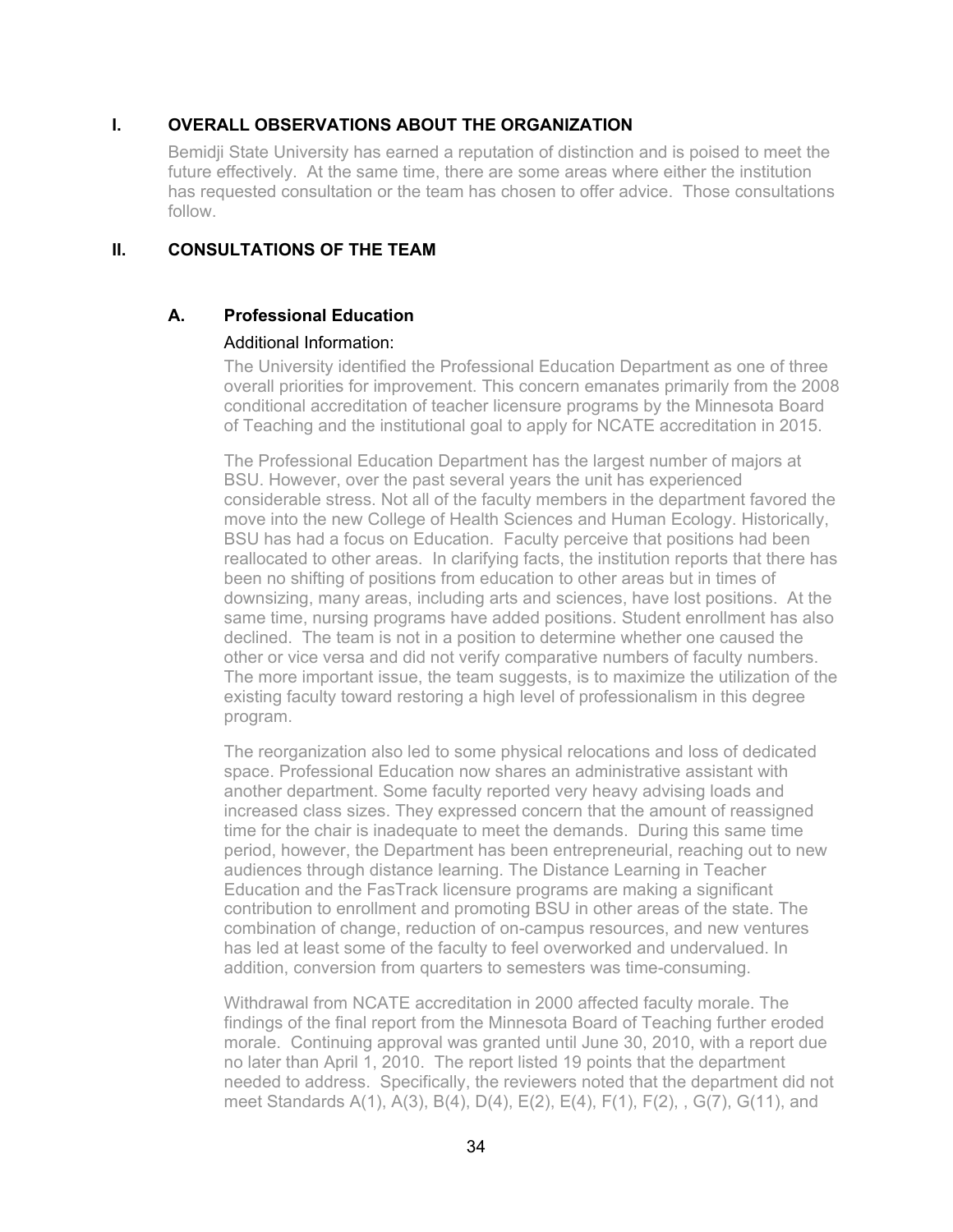H(6). Thirteen other standard portions were passed with comment or weakness. Some faculty members expressed concern regarding retaining approval from the Minnesota Board of Teaching during the next review.

On the other hand, some faculty members, as well as the dean, expressed confidence that the unit had taken the necessary steps to meet the Board of Teaching expectations. Representatives of faculty from the content areas in the secondary teacher licensure programs reported that communication had increased with the professional education faculty. They feel included in the unit's planning.

The administration should consider providing additional opportunities for the Professional Education Department members to candidly voice their concerns. Although it may not be possible to address these concerns to the satisfaction of all individuals, it is important to acknowledge the depth of their feelings. However, if the Department is to reach the goal of NCATE accreditation, it must focus on its strengths and the future, not the past. In this era of declining state support, it is unlikely that previously eliminated faculty lines will be fully restored. Therefore, the Department will need to guard against constructing curricula or offering new programs which it cannot maintain with its current faculty size. Creative solutions to the advising loads are possible. The University could consider challenging the assumption that advising can only be provided by full-time faculty. Perhaps supplemental contracts can be used to involve long-serving, part-time faculty as advisors at relatively low cost. Faculty members could then dedicate their time to the NCATE accreditation process.

The NCATE accreditation process will require resources beyond that typically provided to departments. BSU should carefully examine secretarial support and reassigned time for accreditation leadership and provide what is needed (within resource constraints). Expertise could be used across programs to further strengthen the infusion of services to individuals with disabilities and diverse populations. Furthermore, a consultant could support addressing some of the points mentioned in the Minnesota Board of Teaching report and also with NCATE requirements.

Additionally, both the Minnesota Board of Teaching and this HLC visiting team identified assessment of learner outcomes as an issue. Identification of learner outcomes for each program and documentation of achievement of the outcomes should be a focus of the entire institution. This university-wide attention should be helpful as the department moves toward NCATE accreditation, if all members of the department are actively engaged. The college assessment coordinator can be a valuable resource in the NCATE efforts and needs to be kept abreast of NCATE expectations, e.g., attending the NCATE conferences.

Despite what may be an unfortunate history, the challenge today is for the leaders and faculty to reclaim the program's historic strength as an institution with high-quality teacher education or to relinquish this part of its history in favor of new, more promising educational directions.

**B. Trust In Senior Leadership** 

Additional Information: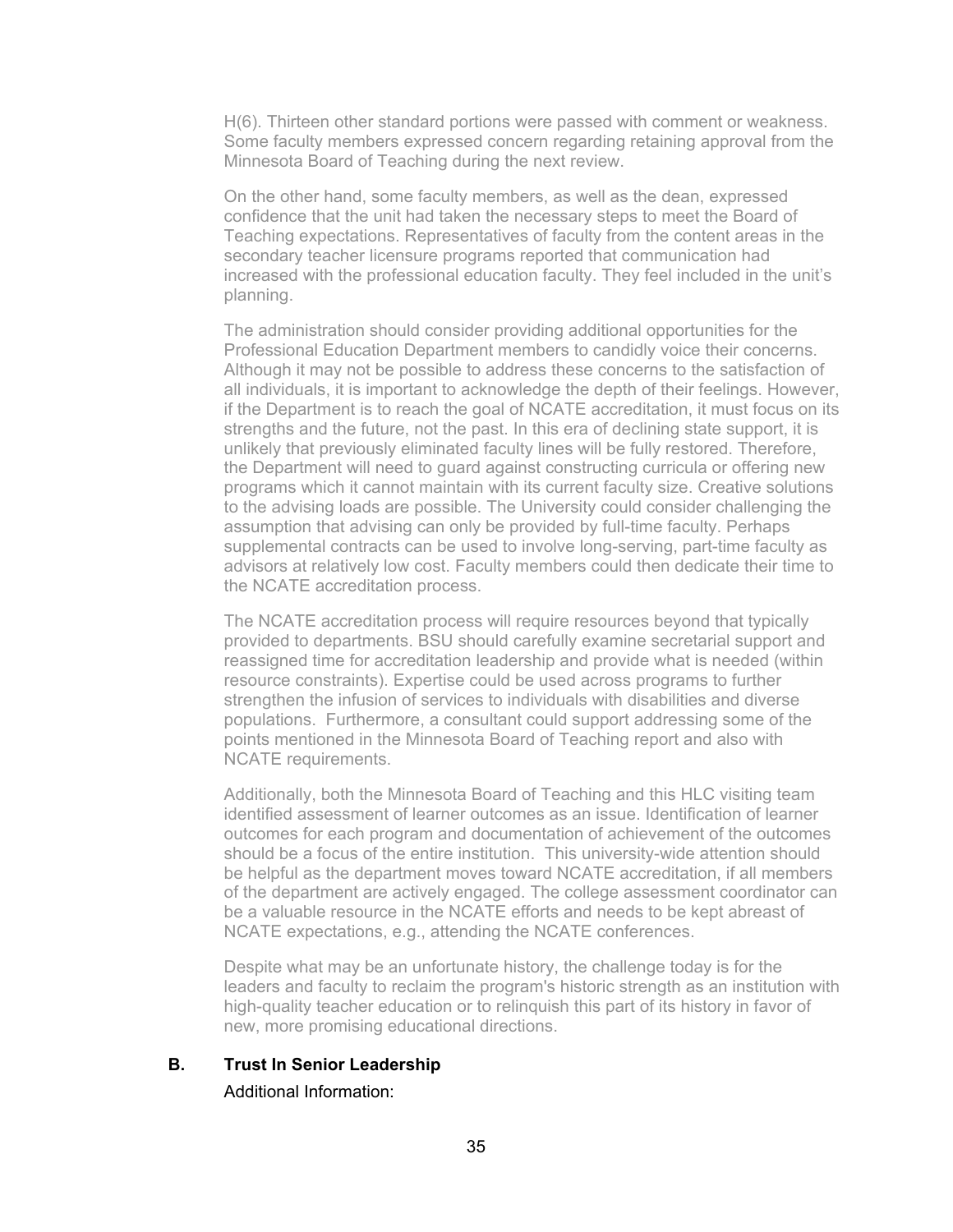The visiting team was asked to consult on the issue of "trust in senior leadership." The impetus for this request was one of the results of an Employee Engagement Survey conducted in late fall of 2009, in which 62% of Bemidji State University employees participated. Employees rated several items on a scale from 1 (strongly disagree) to 6 (strongly agree). The area with the lowest average rating (3.98) was "trust in senior leadership." Only one employee group, excluding administrators (which would include senior leadership), had a mean score over 5. The lowest ratings came from the Inter Faculty Organization, the American Federation of State, County and Municipal Employees, and the Minnesota Association of Professional Employees. Over 1/3 of employees disagreed that senior leaders "identify ways to involve employees in decisions, communicate openly and honestly, know how to position the organization for success and are accessible and available." The Bailey Consulting Group, which conducted the survey, noted that trust in senior leadership declined with length of service. It is not clear, however, how these ratings compare with other institutions nor what might have been discovered at another time in the administration of this at Bemidji. With a scale of 6, 3.98 may not be a weak score. The team notes that issues of communications and trust are common on university campuses and that the Bemidji concerns do not necessarily suggest a more troubled environment.

Members of the visiting team raised the issue of trust with many groups and individuals throughout the visit. Senior administrators expressed concern about the survey results, some surprise, and a desire to understand why employees held these views. Individuals in this group stated that they believed administrators were acting "with transparency." They noted that employees had frequent opportunities to exchange views with administrators, including the "meet and confer" mechanism. In addition, members of the administration expressed confidence in the abilities of fellow administrators and satisfaction with the level of cooperation across areas. They felt that there was a sense of camaraderie among administrators and that the cabinet is a collaborative working team. Employee mistrust in leadership does not seem to be fueled by divisiveness among administrators.

Among employees, perspectives varied widely. At one end of the spectrum are those who stated that the administration is very forthcoming, acts in the best interest of the institution, and that "anyone who wants to be well-informed can be." On the other hand, there were individuals whose trust level is so low that they refused to answer the survey, indicating that they did not want to divulge what they thought to administration. Some employees mentioned that the campus is very political and that a union environment promotes antagonism between bargaining unit members and administration. One faculty member pointed out that an "us vs. them" attitude is ironic, considering the number of administrators who have risen through the faculty ranks or who are in acting capacities and will be returning to faculty status.

There are three particular areas where friction has affected trust: college reorganization, reform of liberal education, and personnel procedures. The discussions related to college reorganization and department realignments took place over a two-year period. There were many opportunities for input from those affected, and the time-line for discussion and decision was extended to allow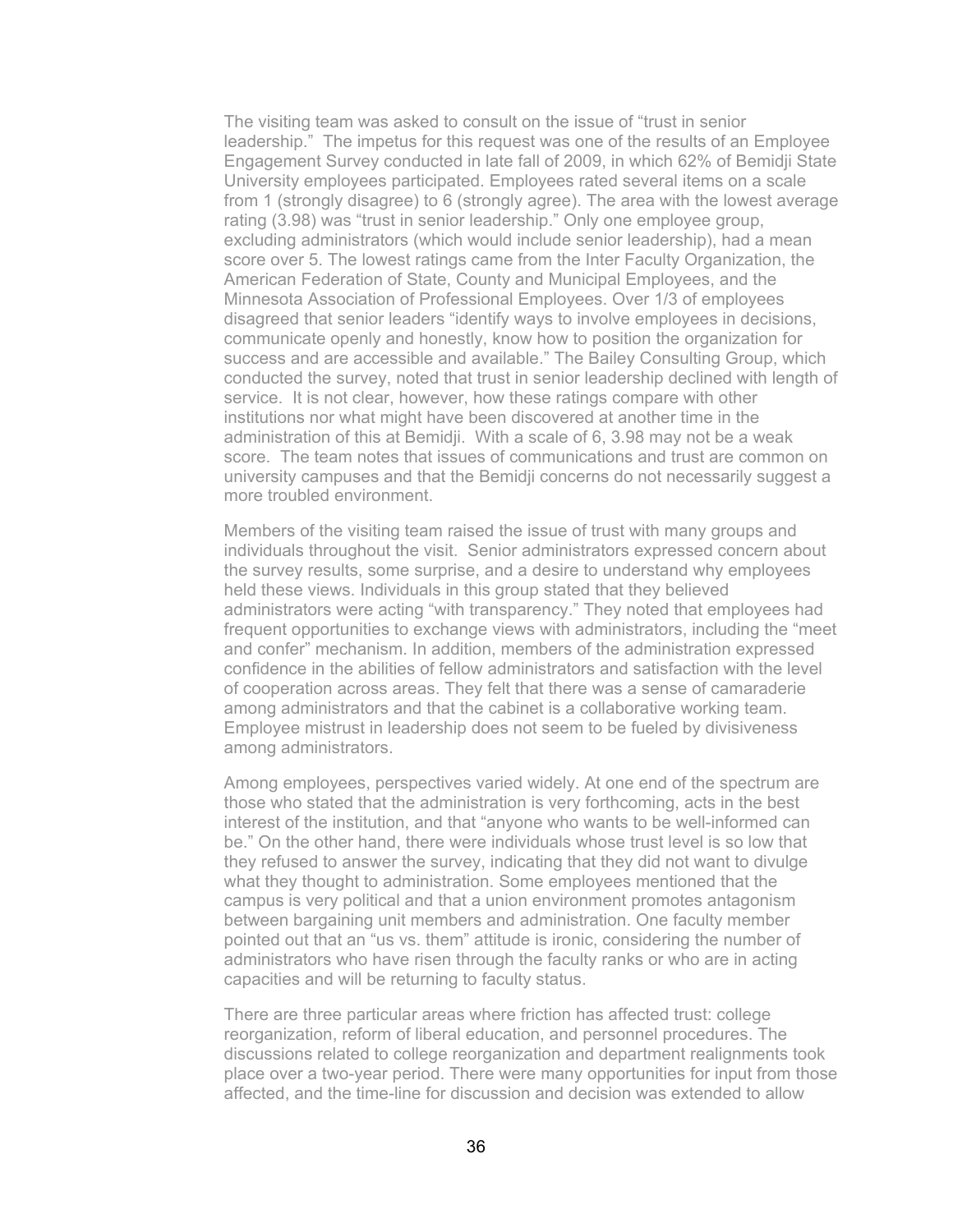more time. The administration put forth a plan which was shaped by this discussion, but which was not ultimately approved by the faculty senate. However, the plan was implemented. Although many departments and faculty are pleased with the reorganization, others are not; they point to this decision as a lack of commitment to shared governance.

A second area of friction contributing to the mistrust issue was the reform of liberal education. The Bemidji State University general education program is constrained by requirements of the Minnesota Transfer Curriculum, which permits courses only from specified fields to be included. The implementation of the proposed new liberal education program for Bemidji would have further narrowed the departments which could participate in general education, eliminating several departments whose courses had been included in the past. Faculty from the eliminated departments, primarily from the new College of Health Sciences and Human Ecology, felt marginalized and that the administration was inappropriately involved in setting curriculum standards, which is a faculty prerogative.

Thirdly, there have been several changes in personnel procedures, which have coincided with the appointment of a new Human Resources Director. For example, it had been the common practice for search committees to rank finalists for staff/administrative positions and for the appointing authority to "rubber stamp" the first choice of the committee. The administration has recently taken a more active role in choosing the appointee, insisting that the search committee forward unranked finalists. Members of these committees have interpreted this change as administration not trusting the judgment of the committee. Administrators, on the other hand, assert that search committees continue to have a great deal of power in selecting finalists and that management was previously remiss in not taking responsibility for the final decision. Other changes have been made to bring personnel practices in line with federal or state law or Minnesota State Colleges and Universities Board Policy. Disgruntlement about these changes has been directed toward the Human Resources Director.

Discontent at BSU with "leadership" also seems to be directed at the state system, rather than at local administration. Many individuals at various levels of the institution expressed frustration with policies made at the system level, which they feel ignore circumstances unique to Bemidji.

The Bailey Consulting Group made recommendations to administrators for building the trust level. One recommendation was to be more accessible and available. Bemidji is thinly staffed. No doubt senior administrators have heavy demands on their time, but will need to attend to this issue. Management by "walking around" may be helpful. Although Meet and Confer sessions with union representatives are a time-honored method of communication and a contractual obligation, there need to be a variety of communication channels to discuss substantive issues.

A second recommendation was to communicate more openly and honestly. Senior administrators believe that they are doing so. However, their efforts may not be interpreted as such. For example, administrators disseminated information from the MNSCU "Cost Study" (a comparative analysis across the state of average costs by CIP code) and a Cost Recovery study (analysis of ratios of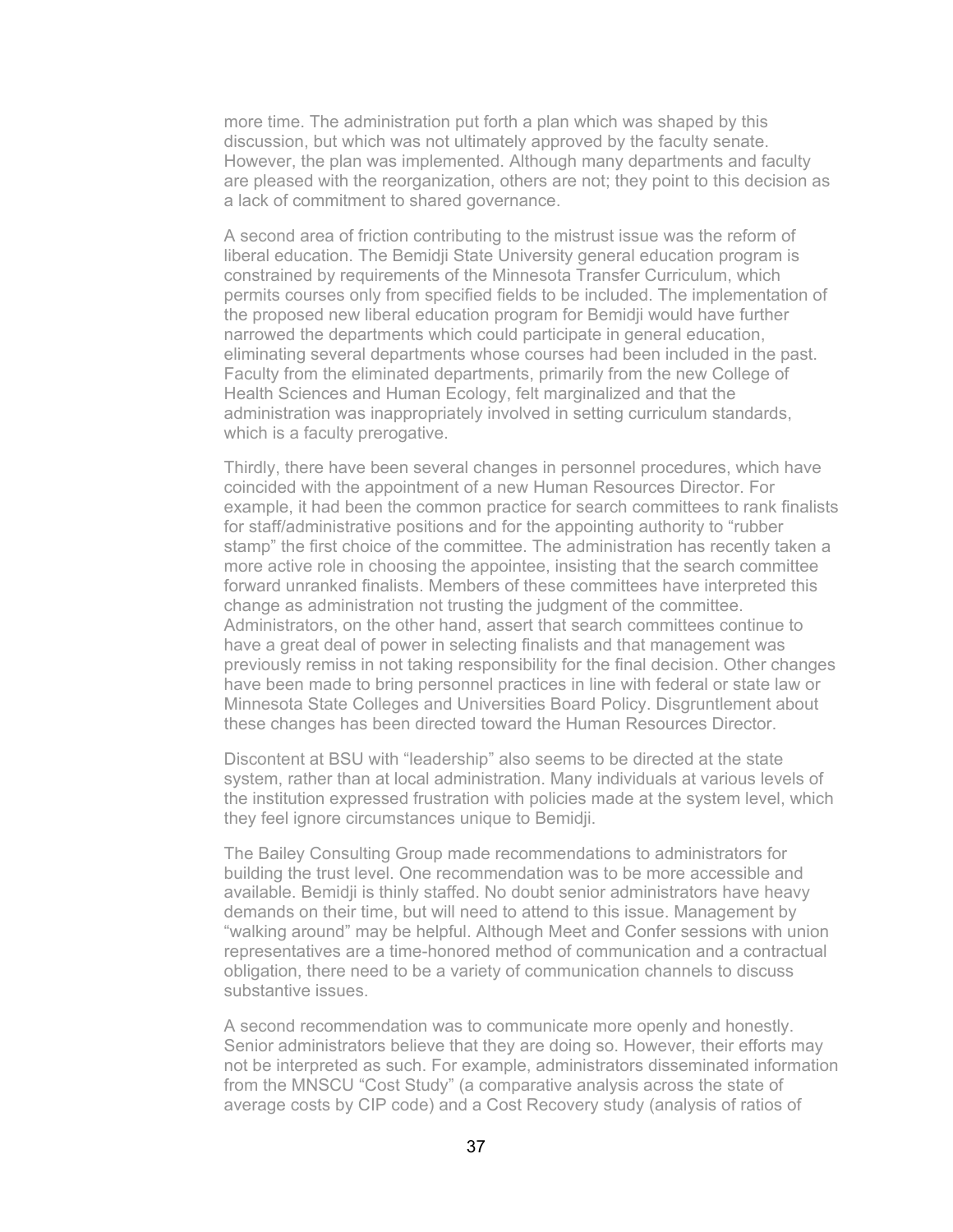tuition to direct instructional costs). The stated purpose according to the administration was to help departments understand the relationship between curriculum and costs and be proactive in planning. Some faculty interpreted the sharing of the information as "threatening" programs with above-average costs. Nevertheless, the administration should continue to share data broadly and to educate and involve staff and faculty in data-driven decision-making. Many people on campus had high praise for the Vice President of Finance who has involved the campus community in budget planning and regularly shares information about the institutional budget and the state financial climate.

To address the lingering rancor about college reorganization, the deans of these new units are encouraged to consider how to intentionally create a stronger identification with the college. There appear to be few college structures, traditions, or events which bring faculty together within the colleges. Activities tend to be at the department level or university-wide. Focus on positive college events could be bring favorable publicity.

The results of the Employment Engagement Survey can be a useful springboard to meaningful discussion about how to improve trust. For those discussions to be most fruitful, it would be helpful if they were co-sponsored by the bargaining units. If this survey or a similar one is repeated in the future, it would be wise to obtain endorsement by the leadership of the unions in advance of survey dissemination. It is in everyone's interests to identify employee concerns in a safe and confidential manner, so that they can be addressed.

One of the contributing factors to the trust gap is the number of people in interim or acting positions. This practice was noted as a problem in the 2000 site visit and mentioned by several individuals during this site visit as well. Development of trust takes time, and it is not facilitated by frequent turnover. Employees may be reluctant to place their trust in persons who have not been selected through a national search and endorsed by the campus. A number of faculty members indicated that mistrust had occurred as members from within faculty ranks had taken administrative offices even after what they believed to be a less-than-ideal track record of performance. There are questions about how administrators are appointed. This situation is improving as deans have been appointed for the Colleges of Business, Technology, and Communication, and Health Sciences and Human Ecology. The search process for a dean of the College of Arts and Sciences is near conclusion.

Furthermore, some faculty members expressed the belief that meetings had taken place to include them in discussion initially and then they were excluded when they had a difference of opinion. There is also a belief among some faculty members that decisions were made at the administrative level that did not reflect the opinions of most faculty members. Including faculty in the discussion, as well as the decision-making and responsibility for positive outcomes, will be essential in providing all stakeholders with a sense of pride, university cultural membership, and trust. A desirable goal would be to establish that faculty members could feel like part of the "team."

Although BSU requested consultation regarding the issue of trust in senior leadership, the visiting team did not perceive a dangerous rift between administration and other employee groups. The concerns expressed by some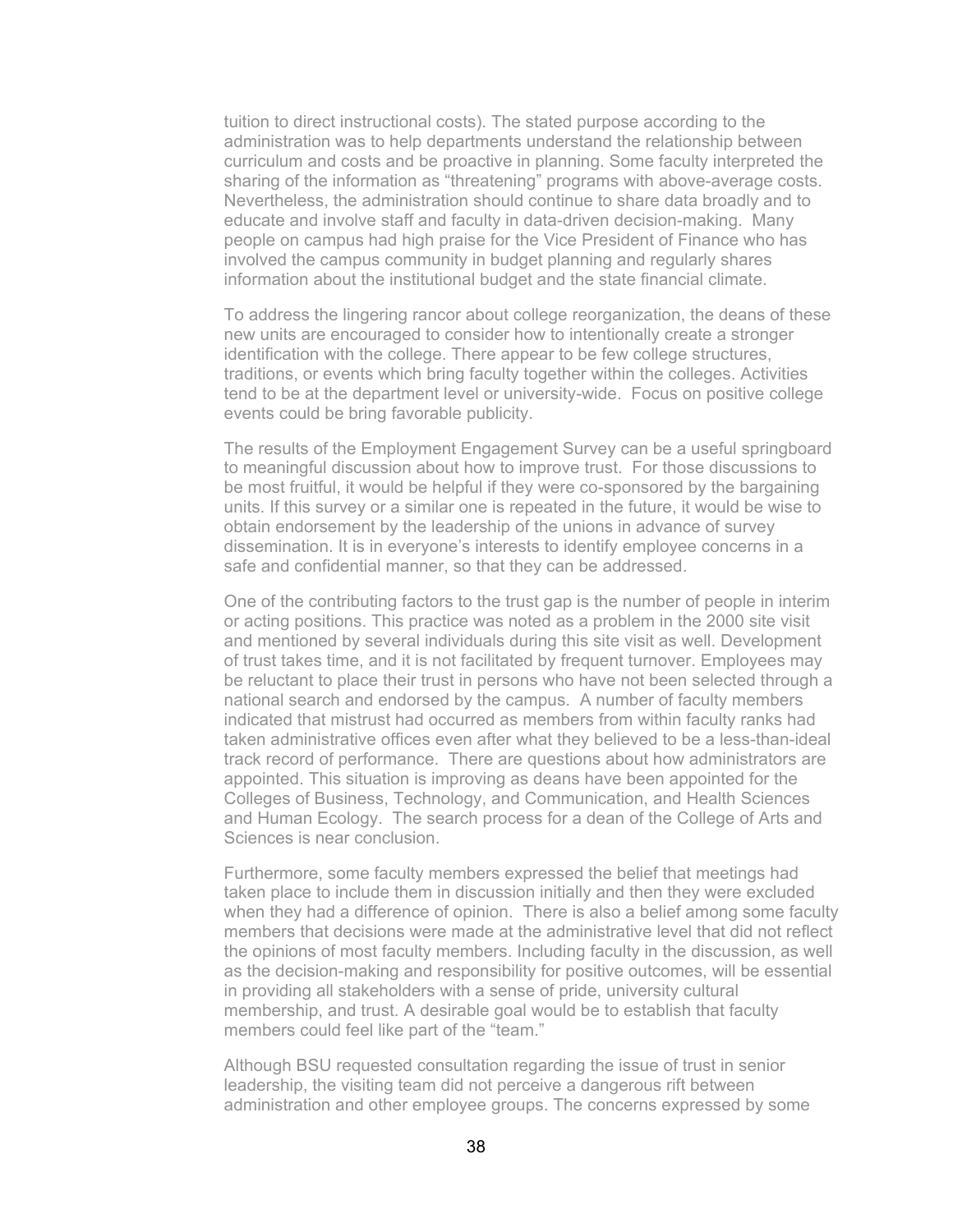individuals regarding communication and shared governance seemed quite typical for an institution of higher education. Administrative leadership and union leadership have a shared responsibility to monitor the campus climate and cooperate to improve communication and consistency. This is especially important in the current economic environment as a shortage of resources exacerbates tensions. The administration will need to become increasingly vigilant in monitoring expenditures, and this is likely to lead to more complaints from faculty and staff unless they fully understand how decisions were made.

## **C. Assessment Of Student Learning**

#### Additional Information:

While Bemidji State University has made efforts to improve the assessment of student learning, a number of decisions and processes should be reviewed to evaluate their effectiveness and efficiency. In addition, establishing a position responsible for assessment/effectiveness with the requisite level of expertise would 1) allow the campus to simplify its assessment processes, 2) obviate the need for so many committees and processes, 3) sustain assessment and effectiveness efforts, 4) assure that sound best practices are implemented and maintained, 5) provide a central office for integrating information about teaching and learning, and 6) assure that assessment information is used to improve the campus. The team recommends that this position report to the Vice President for Academic Affairs to ensure that the information flows upward for strategic planning and budgeting purposes and that sufficient status is accorded to the need for implementation and use of data.

The program review processes, while holding potential for improving programs and services, appear to be complex and, because they extend over five years, not timely enough to result in on-going improvement. Efforts could be made to evaluate them to maximize effectiveness and eliminate areas with redundancies. In addition, an outcomes-based program review process might be considered for its potential to support BSU's commendable efforts to combine program review and assessment, while maintaining standards for good practice. (For examples, please see Bresciani, M. [2006], Outcomes-based academic and co-curricular program review: A compilation of institutional good practices and a Council of Graduate Schools publication, Assessment and review of graduate programs: A policy statement [2005]).

The team strongly encourages the campus to learn more about good practices of assessment for graduate and undergraduate programs, including Liberal Education assessment. Faculty development of student learning outcomes for their programs is the essential first step of program assessment. Following that, the curriculum (i.e., the course objectives from syllabi) should be aligned with the outcomes to assure that students have systematic, intentional opportunities to learn them. Embedded and independent processes that include direct and indirect measures of assessment should be identified and implemented (many of these are currently in place). Artifacts of student learning (e.g., exams, papers, presentations, case studies, internship projects) are frequently evaluated by two or more faculty using rubrics tied to the outcomes. And finally, development of a clear plan for the evaluation and use of the information generated would be beneficial. The student learning outcomes for programs should be tied to the mission/vision/purpose of the department, college, and of the institution. This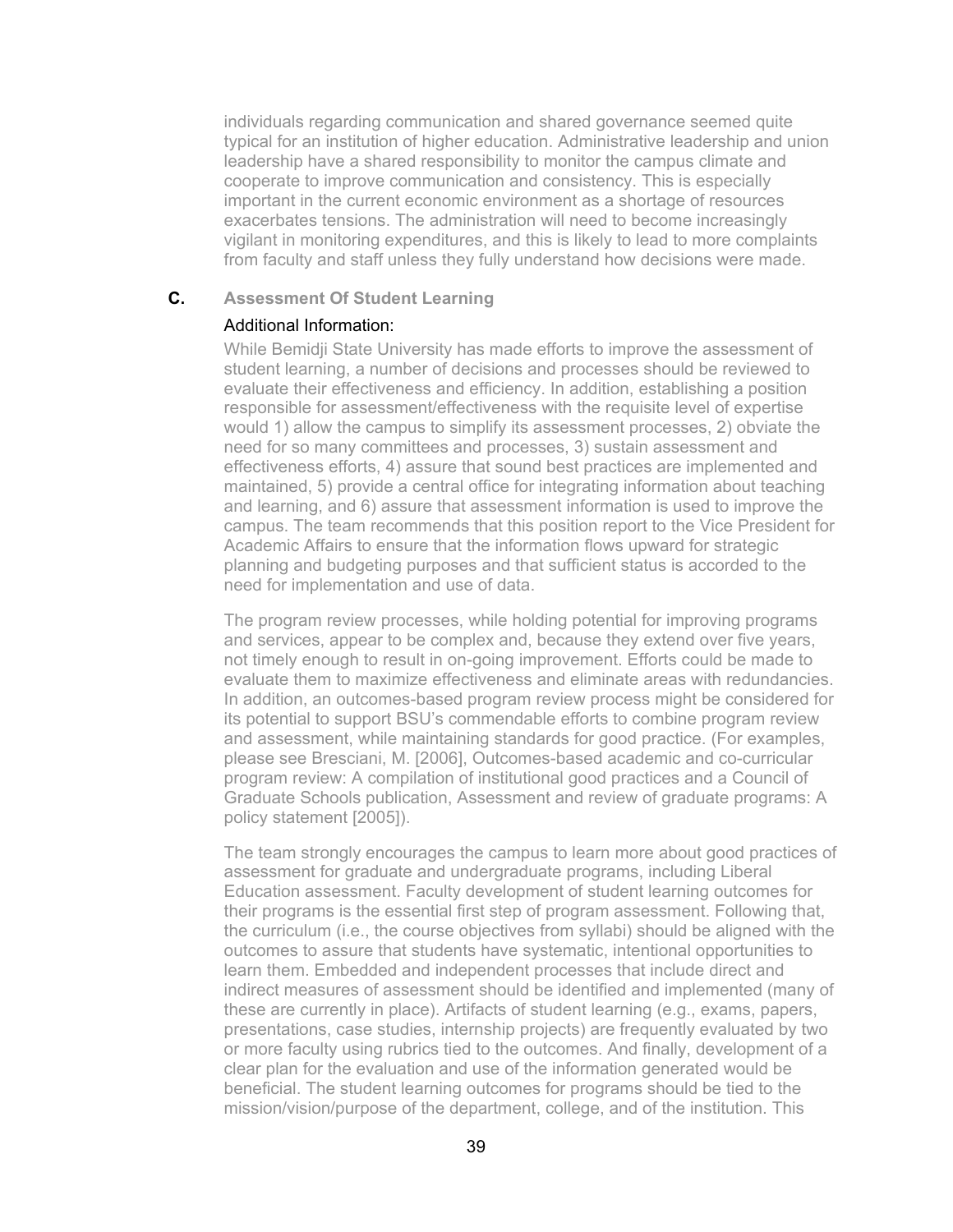process is described in a number of publications readily available to faculty and staff. (For examples, see Allen, M. [2004], Assessing academic programs in higher education; Banta, T. [2002], Building a scholarship of assessment; and Maki, P. [2004], Assessing for learning: building a sustainable commitment across the institution.)

It would be useful to more intimately involve the faculty and staff of the A. C. Clark Library faculty in teaching and learning and in assessment as well. The Library is central to campus in general, and particularly as it relates to developing skills for life-long learning among faculty and students. Establishing systematic processes for engaging the Library faculty in learning and its assessment will enhance the experience of students.

To further enhance the sustainability of these efforts, the Team encourages the campus to integrate them fully into the fabric of its business. Doing so will assure that assessment is on-going and that it results in improvement. For example, we encourage consideration of a model of assessment that is integrated with the strategic plan, budget planning and allocations, and action planning. Information about what BSU students know and can do as determined by assessment should help set the strategic direction for upcoming actions and inform the on-going decisions the campus makes as it continues to pursue achievement of its mission.

The university may benefit from revisiting the "fundamental questions for conversations on student learning" advanced by the HLC many years ago. These include:

1. How are your stated student learning outcomes appropriate to your mission, programs, degrees, and students?

2. What information do you have that students achieve your stated outcomes?

- 3. In what ways do you analyze and use evidence of student learning?
- 4. How do you ensure shared responsibility for assessment?

5. How do you evaluate and improve the effectiveness of your efforts to assess and improve student learning?

6. In what ways do you inform the public and other stakeholders about what and how well your students are learning?

As noted in the Assurance section, although some high-level assessment is being conducted, the fundamental assessment system is missing and the institution is not positioned to provide evidence of achieving its intended learning outcomes at course, program, or university levels, particularly as it relates to general education.

#### **D. General Education**

#### Additional Information:

One of the major issues involved in the controversy over Liberal Education was the exclusion of disciplines from the general education curriculum that were not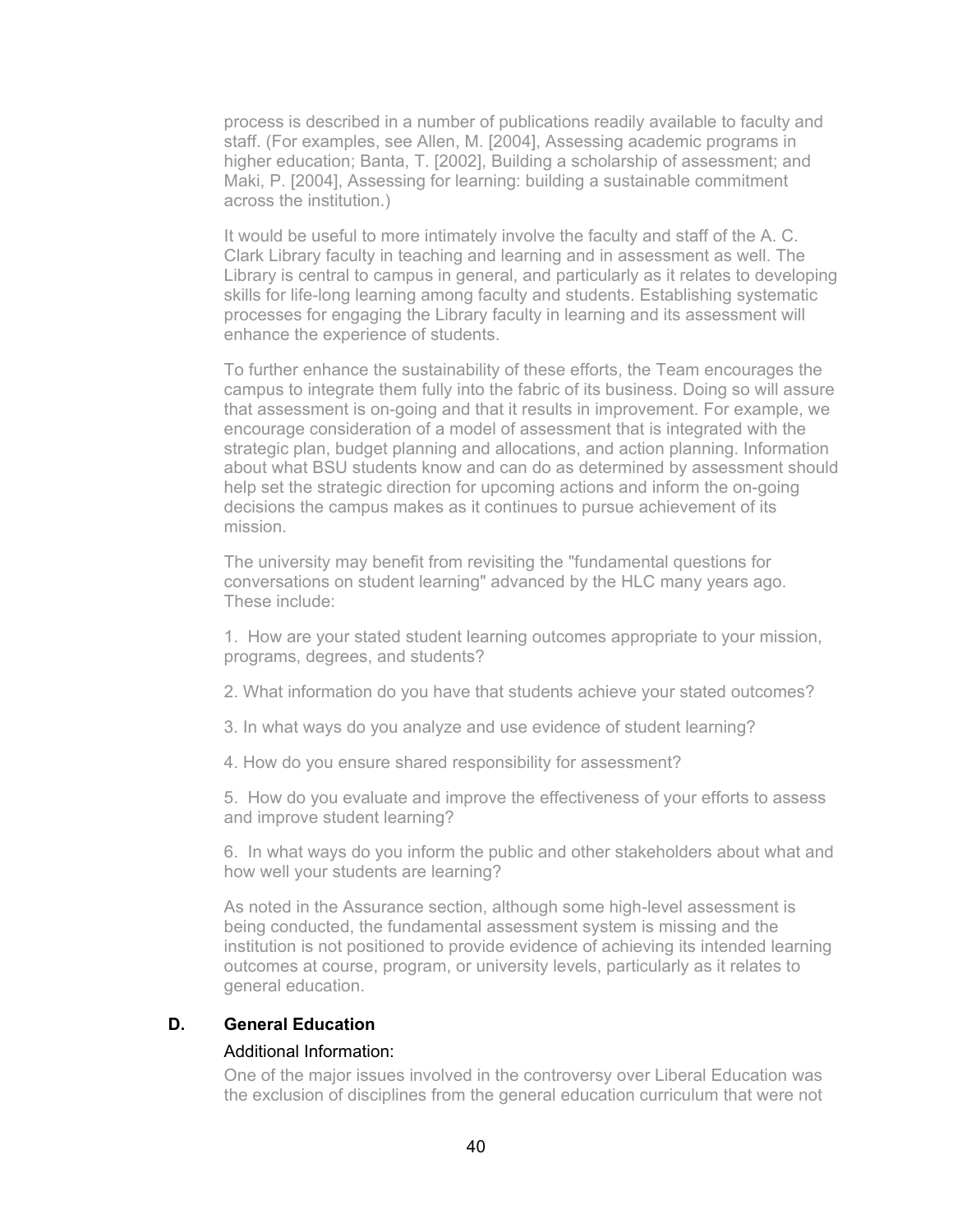traditionally considered among the liberal arts. This decision became conflated with the college reorganization plan and the president's articulation of the university identity as "a liberal arts university with select professional programs," as opposed to a "comprehensive university." The campus remains abraded by these outcomes. The university should consider adopting a new perspective on general education that will change not only the focus of discussion but also the vocabulary of the discussion, and thereby permit the reopening of productive discussion.

Such a discussion might begin with the realization that the problems confronting 21st Century decision-makers are large and complex and often transcend traditional disciplinary boundaries. Individual knowledge workers in solitary employment of their expertise are being replaced by teams and work-groups of experts from different disciplines in face-to-face and virtual collaboration. A premium is placed on the ability to lead and to work as a member of a team. Success as a leader and as a member rests both on one's individual expertise AND on one's ability to share that knowledge with people from different disciplines and to incorporate their expertise into one's own evolving contribution. The latter requires the ability to comprehend a number of different professional vocabularies and epistemologies in order to understand and be understood.

If the team environment fairly reflects the evolution of problem-solving among business firms, government agencies and non-profit organizations, then the liberal arts curriculum of the 21st Century must refocus itself to embrace a greater concern with epistemologies than ever before, challenging the traditional focus largely on content. The new curriculum must recognize that the scientific method of the experimentalists, the post-modernists approach to literary criticism, the rational choice assumptions of micro-economics, the qualitative approach of cultural anthropologists, and the quasi-experimental and probabilistic approaches of many social sciences (and many others that we could cite) do not comport easily with one another, when the debate turns to appropriate data and necessary and sufficient conditions. Moreover, there is no "one way" to acquire sufficient competency with these disparate vocabularies and epistemologies. There are no disciplinary monopolies.

This is the reality that the millennium generation and their successors must confront. A successful general education component must be responsive to the new demands of epistemological knowledge and not be overly concerned about content specifics that will be outdated in a relatively short period of time.

The new general education curriculum must abstract from current content those elements that are truly essential building blocks of more advanced study and recapture time to teach multiple ways of seeing and understanding the same or similar problems, processes and phenomena. At the same time, a general education curriculum must be constructed with the assumption, reinforced by faculty and institutional example, that learning is a life-long process. The realization of that example might lie in certificate programs or workshops offered by BSU for graduates who have been displaced by right-sizing, down-sizing, outsourcing, or the pace of change in their jobs.

In short, by understanding the nature of the 21st Century problem confronting our students, the opportunity exists to reincorporate faculty who feel inappropriately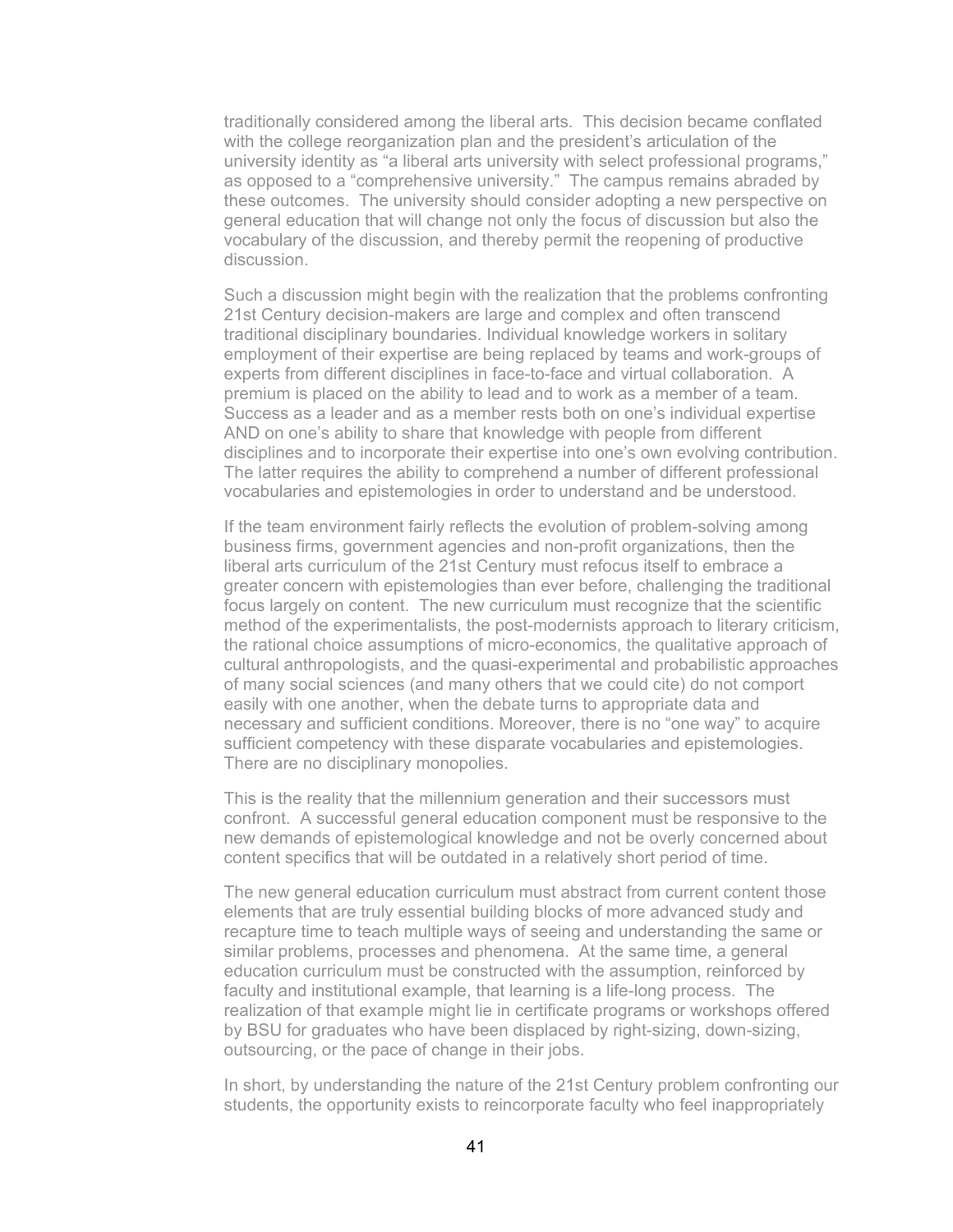displaced from the general education curriculum by emphasizing the contribution they can make to epistemological diversity AND to the life-long learning process that builds newly relevant content available to a wider audience that can understand it and integrate it into its mental model of the world.

One final thought, the treatment of general education as a static entity often leads to the occasional isolated review followed by significant "turf wars." The rapid expansion of knowledge in all disciplines and the need for cross-disciplinary thinking necessitates a continuous process approach to general education which offers an alternative to the discreet or single event review model of general education. This process approach also limits the "turf wars" by allowing for more frequent review and modification based on assessment data as well as new information on best practices. BSU should consider institutionalizing an ongoing process for the management of general education.

This process model can take many forms but typically includes a general education council or standing committee that is charged with the ongoing review and modification of the general education curriculum, which Bemidji has with its standing Liberal Education Committee. A council typically oversees all phases of design, assessment, and modification of general education, which the Bemidji Committee reportedly also does. In addition to the committee, someone will likely need to be accountable for the administration of general education. Committees and councils typically are excellent at curriculum design, policy formation, and assessment planning but are often less efficient at administering general education. Without appropriate administration, general education becomes a secondary emphasis at most institutions and also runs the risk of fragmentation rather than integration.

A great opportunity exists for the Bemidji Faculty and Administration to model the 21st century skills and behaviors as they embark on this re-evaluation of general education--reflecting interdisciplinarity, teamwork, and enlightened discourse.

## E. Civic Engagement.

Civic engagement is among the signature themes of the university and, consequently, should be a well-understood, well-documented feature of campus life for students and a clear expectation for faculty and staff to model. A 2005 faculty survey ( $N = 41$ ) showed faculty to be actively engaged in a wide variety of pursuits, reasonably construed as civic. A 2008 Campus Compact survey (faculty N=49) reaffirmed responding faculty's support for civic engagement, but, with students (slightly more than four [4] percent responding), they voiced a desire for a centralized location for advertising engagement opportunities. These data contrast with the 2003 Russell & Herder study, "Regional Focus Groups: Outreach and Growth," where community citizens expressed their desire for a more visible and active presence by the university in an array of social, economic and public service activities. Moreover, our recent site visit conversations with community leaders suggested that the Bemidji community continues to welcome a fuller partnership with the university across a wide range of activities and opportunities.

There seems to be a disconnect between university generated data and data from the community. A partial resolution of this issue may lie in the number of respondents to oncampus surveys. Their small numbers, compared to the size of either the faculty or the student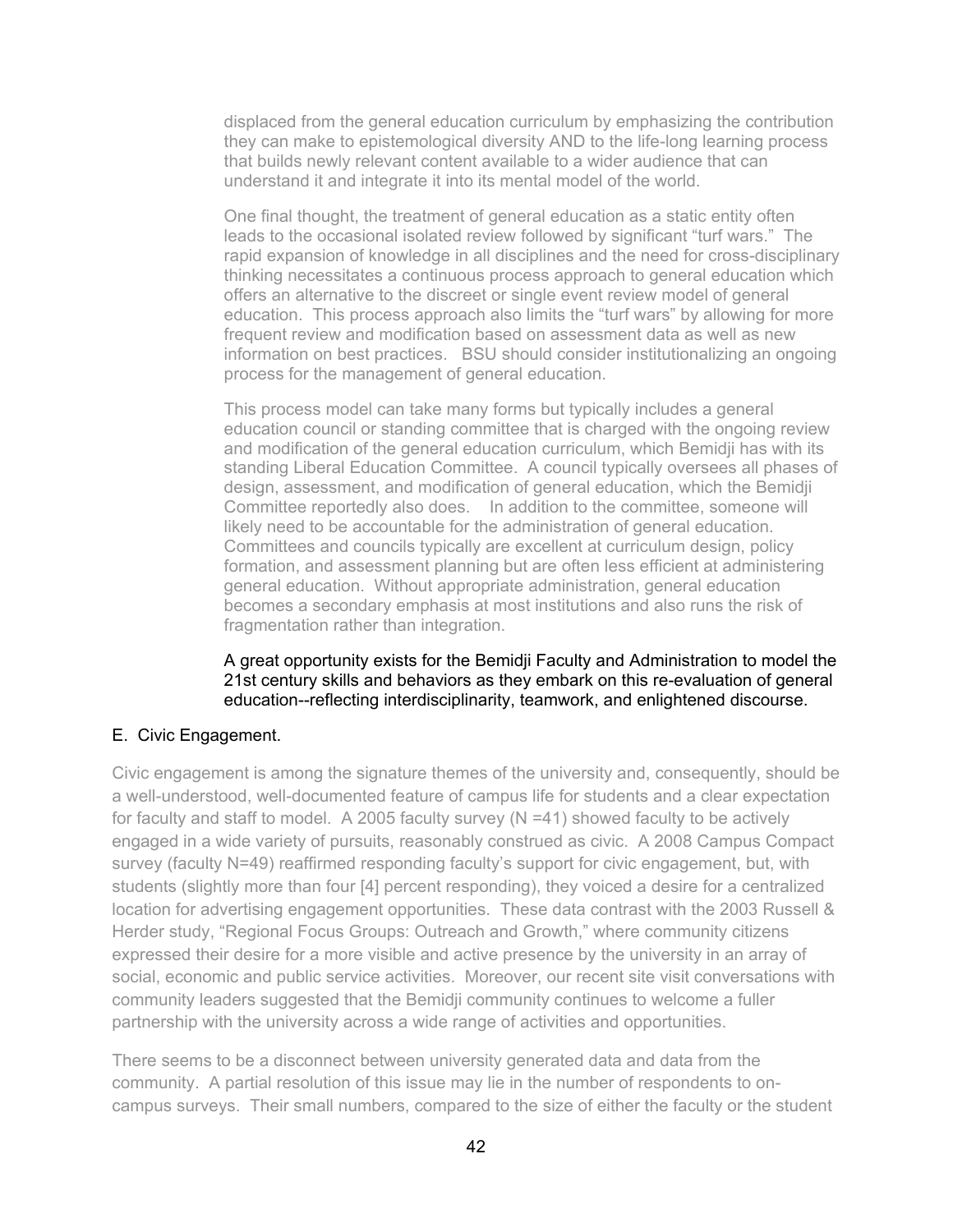body, suggest the possibility, at least, that respondents do not constitute random samples and may, in fact, reflect only those already committed to an active civic role in teaching, learning, behavior-modeling and participating.

It would be wise, in our judgment, for the university to interpret civic engagement as broadly as possible. As a public university, Bemidji State University is an educational, economic, cultural, social, and scientific asset of the state. Faculty and staff are experts in their fields, and many possess leadership and managerial experience, that may be seen by community observers as otherwise in comparatively short supply. Students are not only a source of vigor and enthusiasm, but potential contributors of their growing expertise, as well. The citizens of Northern Minnesota, as taxpayers, rightly expect an appropriate return on their tax dollars. Thus, civic engagement might be recast as an assessment of how well BSU provides an acceptable investment return to the communities that look to it for leadership and assistance.

This approach does not demean the value of the long literature in political science and elsewhere that connects civic engagement with concepts such as internal and external efficacy. The former pertains to growth in a citizen's self-confidence to function as a full participant, and the latter reflects democratic institutions' ability or capacity to respond to citizens' demands. Our First Amendment rights to free speech and to peaceable assembly to address our grievances to government become meaningless, if citizens lack the understanding of how to proceed or the self-confidence to engage on the one-hand, or government feels sufficiently insulated from public comment or the sting of electoral defeat to care. Efficient, effective and responsive government depends upon an efficacious body politic.

Moreover, there is a long literature that correlates political participation and political efficacy with participation in social, economic, cultural and educational activities. The skills that one develops to express ideas in a public forum, to manage conflict, to run a meeting, to understand a budget, to prioritize among legitimate competing claims – and much more – are lessons that are learned or reinforced in church groups, bowling leagues, United Way campaigns, service organizations, as well as in classrooms and in student government activities. In addition, involvement in these groups instills in each participant a sense of community, of mutual dependence, of intersecting – even if not fully overlapping – interests, ideas and values. Thus civic engagement by faculty and staff strengthens public and non-profit organizations' capacity to respond, increases citizens' sense of community and how to function successfully within it, and models constructive behavior in support of the common weal for students to emulate and join.

We recommend that the university begin by stating clearly its objectives for civic engagement and recognizing that there are limits to its human, physical and financial resources. Developing objectives by involving regional and alumni advisory groups alongside faculty, staff and students puts the range of desired outcomes on the table and compels those who will be the core collaborators to prioritize resources more plainly recognized as scarce. It also develops a sense of ownership in the prioritized objectives and a new realism about the number that can be achieved and the rate at which achievement is possible.

The university may find that the diversity of objectives across the disciplines represented by departments and programs and the expertise and talents represented by faculty, staff and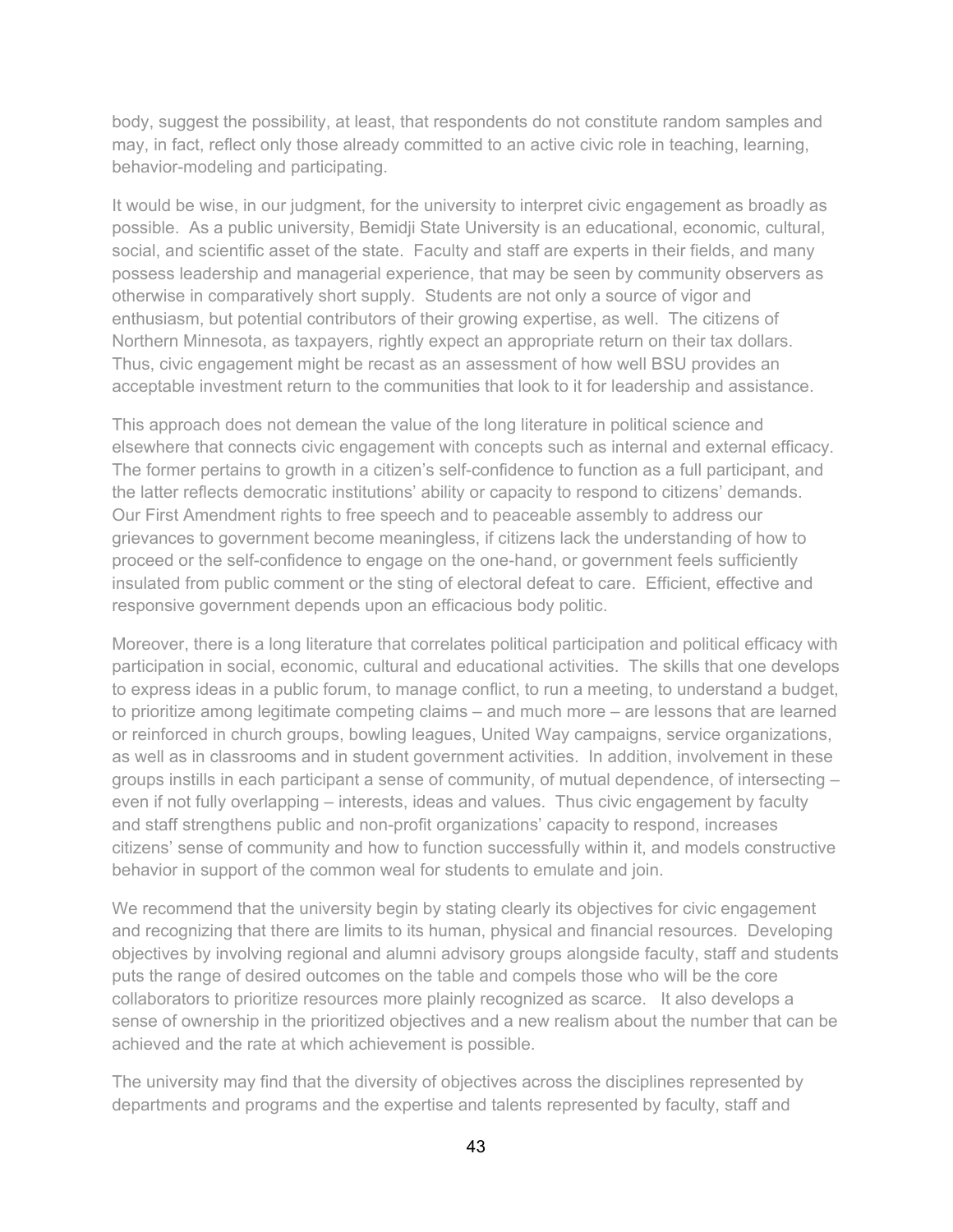students on the one hand, and the requests now being made known to the university community through its present level of civic involvement, outreach, internship, consultation, etc., on the other, doom a centralized effort from the start. A reasonable response to this outcome might be advisory boards at the college or departmental/program levels that are tasked with developing realistic, prioritized objectives for niche communities. Even if this choice is made, the university must articulate a goal for civic engagement and benchmarks to mark progress toward that goal.

Simultaneously, the university might pursue a third approach. The university has a welldeveloped and growing presence in digital, distributed education. Undoubtedly, students at BSU, like their peer across the nation, are "wired" to a variety of groups through social media. Together, the digital environment and this generation of students are reconstructing the meaning of "community," diminishing the importance of geography. Wired communities are defined by common interests and secondarily, at best, by geography. At first blush, this may be an unwelcomed revelation to regional communities, looking to BSU for help. But, upon reflection, their connectedness to broader communities of interests may relieve their sense isolation and open new frontiers of collaboration that include economic development.

Think of this scenario. Because of, not in spite of, its climate and small-town feel, cities, towns, and rural areas in Northern Minnesota can be attractive destinations for knowledge workers who enjoy these geographic characteristics. If they can telecommute, web-conference – in short, be productive as geographically autonomous professionals who are, nonetheless, centrally located in the creative communications stream of their companies or organizations -- then they can live in Bemidji and add their incomes to the region's and their voices and presence to civic organizations. The question for BSU is: how can it facilitate this outcome?

Regardless of the path the university takes, we recommend that it be explicit in the construction of a strategic plan that prioritizes its objectives, identifies supportive resources, and establishes metrics and reasonable timelines by which to measure progress. At present, faculty are expected as part of their contract to be engaged in such activities and are evaluated accordingly. The university may wish to consider ways in which faculty and staff could be further encouraged by an explicit recognition of civic engagement in principle and in the distribution of valued rewards. Such recognition might take the form of more explicitly valuing the scholarship of application, promoting project-oriented course-work or capstone experiences, developing a more robust internship program, increasing the number of service-learning projects and better integrating such co-curricular experiences into the curriculum, and the like. The university might also understand its inventory of scientific equipment to be a resource to be shared with the local community, with faculty and students collaborating directly with business firms, government agencies, or non-profit organizations. Charging a fee to cover consumables and partially offset service, maintenance and other equipment costs can be an economically viable alternative to users who are freed from the need for a large capital equipment expense.

At the same time, regardless of the path or paths that the university ultimately pursues to achieve its goals in civic engagement, it must be mindful of the political and communitarian consequences of its choices. All of us in higher education share the responsibility of helping the millennium generation and their successors chart a course for the future where our democratic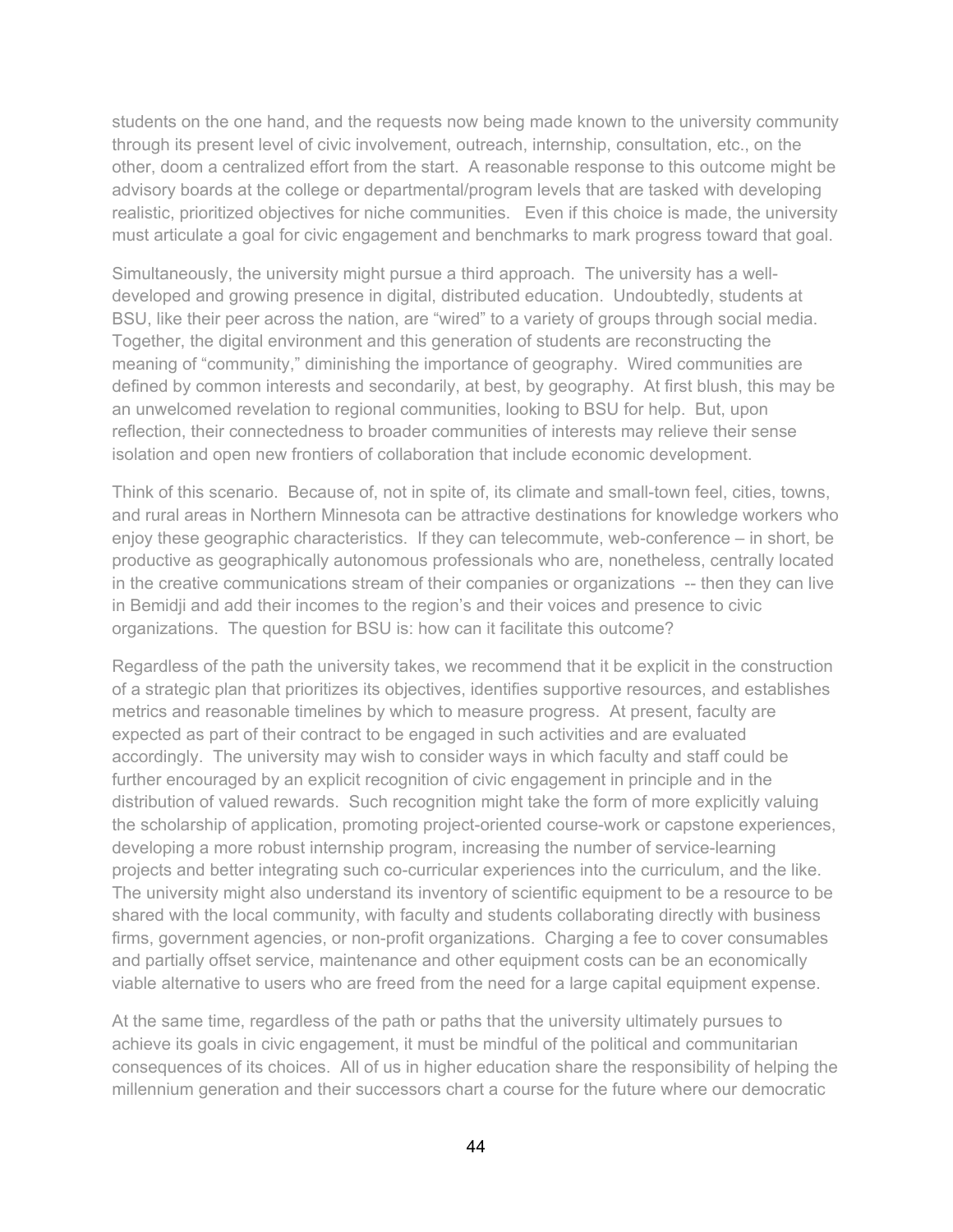values of free-speech, tolerance, neighborliness and accountability coexist supportively with the economic virtues of prudent risk-taking and the need to be responsible stewards of our fragile environment. One of the greatest lessons we can model is how to deal with failure. New ideas, by their very nature, often fail to achieve desired results or come with unanticipated consequences. By trying out new ideas, the university places value on entrepreneurship: that is, taking a risk in pursuit of its passion. By learning from its experiences, it reinforces its fundamental role as a learning institution and models the appropriate way to deal with success and failure. These too are lessons in civic engagement.

F. Relationship with Northwest Technical College

BSU has what is best described as a partnership with Northwest Technical College which is also located in Bemidji. Approximately 6 years ago NTC aligned with BSU even though the two institutions have clearly distinct missions. NTC benefits from the relationship by receiving additional student services such as use of recreational activities, library resources, intramural programming, as well as some sharing of speciality lab space on the BSU Campus. Also NTC receives a variety of support services such as human resources, payroll administration, information technology, and a variety of financial support services. The chief academic officer at NTC is a dean and the position reports directly to the BSU president. BSU acts as the fiscal agent for NTC and shares in the state allocation for the services it renders to NTC. In addition, NTC also receives some course work from BSU. Personnel at both institutions report that the relationship is highly beneficial. One area of concern for the team is that none of this partnership is currently documented by a contract or a memorandum of agreement. This being the case the partnership is highly dependent on the personnel in place now and would be very vulnerable to changes in key personnel. While it is recognized that it may be a difficult task, BSU is strongly encouraged to formalize this relationship through a contract or memorandum of agreement.

# **III. RECOGNITION OF SIGNIFICANT ACCOMPLISHMENTS, PROGRESS, AND/OR PRACTICES**

The alignment of the institutional mission with its planning and strategic directions holds great promise for the future of the university.

Partnerships with the community are exemplary and could serve as models for others.

The approaches to branding the university serve to catalyze initiatives designed to advance the univeristy's distinctiveness.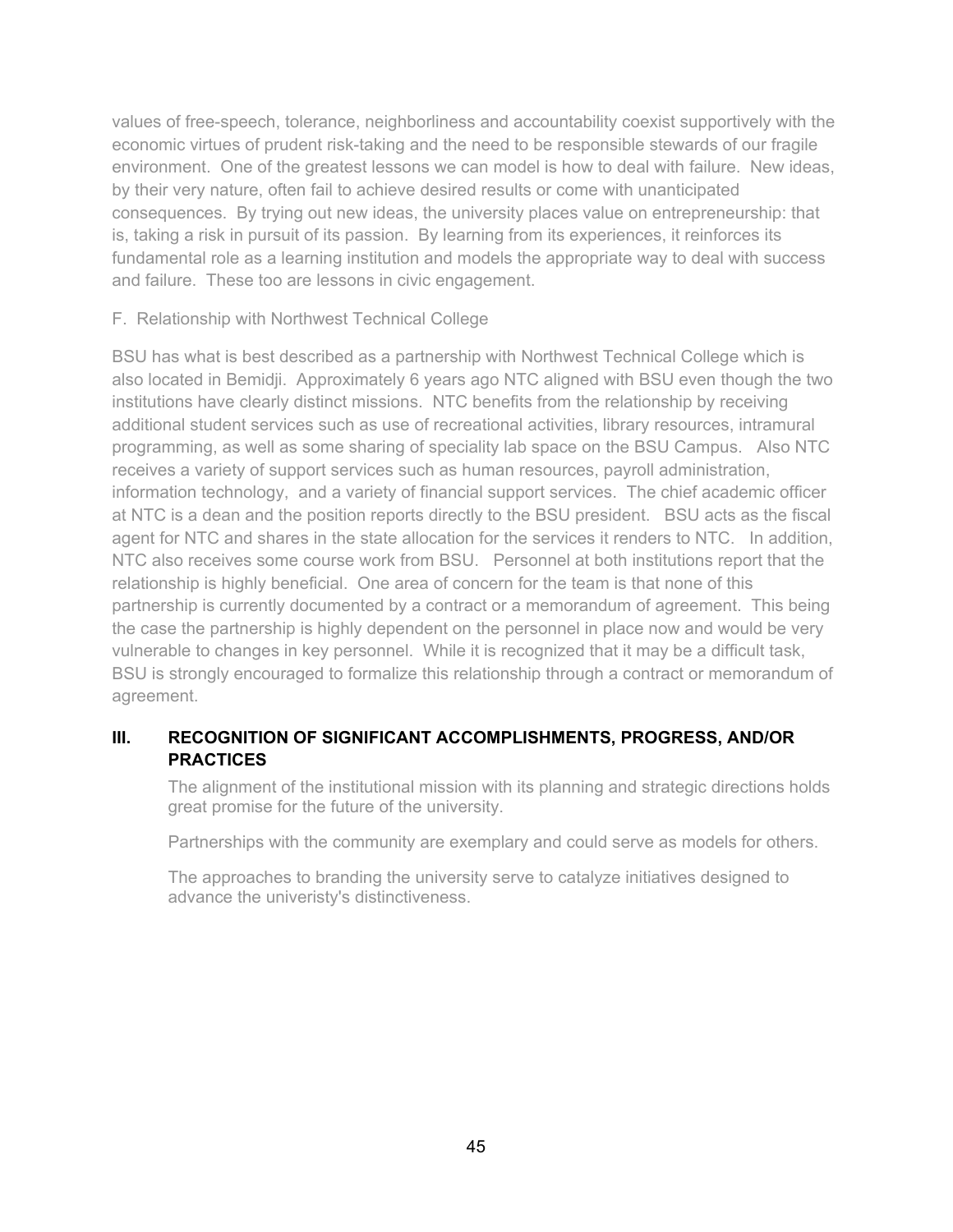# **WORKSHEET ON FEDERAL COMPLIANCE**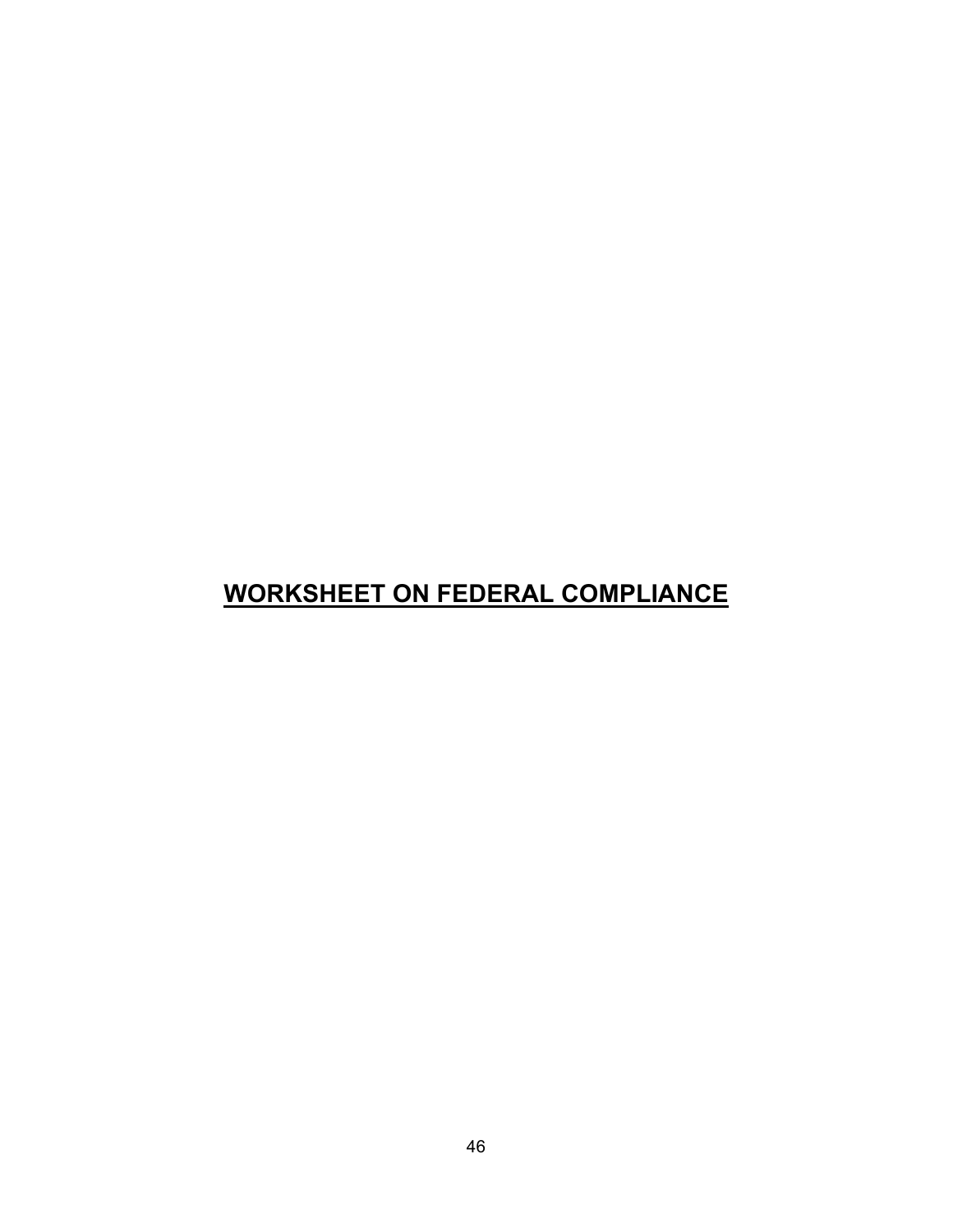# **INSTRUCTIONS**

For each component of the Federal Compliance Program, there are two sample responses on which the team can rely:

*The team has reviewed this component of federal compliance. [Optional Comments]*

*-or-*

*The team has reviewed this component of federal compliance and has additional substantive comments. See Criterion X.*

# **I. EVALUATION OF FEDERAL COMPLIANCE PROGRAM COMPONENTS**

**The team verifies that it has reviewed each component of the Federal Compliance Program by reviewing each item below. Generally, if the team finds substantive issues in these areas and relates such issues to the institution's fulfillment of the Criteria for Accreditation, such discussion should be handled in appropriate sections of the Assurance Section of the Team Report or highlighted as such in the appropriate AQIP Quality Checkup Report.**

# **A. Credits, Program Length, and Tuition**

The institution has documented that it has credit hour assignments and degree program lengths within the range of good practice in higher education and that tuition is consistent across degree programs (or that there is a rational basis for any programspecific tuition).

# Response:

The team has reviewed this component of federal compliance.

# **B. Student Complaints**

The institution has a process in place for addressing student complaints and appears to be systematically processing such complaints as evidenced by the data on student complaints for the three years prior to the visit.

# Response:

The team has reviewed this component of federal compliance.

# **C. Transfer Policies**

The institution has demonstrated it appropriately disclose its transfer policies to students and to the public. The policies contain information about the criteria the institution uses to make transfer decisions.

# Response:

The team has reviewed this component of federal compliance.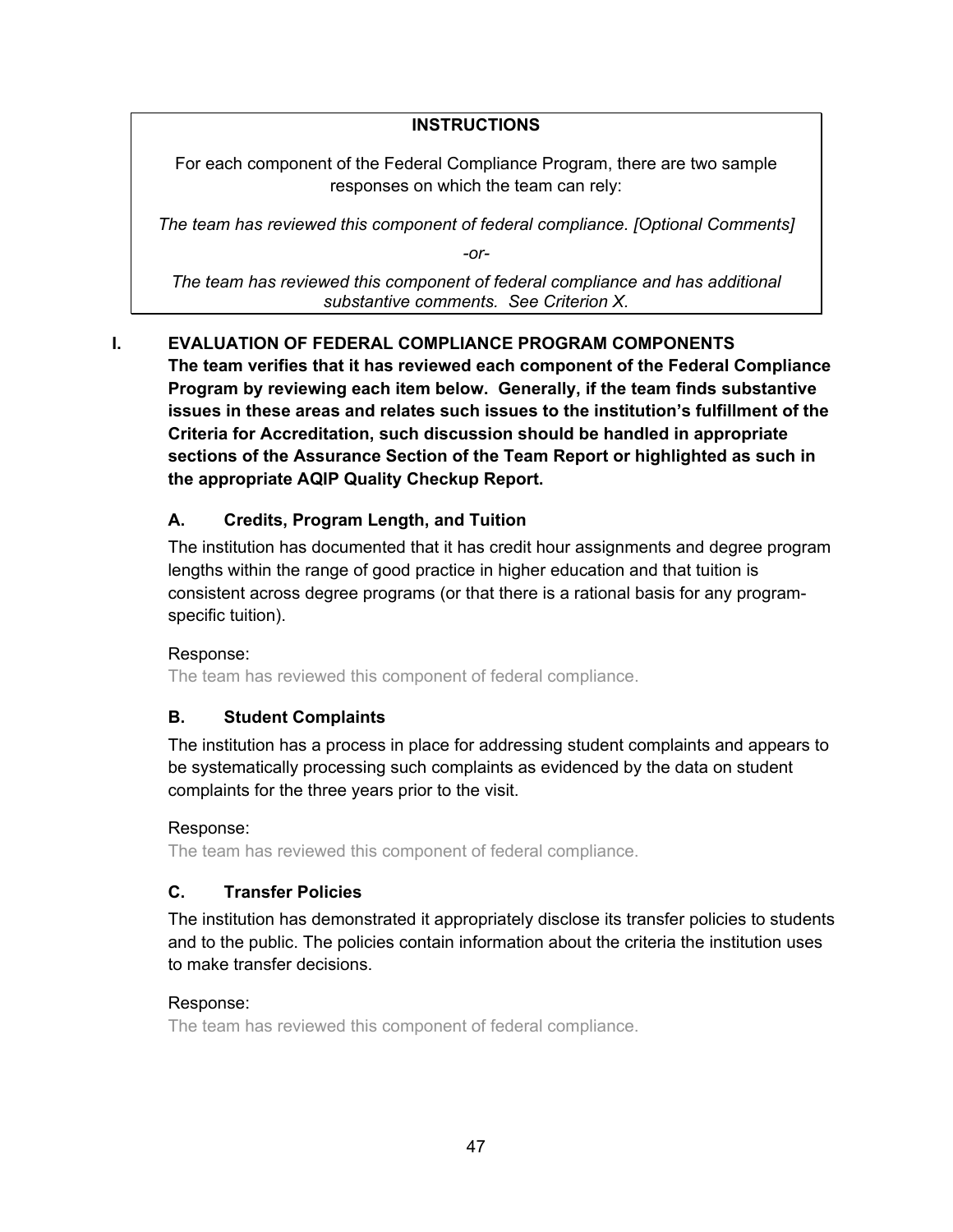# **D. Verification of Student Identity**

The institution has demonstrated that it verifies the identity of students who participate in courses or programs provided to the student through distance or correspondence education.

# Response:

The team has reviewed this component of federal compliance.

# **E. Title IV Program and Related Responsibilities**

The institution has presented evidence on the required components of the Title IV Program. The team has reviewed these materials and has found no cause for concern regarding the institution's administration or oversight of its Title IV responsibilities.

# 1. *General Program Requirements:*

The institution has provided the Commission with information about the fulfillment of its Title IV program responsibilities, particularly findings from any review activities by the U.S. Department of Education. It has, as necessary, addressed any issues the Department raised regarding the institution's fulfillment of its responsibilities in this area.

# 2. *Financial Responsibility Requirements:*

The institution has provided the Commission with information about the Department's review of composite ratios and financial audits. It has, as necessary, addressed any issues the Department raised regarding the institution's fulfillment of its responsibilities in this area.

# 3. *Default Rates, Campus Crime Information and Related Disclosure of Consumer Information, Satisfactory Academic Progress and Attendance Policies:*

The institution has demonstrated, and the team has reviewed, the institution's policies and practices for ensuring compliance with these regulations.

# 4. *Contractual Relationships:*

The institution has presented evidence of its contracts with non-accredited third party providers of 25-50 percent of the academic content of any degree or certificate programs.

# Response:

The team has reviewed this component of federal compliance.

# **F. Institutional Disclosures and Advertising and Recruitment Materials**

The institution has documented that it provides accurate, timely and appropriately detailed information to current and prospective students and the public about its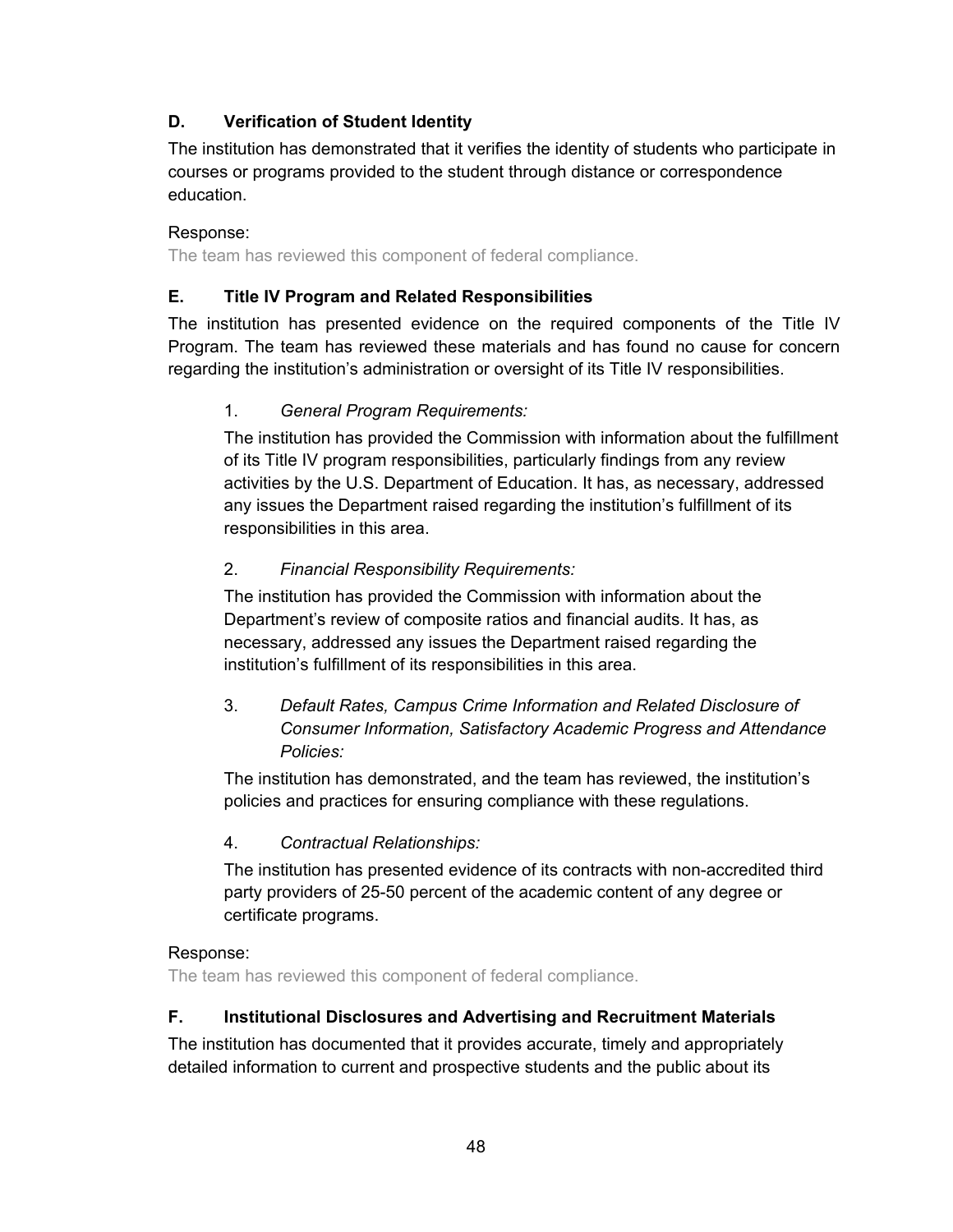accreditation status with the Commission and other agencies as well as about its programs, locations and policies.

# Response:

The team has reviewed this component of federal compliance.

# **G. Relationship with Other Accrediting Agencies and with State Regulatory Boards**

The institution has documented that it discloses its relationship with any other specialized, professional or institutional accreditor and with all governing or coordinating bodies in states in which the institution may have a presence. **Note that if the team is recommending initial or continued status, and the institution is currently under sanction or show-cause with, or has received an adverse action from, any other federally recognized accreditor in the past five years, the team must address this in the body of the Assurance Section of the Team Report and provide its rationale for recommending Commission status in light of this information**.

## Response:

The team has reviewed this component of federal compliance.

# **H. Public Notification of an Evaluation Visit and Third Party Comment**

The institution has made an appropriate and timely effort to solicit third party comments. The team has evaluated any comments received and completed any necessary followup on issues raised in these comments. **Note that if the team has determined that any issues raised by third-party comment relate to the team's review of the institution's compliance with the Criteria for Accreditation, it must discuss this information and its analysis in the body of the Assurance Section of the Team Report.**

## Response:

The team has reviewed this component of federal compliance.

# **II. INSTITUTIONAL MATERIALS RELATED TO FEDERAL COMPLIANCE REVIEWED BY THE TEAM:**

Bemidji State University Updated Undergraduate Catalog, 2009-10

Bemidji State University Updated Graduate Catalog, 2009-10

Bemidji State University Class Schedule, Spring 2010

Minnesota State Colleges and Universities Board Policy 5.11: Tuition and Fees and Guideline 5.11.1.2: Differential Course and Program Tuition

BSU Student Handbook, including Student Complaint and Grievance Policy and Process, Academic Progress Policy, Authorized Excused Absences, General Policies on Grading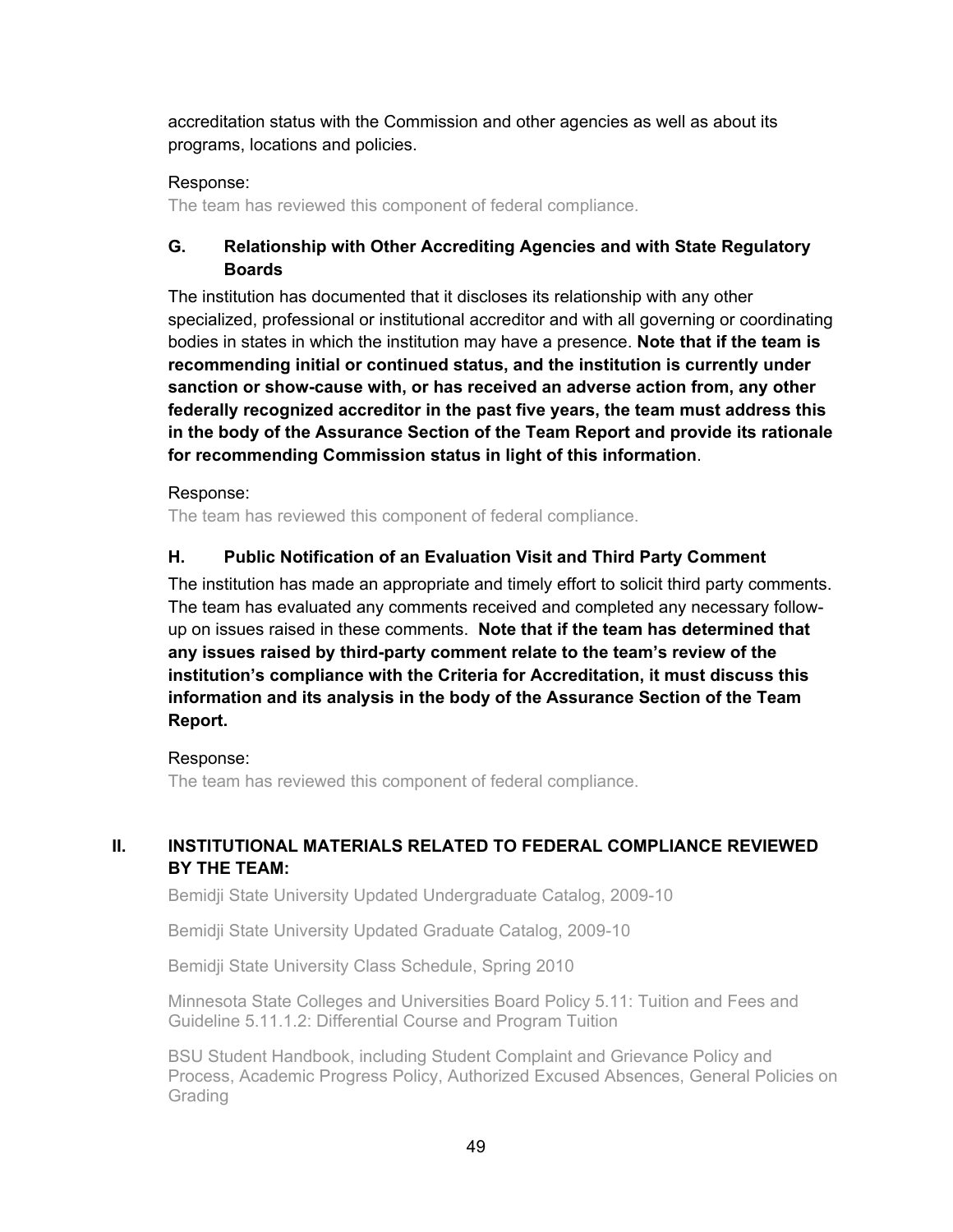Office of Academic Affairs, Record of Student Complaints

Student Complaint Log, Office of the Vice President for Student Development and Enrollment, 2007-2010

Finance and Administration, Student Complaint Log

Cohort Default Rate History List, Bemidji State University, National Student Loan Data **System** 

Minnesota State Colleges and Universities Board Policy 3.21: Undergradute Course Credit Transfer

Minnesota State Colleges and Universities Board Policy 5.22.1: Acceptable Use of Computers and Information Technology Resources

Letter from U.S. Department of Education, dated September 11, 2008, verifying Bemidji State University is in compliance with Title IV requirements

State of Minnesota, Financial Compliance Report on Federally Assisted Programs for the Year Ended June 30, 2008.

BSU Annual Security Report

Public Notices of Comprehensive Evaluation Visit and Third Party comment in publications and one letter of comment from the public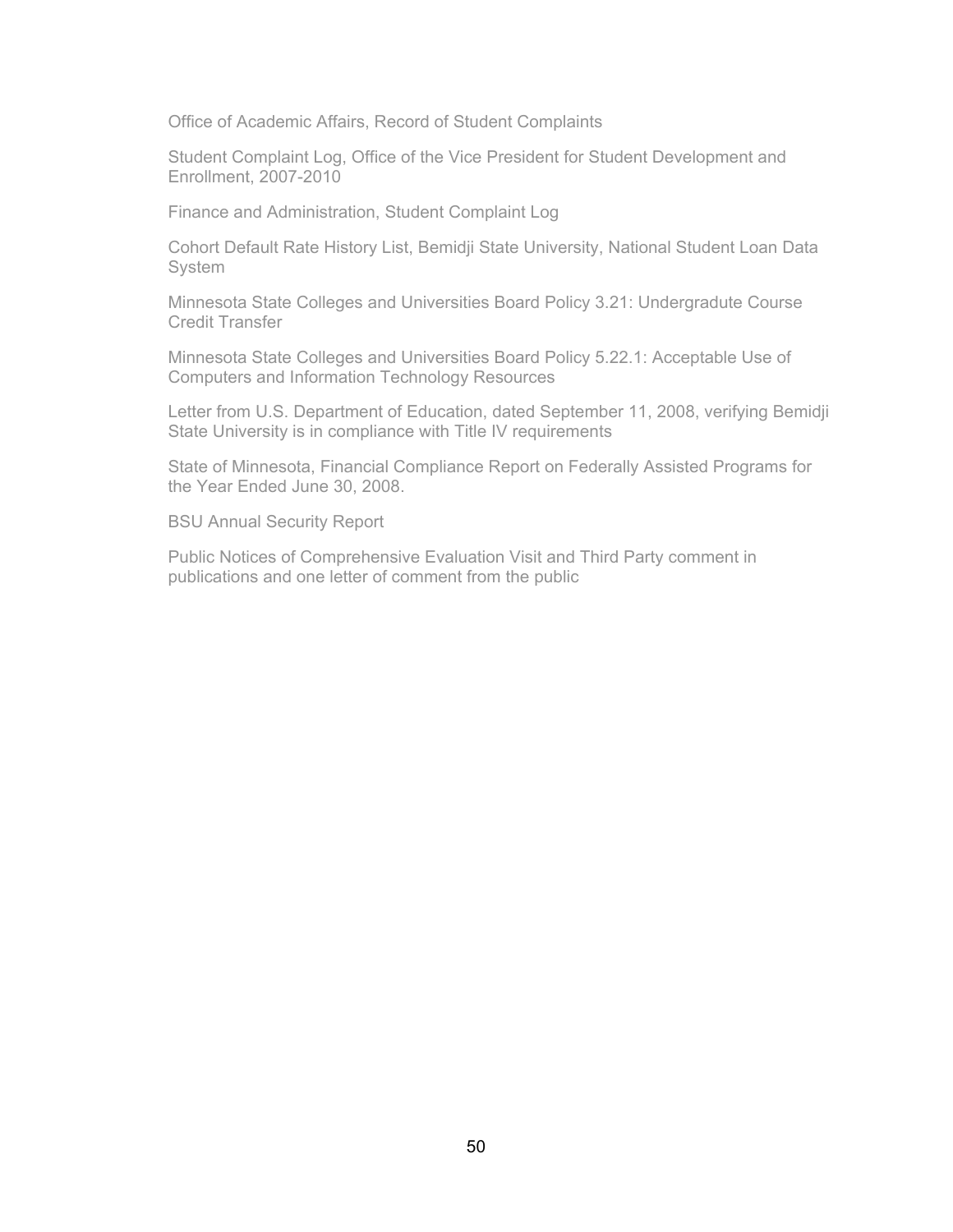**INSTITUTION and STATE:** Bemidji State University, MN

**TYPE OF REVIEW** *(from ESS)***:** Continued Accreditation

**DESCRIPTION OF REVIEW** *(from ESS)***: Comprehensive Evaluation Visit** 

**DATES OF REVIEW:** 3/22/10 - 3/24/10

#### **Nature of Organization**

**LEGAL STATUS:** Public

**TEAM RECOMMENDATION: No Change** 

**DEGREES AWARDED:** A, B, M

**TEAM RECOMMENDATION: No Change** 

#### **Conditions of Affiliation**

**STIPULATIONS ON AFFILIATION STATUS:** International degree delivery is limited to the Bachelor of Science in Business Administration at HELP University College/HELP Academy in Kuala Lumpur, Malaysia.

#### **TEAM RECOMMENDATION: No Change**

**APPROVAL OF NEW ADDITIONAL LOCATIONS:** The Commission's Streamlined Review Process is only available for offering the Master of Special Education degree in Casper, WY or existing degree programs at new sites within the state of Minnesota.

#### **TEAM RECOMMENDATION: No Change**

**APPROVAL OF DISTANCE EDUCATION DEGREES:** No prior Commission approval required.  **Change**

**REPORTS REQUIRED:** None

**TEAM RECOMMENDATION: No Change**

**OTHER VISITS SCHEDULED:** None

**TEAM RECOMMENDATION: Focused Visit in 2012-2013 on Evidence of Student Learning** 

**Summary of Commission Review**

**YEAR OF LAST COMPREHENSIVE EVALUATION:** 1999 - 2000

**YEAR FOR NEXT COMPREHENSIVE EVALUATION:** 2009 - 2010

**TEAM RECOMMENDATION: 2019-2020**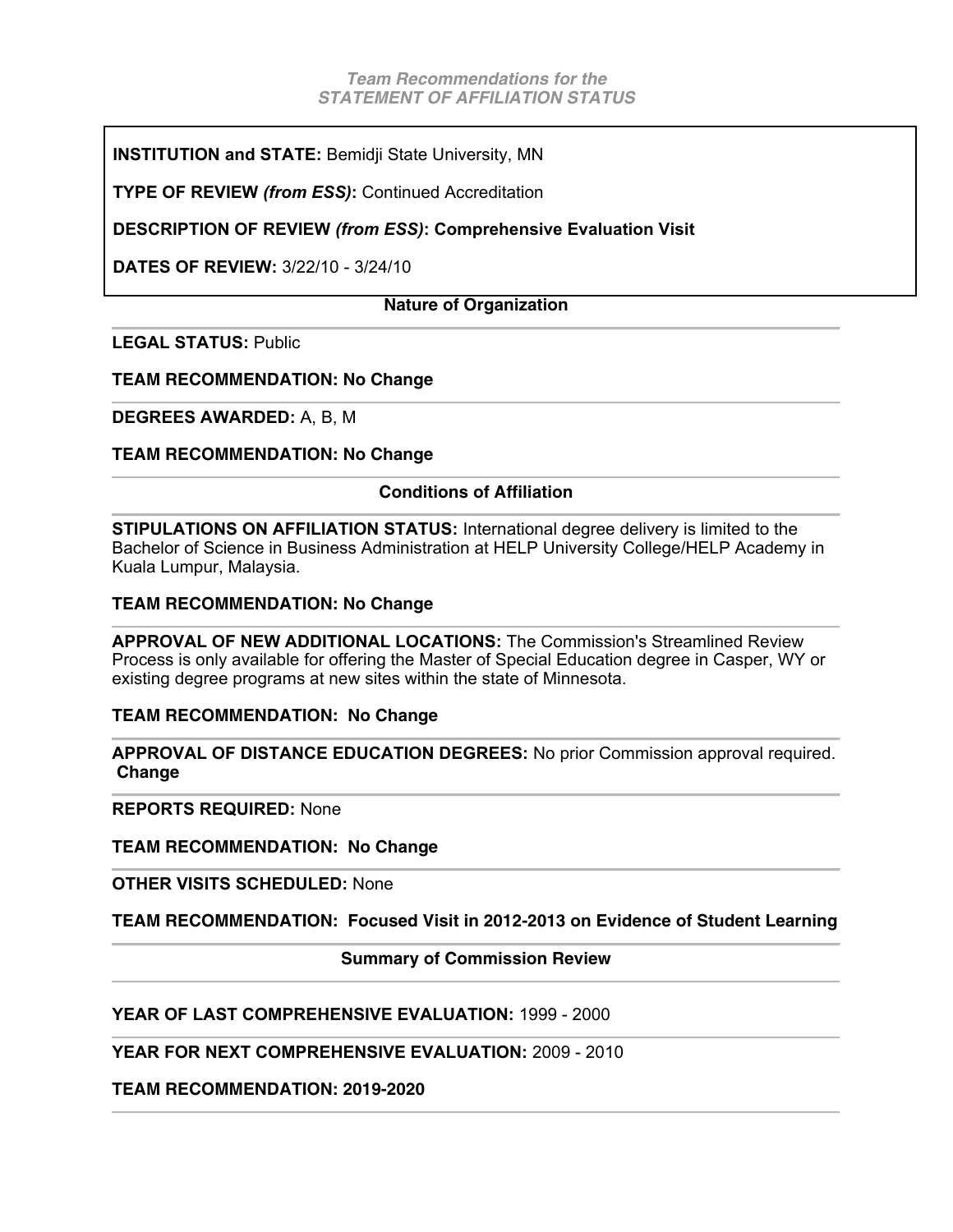# **ORGANIZATIONAL PROFILE**

**INSTITUTION and STATE:** Bemidji State University, MN **TYPE OF REVIEW** *(from ESS)***:** Continued Accreditation \_\_\_ No change to Organization Profile **Educational Programs** Program **Distribution Recommended Change (+ or -)** Programs leading to Undergraduate Associate 2<br>Bachelors 70 **Bachelors** Programs leading to Graduate Masters 15 Specialist 0 First Professional Doctoral 0 **Off-Campus Activities** In-State: Present Activity: **Recommended Change: (+ or -)** Campuses: None Additional Locations: Alexandria (Alexandria Technical College) ; Cambrige (Anoka Ramsey Community College) ; Coon

|               | Course<br>Locations:                                          | Rapids (Anoka Ramsey<br>Community College); Hibbing<br>(Arrowhead University<br>Center); Red Lake (Bemidji<br>State University); St. Paul<br>(Metro State University);<br><b>Warroad (Marvin Windows</b><br>and Doors)<br>6 |                                        |
|---------------|---------------------------------------------------------------|-----------------------------------------------------------------------------------------------------------------------------------------------------------------------------------------------------------------------------|----------------------------------------|
| Out-of-State: |                                                               | <b>Present Wording:</b>                                                                                                                                                                                                     | <b>Recommended Change:</b><br>(+ or -) |
|               | Campuses:<br>Additional<br>Locations:<br>Course<br>Locations: | None<br>Casper, WY (Natrona County)<br>School District)<br>None                                                                                                                                                             |                                        |
| Out-of-USA:   |                                                               | <b>Present Wording:</b>                                                                                                                                                                                                     | <b>Recommended Change:</b>             |
|               | Campuses:                                                     | None                                                                                                                                                                                                                        | (+ or -)                               |